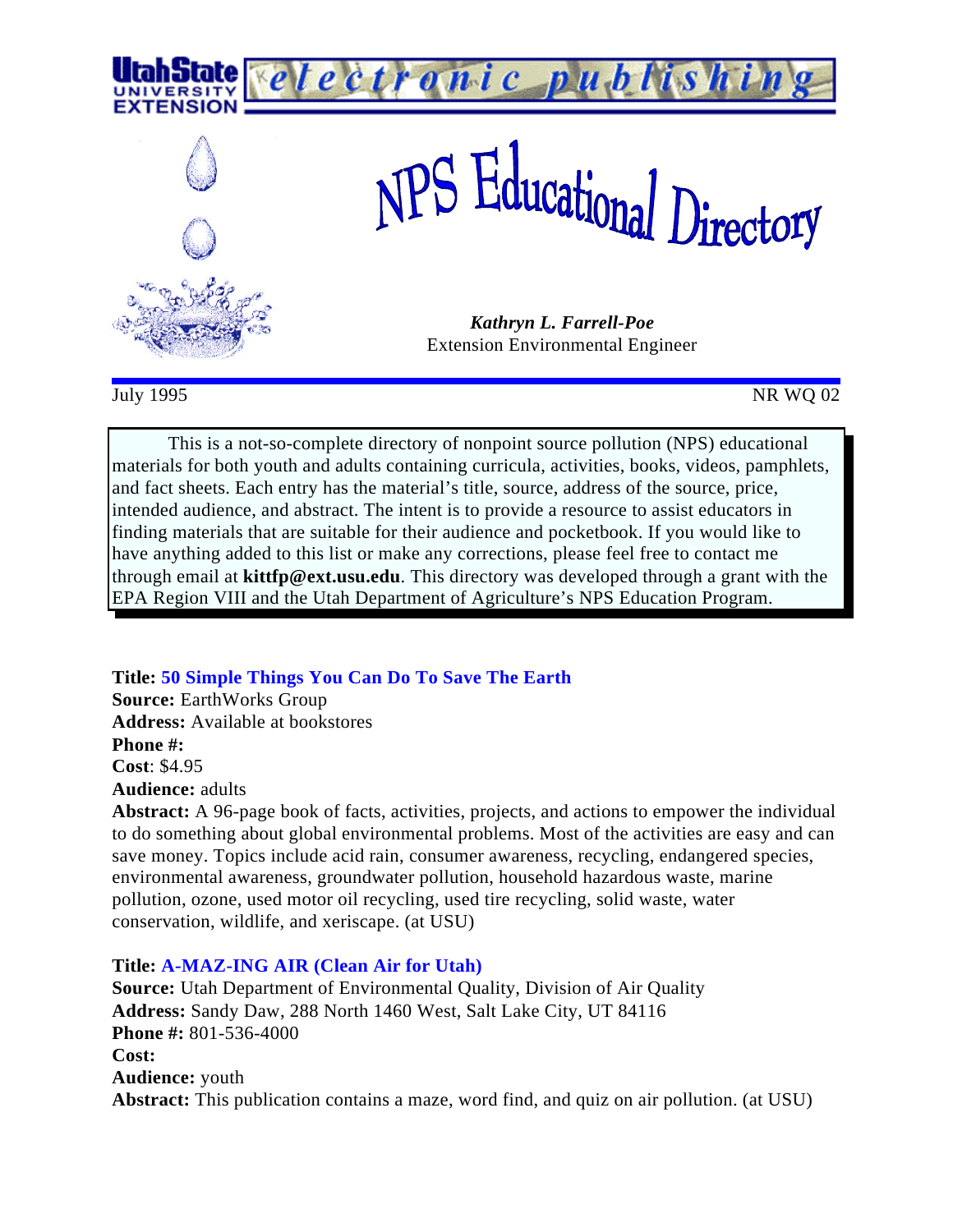# **Title: AAVIM Vocational Resources Catalog, The**

**Source:** AAVIM **Address:** 745 Gaines School Rd., Athens, GA 30605 **Phone #:** 800-228-4689 **Cost: Audience:** educators, administrators **Abstract:** This resource catalog contains over 1200 vocational resource items covering 42

topic areas including agriculture, forestry, horticulture, teacher education, water systems, and wildlife conservation. Formats include computer disks, videos, and manuals.

#### **Title: ABC's of Oil**

**Source:** Effective Communication **Address:** Channing L. Bete Co., Inc., 200 State Rd., South Deerfield, MA 01373-0200 **Phone #:** 800-628-7733 **Cost:** \$1.00 each **Audience:** youth, grades K-6 **Abstract:** This materials explains how oil is located, drilled, refined, and transported.

#### **Title: About Coal**

**Source:** Effective Communication **Address:** Channing L. Bete Co., Inc., 200 State Rd., South Deerfield, MA 01373-0200 **Phone #:** 800-628-7733 **Cost:** \$1.00 each **Audience:** youth, grades K-6 **Abstract:** This program educates everyone about the use of coal as an effective way to meet our energy needs, and includes mining techniques, major uses, and environmental effects.

# **Title: About Energy: A Coloring and Activity Book**

**Source:** Effective Communication **Address:** Channing L. Bete Co., Inc., 200 State Rd., South Deerfield, MA 01373-0200 **Phone #:** 800-628-7733 **Cost:** \$1.50 each **Audience:** youth, grades K-6 **Abstract:** Educating young people about energy is much easier with this special publication that introduces children to energy sources.

#### **Title: About Energy**

**Source:** Effective Communication **Address:** Channing L. Bete Co., Inc., 200 State Rd., South Deerfield, MA 01373-0200 **Phone #:** 800-628-7733 **Cost:** \$1.00 each **Audience:** youth, grades K-6 **Abstract:** This is an overview of the important role energy plays in our lives. It discusses

various energy sources including fossil fuels, nuclear power, solar energy and much more. This urges everyone to contribute to the conservation effort.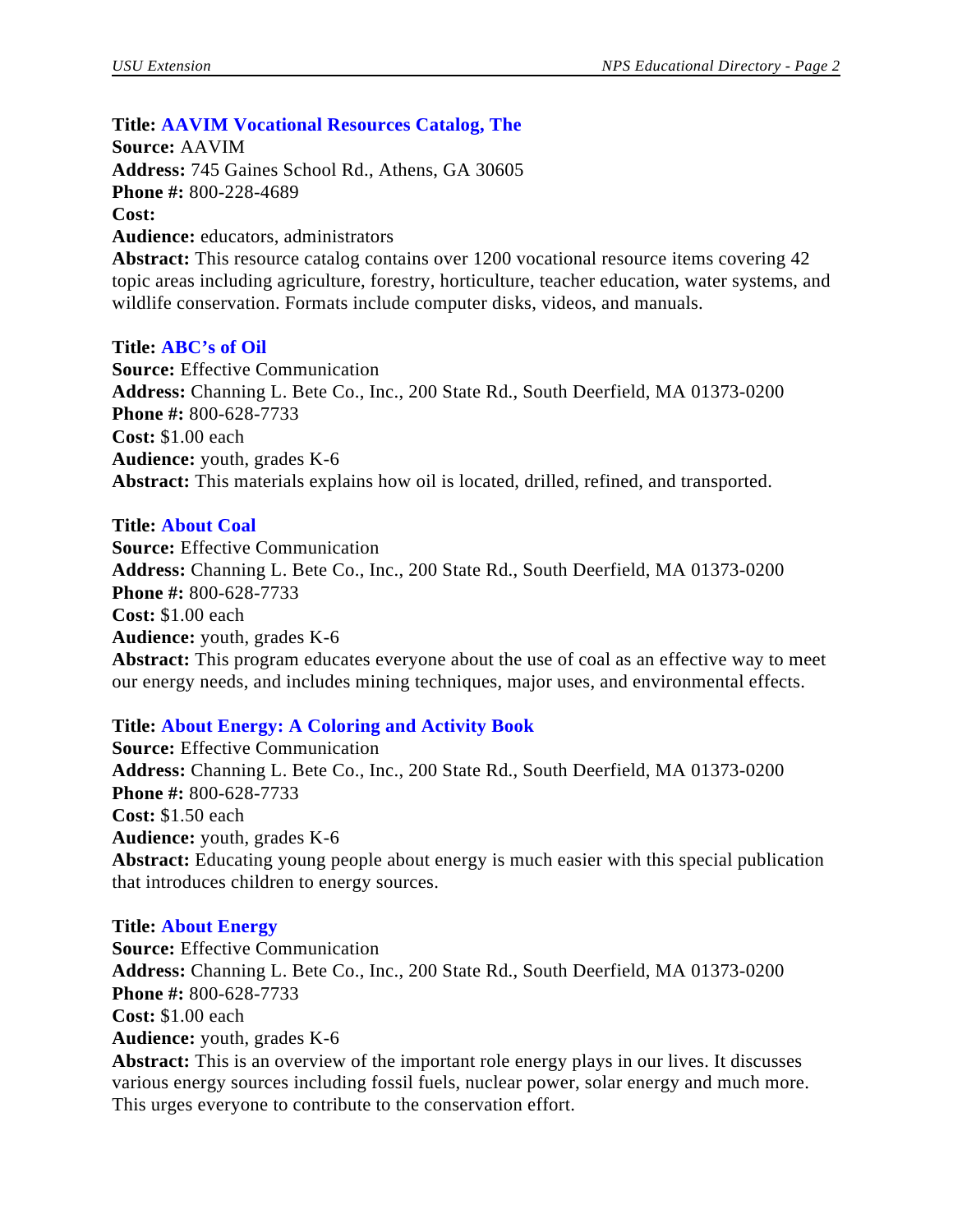#### **Title: About Natural Gas**

**Source:** Effective Communication **Address:** Channing L. Bete Co., Inc., 200 State Rd., South Deerfield, MA 01373-0200 **Phone #:** 800-628-7733 **Cost:** \$1.00 each **Audience:** youth, grades K-6 **Abstract:** This book tells the story of natural gas and the industry that supplies it.

#### **Title: About Radon**

**Source:** Effective Communication **Address:** Channing L. Bete Co., Inc., 200 State Rd., South Deerfield, MA 01373-0200 **Phone #:** 800-628-7733 **Cost:** \$1.00 each **Audience:** homeowners **Abstract:** This publication tells where radon comes from, how it can enter the home, and the potential health risks. It emphasizes testing and taking action to lower radon levels.

#### **Title: About Water Emergencies**

**Source:** Effective Communication **Address:** Channing L. Bete Co., Inc., 200 State Rd., South Deerfield, MA 01373-0200 **Phone #:** 800-628-7733 **Cost:** \$1.00 each **Audience:** youth, grades K-6 **Abstract:** Drought, natural disasters, and other emergencies can limit or cut off clean water supplies. This booklet urges everyone to be prepared by knowing how to conserve water, protect water supplies, handle "in-house emergencies," and more.

#### **Title: Acid Rain**

**Source:** Effective Communication **Address:** Channing L. Bete Co., Inc., 200 State Rd., South Deerfield, MA 01373-0200 **Phone #:** 800-628-7733 **Cost:** \$1.00 each **Audience:** youth, grades K-6 **Abstract:** This guide explains natural and human induced causes of acid rain, and what government, environmental groups, and utilities are doing to help.

#### **Title: ACRE Fact Sheets on Groundwater**

**Source:** ACRE (Alliance for a Clean Rural Environment) **Address:** P.O. Box 413708, Kansas City, MO 64141 **Phone #:** 800-545-5410 **Cost:** Available without charge from ACRE **Audience:**

**Abstract:** A monthly series of fact sheets and newsletters on agriculture's role in protecting groundwater resources. Fact sheets feature "hands-on" tips for pesticide use.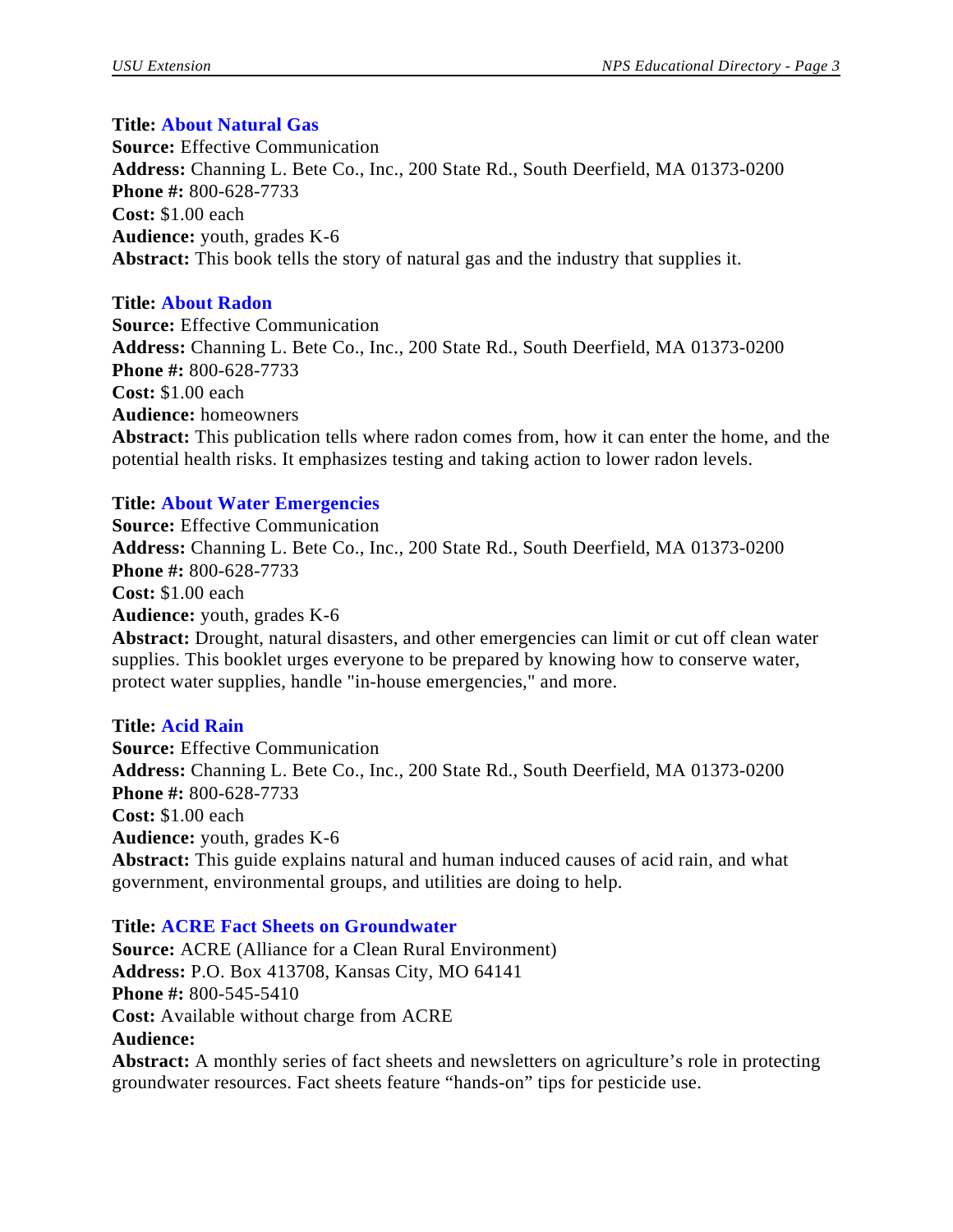## **Title: Activated Carbon Treatment of Drinking Water**

**Source:** Cornell Cooperative Extension **Address:** Distribution Center, 7 Research Park, Cornell University, Ithaca, NY 14850 **Phone #:** 607-255-2080 **Cost:** \$.95 each **Audience: Abstract:** This fact sheet includes an explanation of an activated carbon filtration system, principles, materials used, bacterial growth, and how to choose an activated carbon system. (at USU)

#### **Title: Adventures of the Garbage Gremlin**

**Source:** U.S. Environmental Protection Agency **Address:** 401 M St. Southwest, Washington, DC 20460 **Phone #:** 800-424-9346 **Cost:** Free **Audience:** youth, grades K-3 **Abstract:** This comic book is part of "Recycle Today," the U.S. EPA's education program on recycling. (Request Limit: 1 per student). Request publication EPA/530-SW-90-024. (at USU)

#### **Title: Almost But Probably Never Complete Environmental Educator's Resource Directory, The**

**Source:** R. Troy Colley, District Manager/Author, Grays Harbor Conservation District **Address:** 330 Pioneer West, Montesano, WA 98563 **Phone #:** 206-249-5980 **Cost: Audience:** educators

**Abstract:** The resources listed in this book supply your classroom or office with a wealth of posters, books, brochures, informational reports, curriculum materials, and equipment. You should be able to find guest speakers on just about every possible natural resource topic.

#### **Title: Alternative Energy Sources**

**Source:** Effective Communication **Address:** Channing L. Bete Co., Inc., 200 State Rd., South Deerfield, MA 01373-0200 **Phone #:** 800-628-7733 **Cost:** \$1.00 each **Audience:** youth, grades K-6 **Abstract:** This book outlines renewable and non-renewable energy sources, and describes the technologies involved. It presents the pros and cons of synthetic fuels, hydropower, solar energy, biomass, and other potential sources.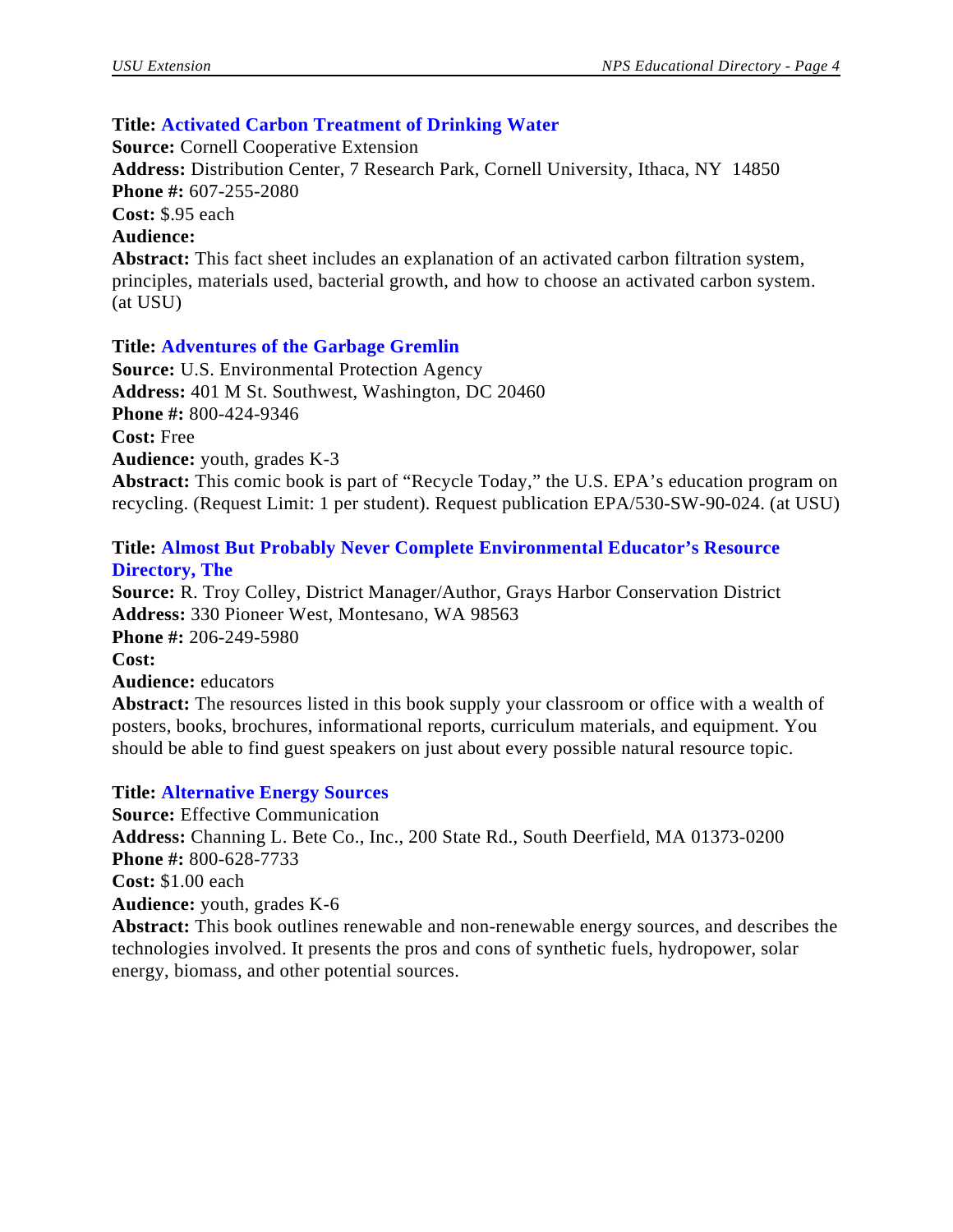# **Title: Always Pure, Never Runs Dry**

**Source:** American Water Works Association **Address:** 6666 West Quincy Ave., Denver, CO 80235 **Phone #:** 303-795-2449 **Cost:** \$195.00 for 16-mm, color sound film or \$19.95 for video format **Audience:** general **Abstract:** This full-color sound film demonstrates through real-life situations what it takes to provide a safe, reliable community water supply at reasonable prices.

# **Title: An Outline for Teaching Conservation in Elementary Schools**

**Source:** USDA - Soil Conservation Service **Address:** Public Information, P.O. Box 2890, Washington, DC 20013 **Phone #:** 202-205-0027 **Cost:** Free **Audience:** youth, grades 1-8 **Abstract:** This outline integrates environmental conservation in all subjects in the elementary schools curriculum. Environmental conservation deals with the relationship between humans and their physical biological environment in a social-cultural context. (at USU)

# **Title: Aquatic Animal Adaptations**

**Source:** Virginia Cooperative Extension Service **Address:** Extension Distribution Center, 112 Landsdowna St., Blacksburg, VA 24060 **Phone #:** 703-231-6192 **Cost: Audience:** youth, 4-H **Abstract:** This program with leader's guide is unit seven in a series of the 4-H marine project. Topics include types of adaptations, functions of adaptations, niche, resource partitioning, and

survival adaptations. (at USU)

# **Title: Aquifer, The**

**Source:** Nebraska Groundwater Foundation **Address:** P.O. Box 2558, Lincoln, NE 68502 **Phone #:** 402-423-7155 **Cost:** Available for \$10.00 a year **Audience: Abstract:** A 16-page quarterly journal devoted to the latest in groundwater issues and news.

# **Title: As the Water Churns—The Adventures of Mr. Muddy**

**Source:** Milwaukee Metropolitan Sewerage District **Address:** 260 West Seeboth St., P.O. Box 3049, Milwaukee, WI 53201-3049 **Phone #:** 414-272-5100 **Cost: Audience:** youth **Abstract:** A videotape created by Milwaukee students to teach other students about the importance of clean water.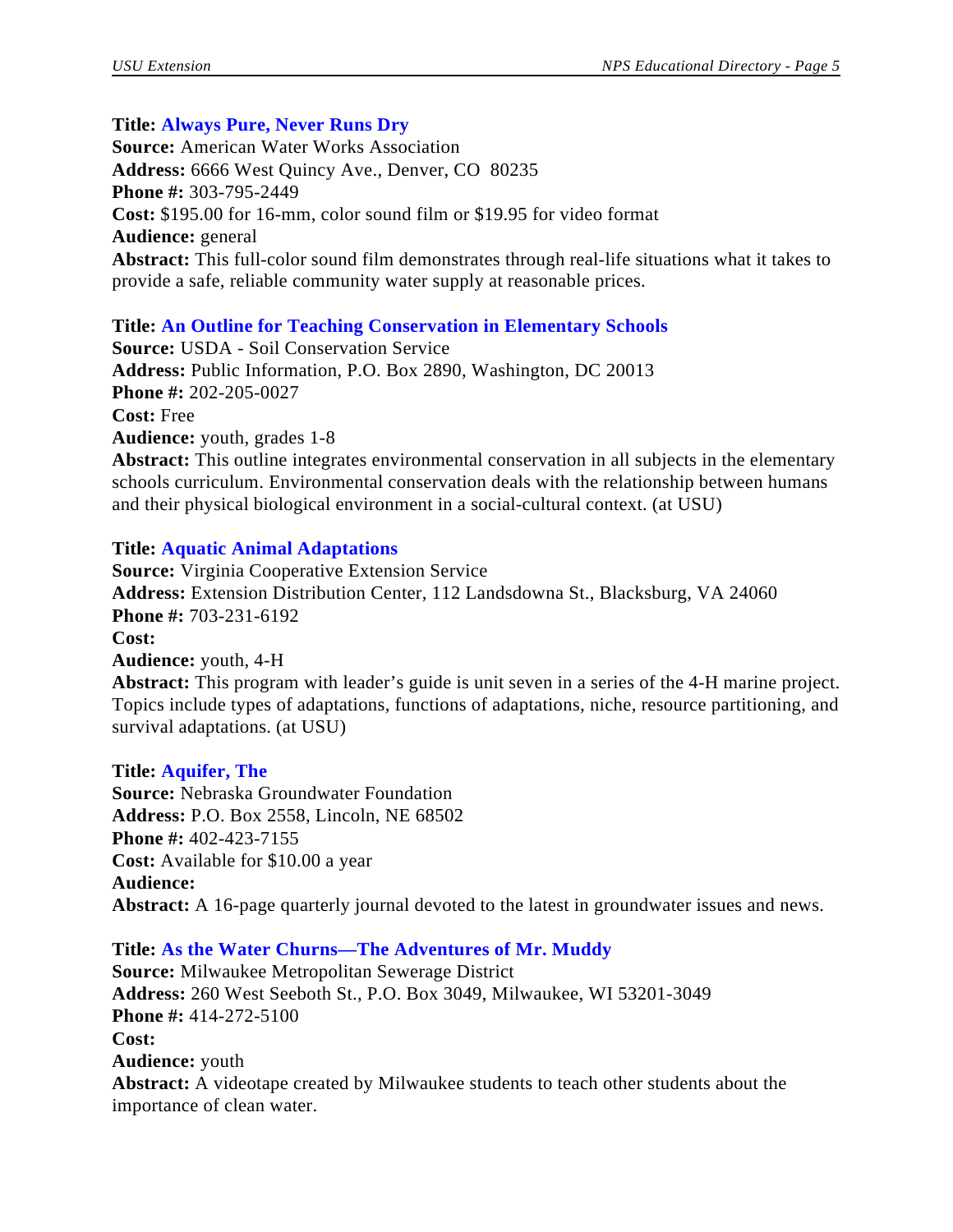#### **Title: Asbestos Safety**

**Source:** Effective Communication **Address:** Channing L. Bete Co., Inc., 200 State Rd., South Deerfield, MA 01373-0200 **Phone #:** 800-628-7733 **Cost:** \$1.00 each **Audience:** homeowners **Abstract:** This booklet explains what asbestos is, how it is used, and when it can be hazardous. It also covers OSHA requirements for working with asbestos.

## **Title: AWWA Educational Poster Series**

**Source:** American Water Works Association **Address:** 6666 West Quincy Ave., Denver, CO 80235 **Phone #:** 303-795-2449 **Cost:** \$6.50 per set (3 posters/set) **Audience:** all ages **Abstract:** These colorful posters can help teach the vital water "facts of life," illustrate basic

water processes, and answer commonly asked questions. Full color with black & white bonus posters on reverse sides. Three, 2-sided posters, 28" x 22". Topics include drinking water (color), drinking water treatment (color), groundwater systems (B&W), hydrologic cycle (color), and water conservation (B&W). (at USU)

## **Title: AWWA Educational Student Handout Set**

**Source:** American Water Works Association **Address:** 6666 West Quincy Ave., Denver, CO 80235 **Phone #:** 303-795-2449 **Cost:** \$16.00 per set (30 copies/set) **Audience:** youth, grades K-12 **Abstract:** These student handouts are designed to educate and motivate students about the

basics of the water cycle and water treatment. Three two-sided inserts fit in loose-leaf notebooks. Topics include drinking water (color), drinking water treatment (color), groundwater systems (B&W), hydrologic cycle (color), and water conservation (B&W). (at USU)

#### **Title: Basis of Life, The**

**Source:** Soil Conservation Society of America **Address:** 7515 Northeast Ankeny Rd., Ankeny, IA 50021 **Phone #:** 515-289-2331 **Cost:** \$.35 each **Audience:** youth, grades K-3 **Abstract:** A comic book that explains the importance of water.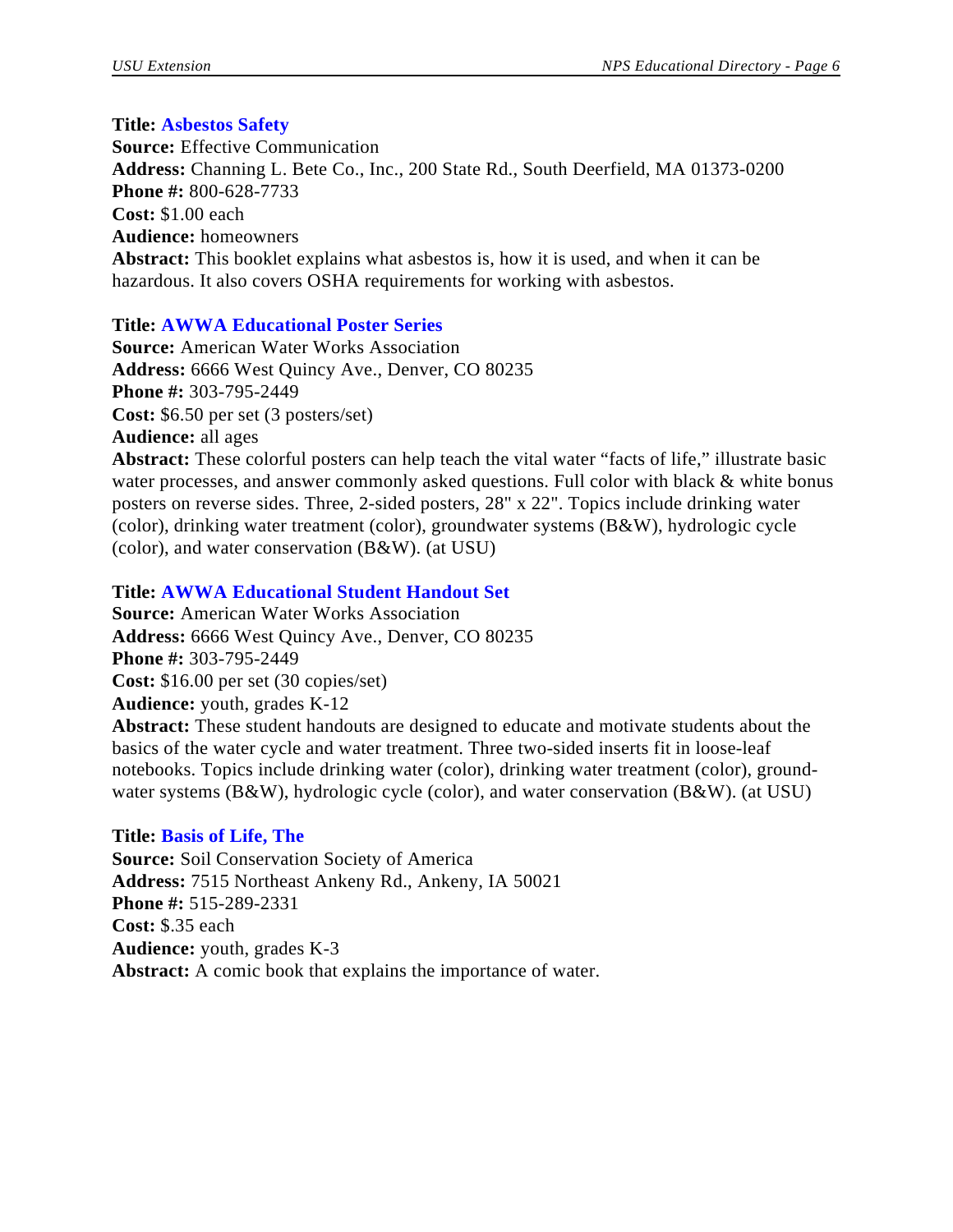#### **Title: Be Water Wise**

**Source:** Virginia Water Resources Research **Address:** Publication Services, Virginia Polytechnic Institute & State University, 617 North Main St., Blacksburg, VA 24060-3397 **Phone #: Cost:** Free - maximum order 25 copies **Audience: Abstract:** An illustrated brochure stresses ways to conserve water around the house.

#### **Title: Be Water Wise**

**Source:** Virginia Water Resources Research Center **Address:** 617 North Main, Blacksburg, VA 24060 **Phone #:** 703-231-8030 **Cost:** Activity Book/\$1.50, Teacher Guide/\$3.00, Pamphlet/free **Audience:** youth, 4-H **Abstract:** This is a book about water and how to conserve it. Topics include wastewater treatment, the importance of water, and water supply. (at USU)

## **Title: Bottled Water: Sparkling Hype at a Premium Price**

**Source:** Environmental Policy Institute **Address:** 218 D St. Southeast, Washington, DC 20003 **Phone #:** 202-544-2600 **Cost:** \$20.00 (\$10.00 for non-profits) **Audience: Abstract:** This 1989 report provides an analysis of contaminants and impurities found by state investigators in many brands of bottled water.

#### **Title: Bottled Water**

**Source:** Kansas State Cooperative Extension Service **Address:** Distribution Center, Umberger Hall, Kansas State Univ., Manhattan, KS 66506 **Phone #:** 913-532-5830 **Cost:** \$.25 each or 100 copies for \$5.00 **Audience: Abstract:** This fact sheet discusses four types of bottled water that offer varying degrees of treatment or purity. (at USU)

#### **Title: BURBS**

**Source:** Northeast Regional Agricultural Engineering Service **Address:** Riley Robb Hall, Cornell University, Ithaca, NY 14853 **Phone #:** 607-225-7654 **Cost:** \$30.00 **Audience:** adult, agency personnel

**Abstract:** This is a computer spreadsheet program that estimates nitrogen concentration in recharge water from residential developments. Requires Lotus 1-2-3 (Trademark of Lotus Dev.). Types of land modeled are turf (lawns), natural, and impervious land. BURBS can account for nitrogen associated with onsite sewage disposal systems, sewers, and precipitation.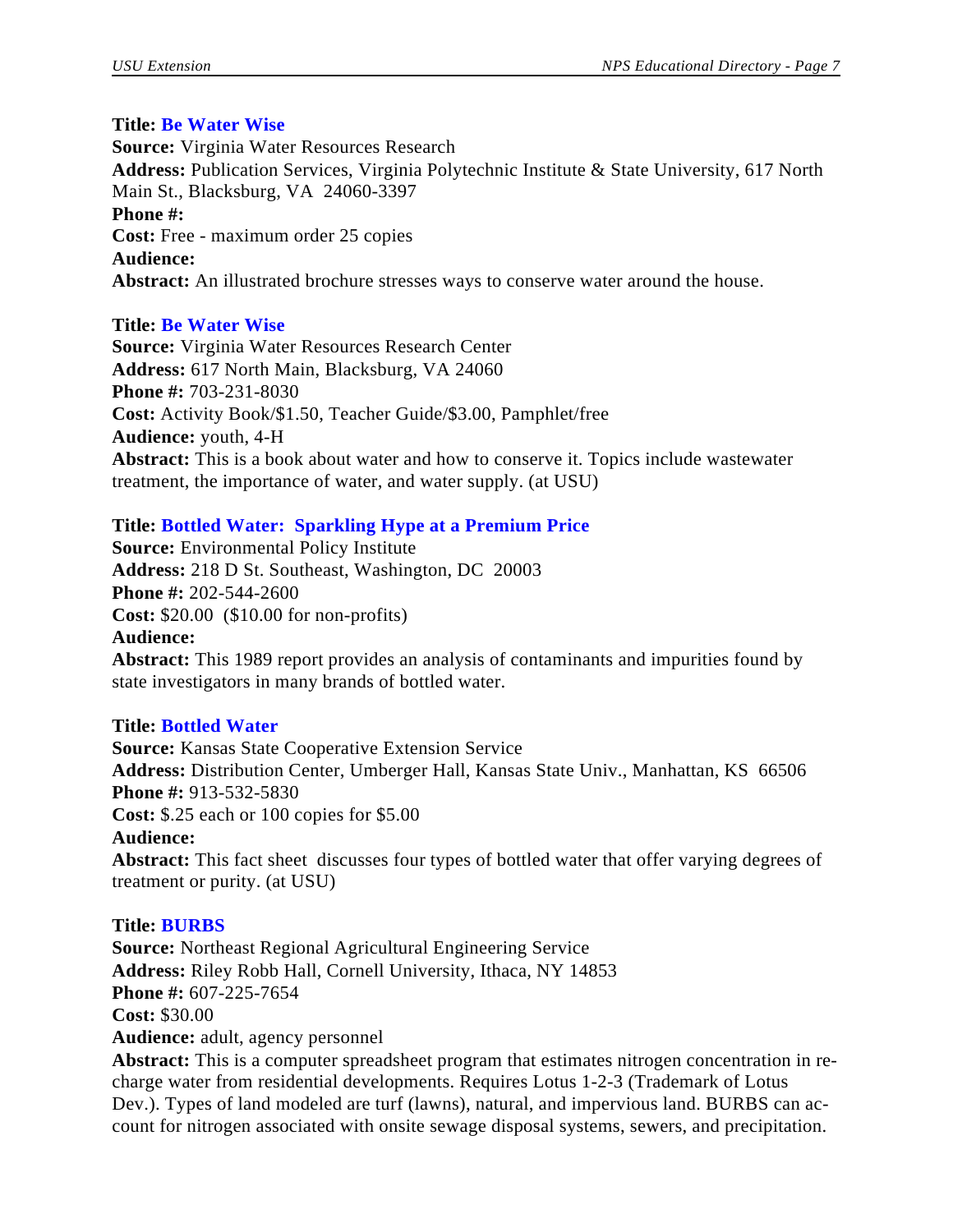## **Title: Catalogue of Hazardous and Solid Waste Publications, A**

**Source:** U.S. Environmental Protection Agency

**Address:** Office of Solid Waste (OS-305), 401 Main St. Southwest, Washington, DC 20460 **Phone #:** 202-475-9327

**Cost:**

**Audience:** adult

**Abstract:** This catalogue contains publications that are the responsibility of the EPA's Office of Solid Waste. It is select list of those titles that are frequently requested. Some of the publications are no longer available, but can be purchased from the National Technical Information Service and/or the U.S. Government Printing Office.

## **Title: Chemical Hazards in Our Groundwater: Options for Community Action**

**Source:** Center for Environmental Research **Address:** Cornell University, 468 Hollister Hall, Ithaca, NY 14850 **Phone #:** 607-255-7535 **Cost: Audience: Abstract:** This 1986 handbook provides a series of concise, readable articles on options for community action for chemical hazards in groundwater.

## **Title: Chlorination of Drinking Water**

**Source:** Cornell Cooperative Extension **Address:** Distribution Center, 7 Research Park, Cornell University, Ithaca, NY 14850 **Phone #:** 607-255-2080 **Cost:** \$.70 each **Audience: Abstract:** This fact sheet includes an explanation of drinking water standards, testing water for biological quality, chlorine treatment, chlorination levels, and equipment for continuous chlorination. (at USU)

**Title: Citizen's Guide to Groundwater Protection**

**Source:** U.S. Environmental Protection Agency **Address:** WH-550G, 401 M St. Southwest, Washington, DC 20460 **Phone #:** 202-382-7077 **Cost: Audience:** general adult **Abstract:** Concerned citizens will find the answers to their questions on groundwater, basic hydrology, and protection standards in this guide. This booklet provides the tools for

community activism.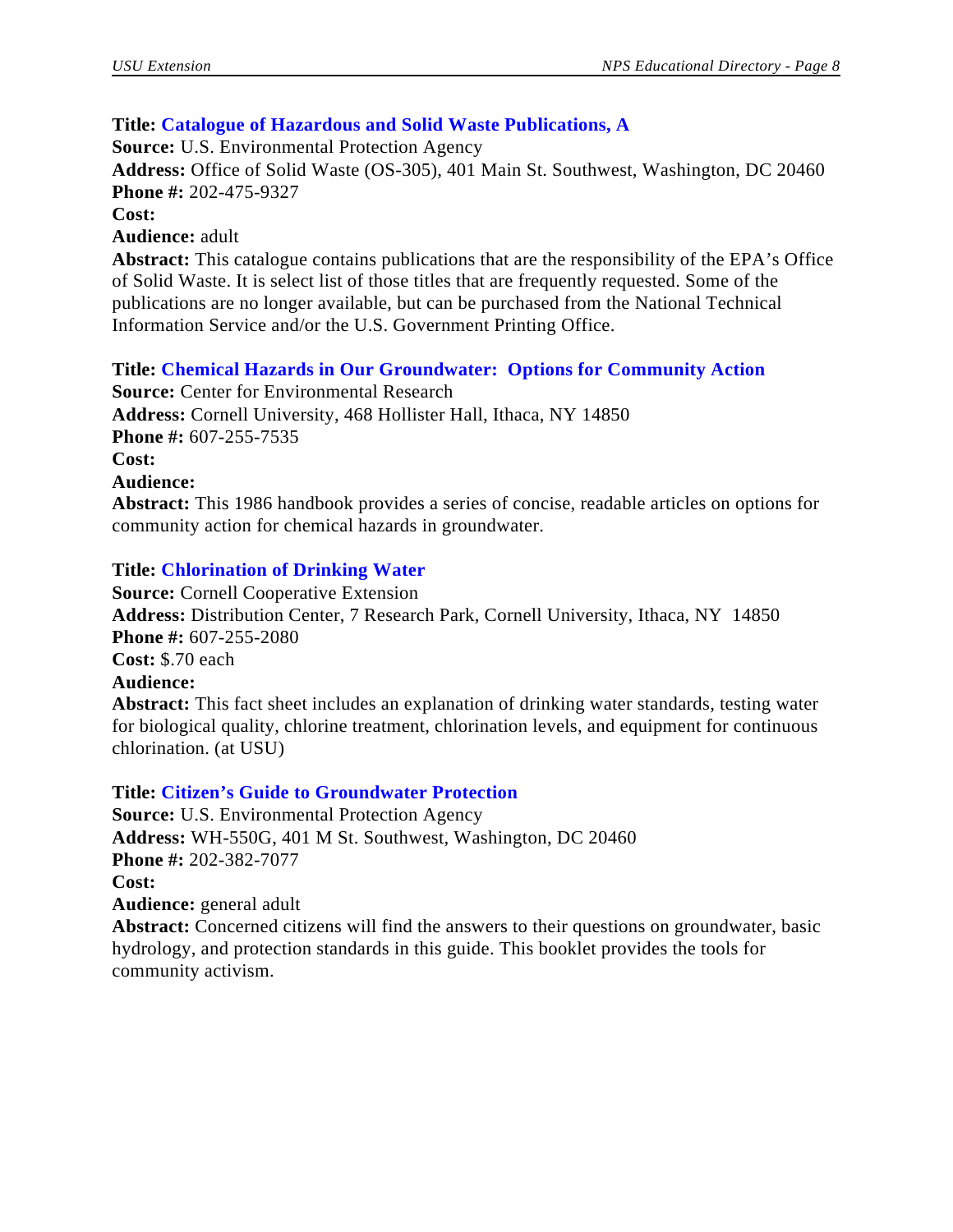# **Title: Citizen's Guide to Promoting Toxic Waste Reduction, A**

**Source:** INFORM **Address:** 381 Park Ave. South, New York, NY 10016 Phone: 212-689-4040 **Cost:** \$15.00 **Audience:** public

**Abstract:** This new INFORM how-to manual is designed to help individuals and citizens' groups create an informed dialogue with representatives of local industrial plants that will trigger companies to explore source reduction opportunities. It describes source reduction and its benefits, five strategies plants can use to reduce their hazardous wastes at the source, and five steps companies can take to create and effective source reduction program, and it provides a step-by-step process for gathering background facts, interviewing company representatives, and analyzing the data.

# **Title: Citizen's Guide—Volatile Synthetic Organic Chemicals in Drinking Water**

**Source:** Pennsylvania Department of Environmental Resources **Address:** Bureau of Environmental Control, 1 Ararat Blvd., Harrisburg, PA 17110 **Phone #:** 717-657-4586

**Cost:**

## **Audience:**

**Abstract:** This 1986 guide describes the effects of volatile synthetic organic chemicals in drinking water.

# **Title: Class Project, The**

**Source:** National Wildlife Federation **Address:** 1400 16th St. Northwest, Washington, DC 20036-2266 **Phone #:** 800-432-6564 **Cost:** NO LONGER IN PRINT **Audience:** youth, grades 7-9

**Abstract:** This program is designed to encourage students to initiate environmental projects in their communities. Students are recognized as part of a nationwide network of Conservation Classrooms, learning about environmental efforts all over the country and sharing successes with each other. Topics include acid rain, forest ecosystems, endangered species, environmental awareness, food chain/web, hazardous waste, land use, industrial nonpoint source pollution, urban nonpoint source pollution, solid waste disposal, watersheds, watershed management, and wildlife. (at USU)

# **Title: Clean Water: A Bargain at Any Cost**

**Source:** Water Environment Federation **Address:** 601 Wythe St., Alexandria, VA 22314-1994 **Phone #:** 703-684-2400 **Cost:** 500 copies \$100 **Audience: Abstract:** This 2-page brochure discusses what clean water costs, how we pay for it, and whether or not we're getting our money's worth.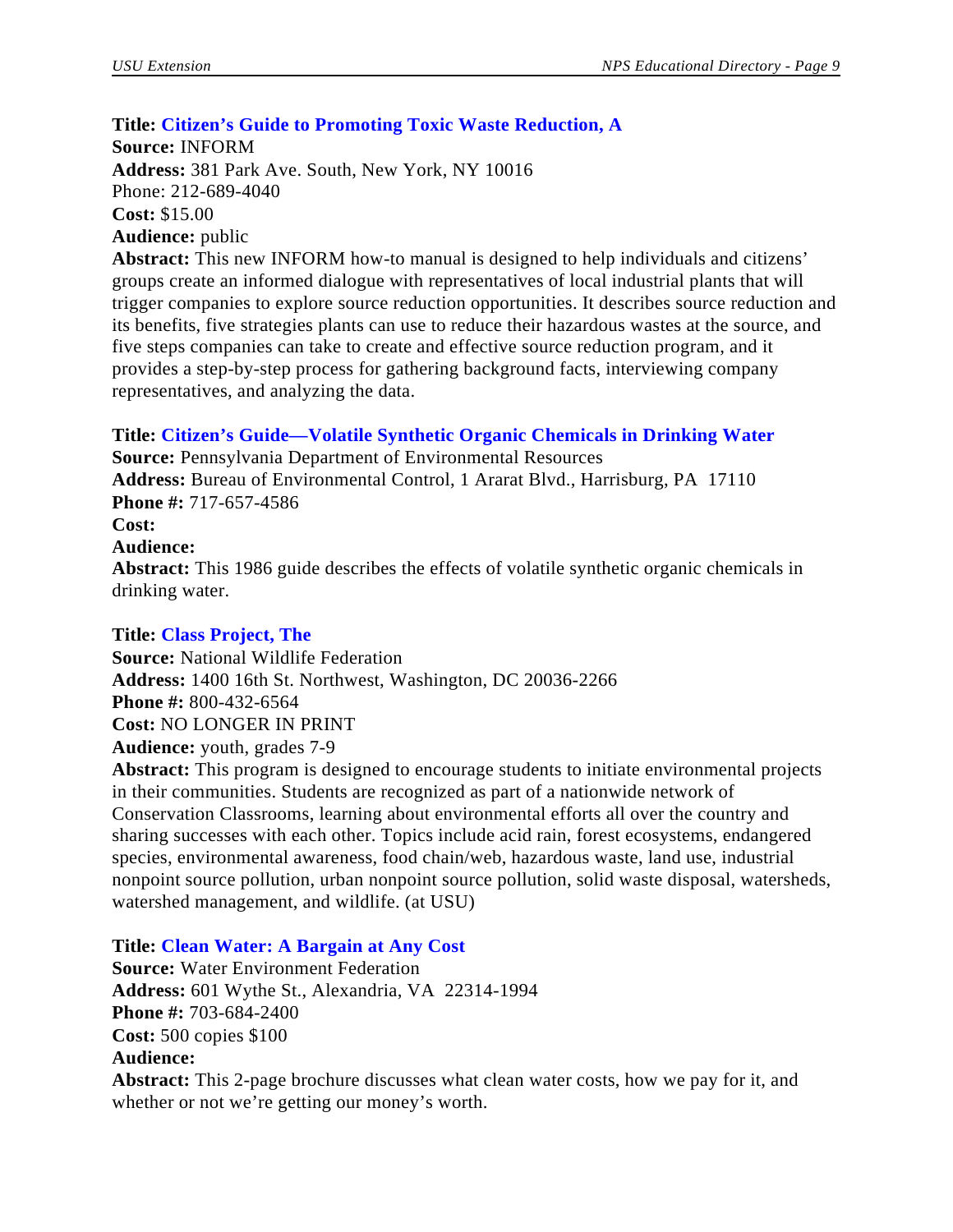# **Title: Coliform Bacteria—A Measure of Water Pollution**

**Source:** University of Maryland Cooperative Extension Service **Address:** Publication Office, University of Maryland, College Park, MD 20742 **Phone #:** 301-454-3710 **Cost:** \$.05 each - 10% discount on 100+ copies **Audience: Abstract:** This fact sheet discusses coliform bacteria in drinking water. (at USU)

# **Title: Composting: A Recipe For Success**

**Source:** Robin Pedergrast, Compost Productions **Address:** c/o International Marketing Exchange, Inc., P.O. Box 775, McHenry, IL 60051- 0775 **Phone #: Cost: Audience:** homeowners

**Abstract:** This video explains the composting process and offers viewers a simple method for making soil conditioning material for organic gardens. The video explains the compost process, composting bin selection, and tips for creating a backyard recycling center to help the homeowner learn about collecting and recycling certain household products.

# **Title: Conservation**

**Source:** Available in bookstores

**Address: Phone #: Cost:** \$3.95 **Audience:** youth, grades K-3 **Abstract:** A 45-page book that explains how people have disrupted ecological chains, and what should be done now to protect our natural resources. Topics include forest ecosystems, endangered species, environmental awareness, environmental ethics, and water conservation.

**Title: Consumer Education Guide: What is the Value of Safe Drinking Water Source:** Association of State Drinking Water Administrators **Address:** 1911 North Fort Myer Dr., Arlington, VA 22209 **Phone #:** 703-524-2428 **Cost:** Initial supply free to state programs. Additional copies at bulk prices. **Audience:** general adult **Abstract:** This is a brochure describes the need to pay for safe drinking water.

# **Title: Contamination of Ground Water by Toxic Organic Chemicals**

**Source:** Council on Environmental Quality **Address:** 722 Jackson Place Northwest, Washington, DC 20503 **Phone #:** 202-395-5750 **Cost: Audience: Abstract:** This report documents the threat that toxic organic chemicals pose to groundwater.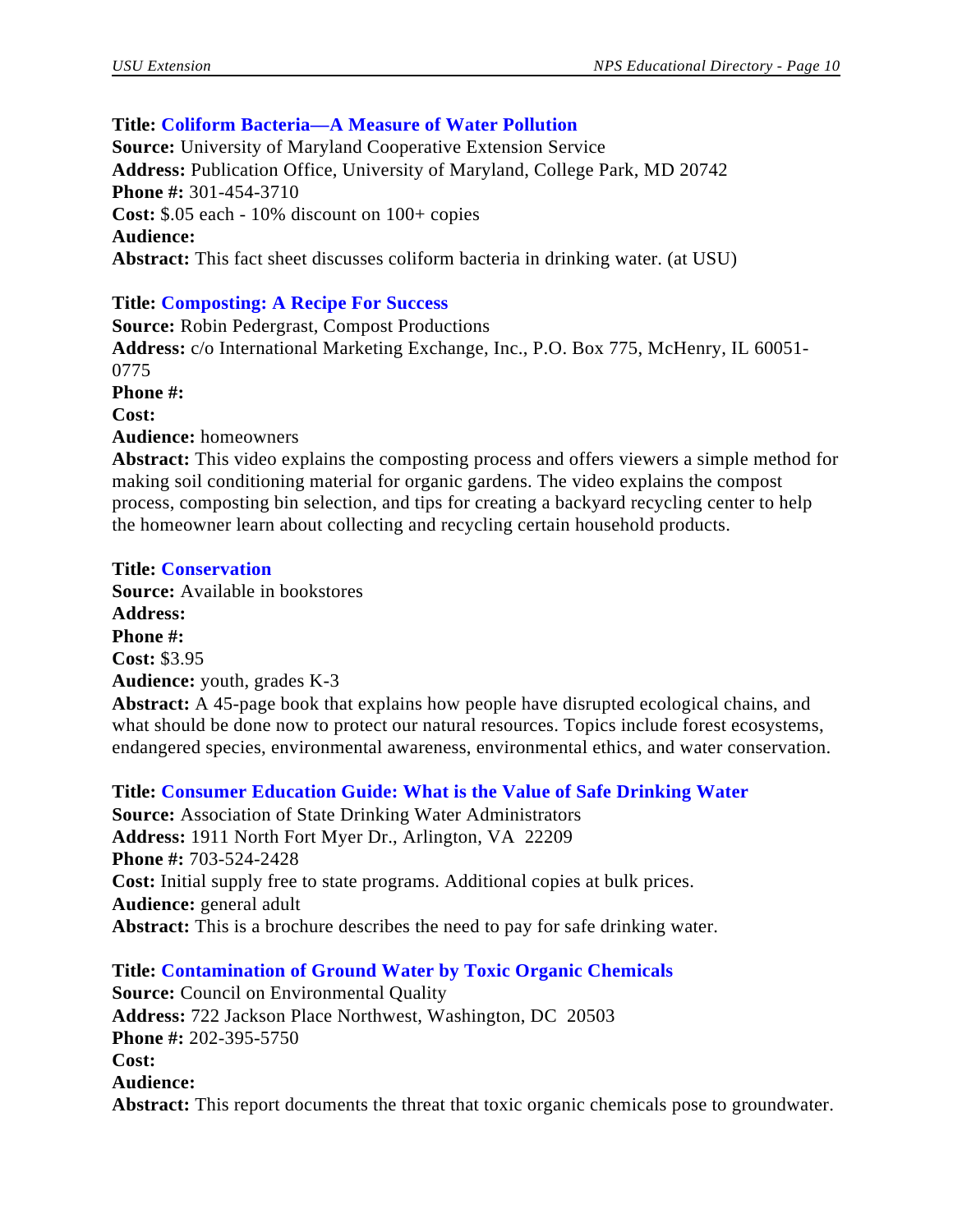# **Title: Cornell Cooperative Extension Publications and Audio Visuals**

**Source:** Cornell Cooperative Extension Service

**Address:** Distribution Center, 7 Research Park, Cornell University, Ithaca, NY 14850 **Phone #:** 607-255-2080

**Cost:**

#### **Audience:**

**Abstract:** This catalog includes descriptions of selected extension publications, audio visuals, computer software, and exhibits for homeowners and farm operators, youth, educators, and others interested in meeting business and community challenges. This catalog can also be requested by E-mail at: distcent@cce.cornell.edu.

# **Title: Critical Issue: Water—Teacher Packet**

**Source:** Cornell Cooperative Extension Service, Nassau County **Address:** Plainview Complex, Building J, 1425 Old Country Rd., Plainview, NY 11803-5015 **Phone #:** 516-454-0900

**Cost:** \$12.00 for the whole set

**Audience:** youth, grades K-3 and 4-H

**Abstract:** This packet gives teachers ideas on how to teach water education. Topics include groundwater, household hazardous waste, hydrologic cycle, physical/chemical properties of water, wastewater treatment, water conservation, and water use.

# **Title: Critical Issue: Water, You Can Make a Difference**

**Source:** Cornell Cooperative Extension Service, Nassau County **Address:** Plainview Complex, Building J, 1425 Old Country Rd., Plainview, NY 11803-5015 **Phone #:** 516-454-0900

**Cost:** \$12.00 for the whole set

**Audience:** youth, grades 4-6

**Abstract:** This kit has been divided into 2 sections. The first section is devoted to teacher information and background material. The second section contains 14 activities. Topics include groundwater, household hazardous waste, hydrologic cycle, wastewater treatment, importance of water, water conservation, water pollution, water supply, and water treatment. (at USU)

# **Title: Danger on Tap**

**Source:** National Wildlife Federation **Address:** 1400 16th St. Northwest, Washington, DC 20036 **Phone #:** 202-797-6800 **Cost: Audience:** general adult Abstract: This 1988 report documents the government's failure to enforce the Federal Safe Drinking Water Act.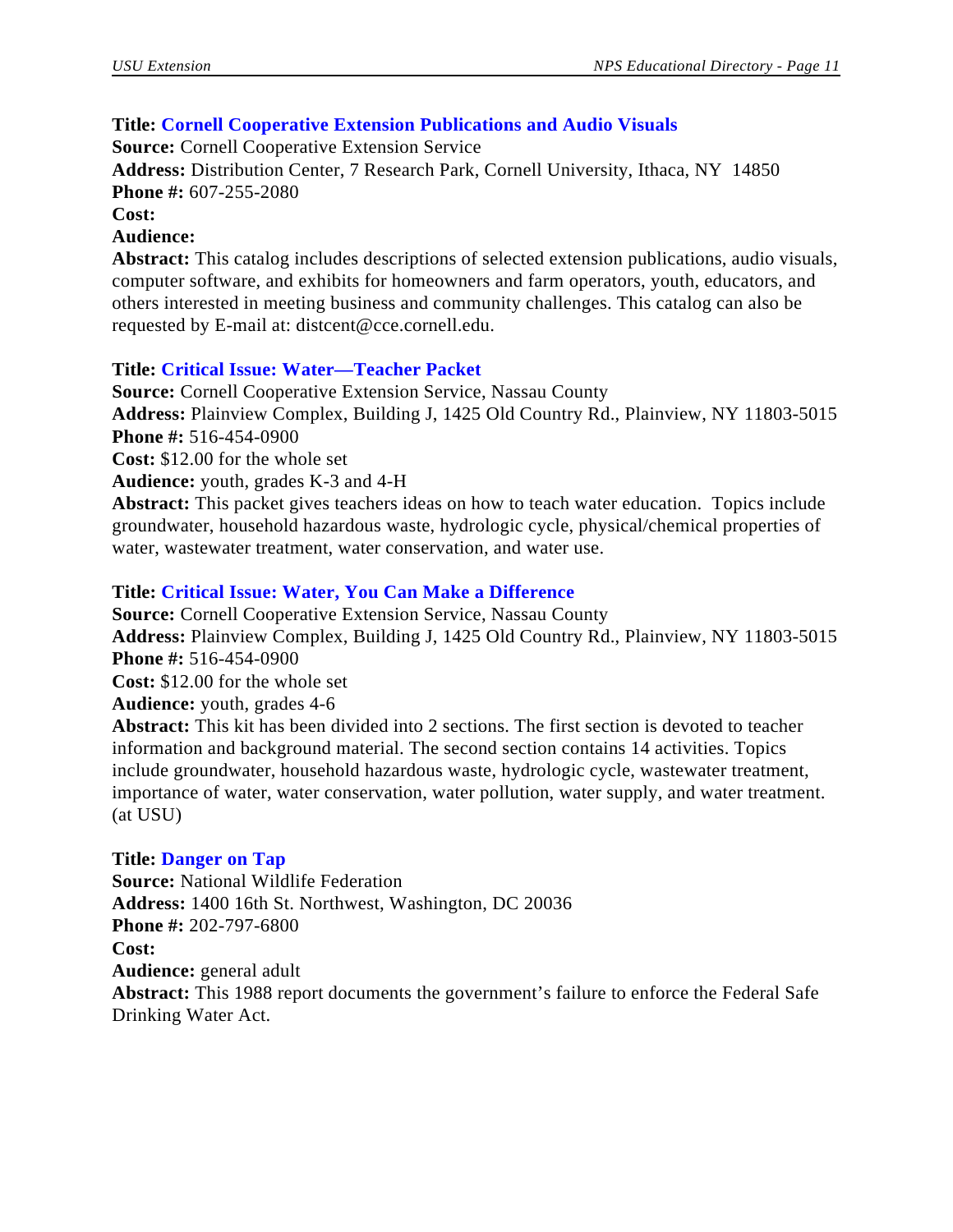# **Title: Distillation**

**Source:** Kansas State Extension Service **Address:** Distribution Center, Umberger Hall, Kansas State University, Manhattan, KS 66506 **Phone #:** 913-532-5830 **Cost:** \$.30 each or \$10.00 per 100 **Audience: Abstract:** This fact sheet discusses construction features, maintenance, and operating costs of home distillation units. (at USU)

# **Title: Do Your Part**

**Source:** Region 6 North American Waterfowl Management Plan Office **Address:** Plan Office, Denver, CO **Phone #:** 303-236-8676 **Cost: Audience:** youth, grades 4-6

**Abstract:** This 20-minute video takes three students on an adventure through a wetland. They discover the importance of wetlands, why they are disappearing, and what students can do to help protect them. Included is a teacher's guide with activities to enhance the video's effectiveness. (at USU)

# **Title: Drinking Water Standards**

**Source:** University of Maryland Cooperative Extension System **Address:** Publications Office, University of Maryland, College Park, MD 20742 **Phone #:** 301-454-3710 **Cost:** \$.10 **Audience:** general adults **Abstract:** A fact sheet discussing the primary and secondary drinking water standards. (at USU)

# **Title: Drinking Water: Treatment Guidelines**

**Source:** University of Maryland Cooperative Extension Service **Address:** Publications Office, University of Maryland, College Park, MD 20742 **Phone #:** 301-454-3710 **Cost:** \$.05 each **Audience: Abstract:** This fact sheet provides guidelines for water treatment based on the fact that it is practical and efficient to treat some water quality problems before others. (at USU)

# **Title: Drinking Water and Health**

**Source:** North Dakota State Cooperative Extension Service **Address:** North Dakota State University, Fargo, ND 58105 **Phone #:** 701-231-7883 **Cost:** \$.10 each **Audience: Abstract:** This fact sheet discusses human health and drinking water contaminants. (at USU)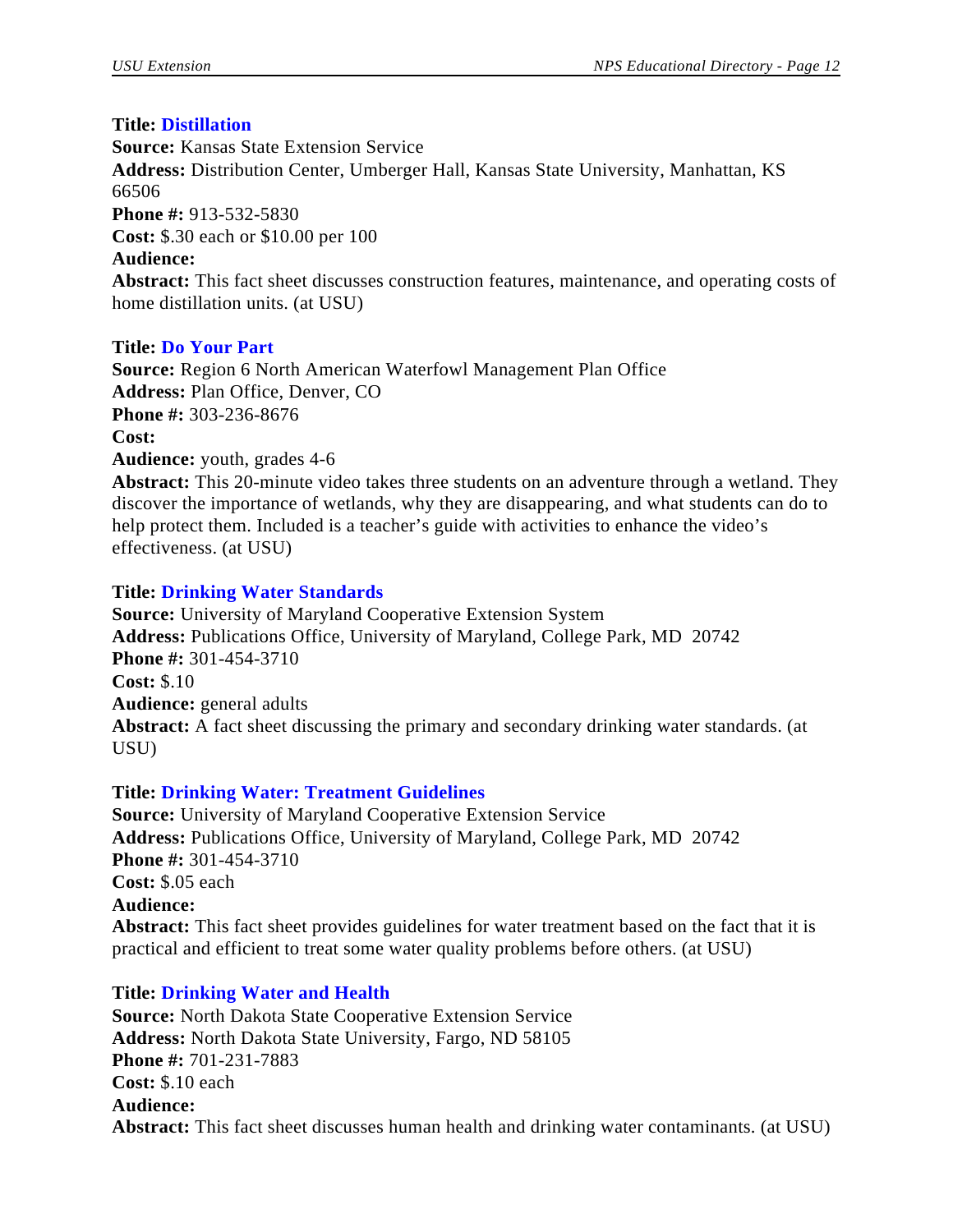## **Title: Drinking Water: Quality on Tap**

**Source:** League of Women Voters of Michigan **Address:** 200 Museum Dr., Lansing, MI 48933-1997 **Phone #:** 517-484-5383 **Cost:** \$40.00 **Audience:** youth **Abstract:** This 27-minute video includes 46-page study guide on drinking water.

# **Title: DRINKING WATER: A Community Action Guide**

**Source:** Concern, Inc. **Address:** 1794 Columbia Rd. Northwest, Washington, DC 20009 **Phone #:** 202-328-8160 **Cost:** \$3.00 (\$1.00 each additional - inquire about bulk rates) **Audience:**

**Abstract:** This booklet provides comprehensive action guidelines with emphasis on where to go for help and what questions to ask. Information on pertinent legislation is provided; examples of successful state and local initiatives given; and national and local resources organizations listed, including quality and protection, health, how drinking water standards are set, drinking water treatment, supply and conservation, water management, bottled water, home treatment, and water testing. (at USU)

## **Title: Earth Trek...Explore Your Environment**

**Source:** U.S. Environmental Protection Agency **Address:** 401 Main St. Southwest, Washington, DC 20460 **Phone #:** 202-475-9327 **Cost: Audience:** youth, grades K-12 **Abstract:** A basic environmental guide book that gives tips on how to help out the environment. Topics include hazardous waste, nonpoint source pollution, pesticides, solid waste, and water education. (at USU)

#### **Title: ecol-o-kids poster**

**Source:** ecol-o-kids **Address:** 3146 Shadow Ln., Topeka, KS 66604 **Phone #:** 800-423-7202 **Cost:** \$9.95 plus \$3 S/H **Audience:** youth **Abstract:** This giant 26" by 40" coloring poster features a myriad of plants and animals from rain forests around the world.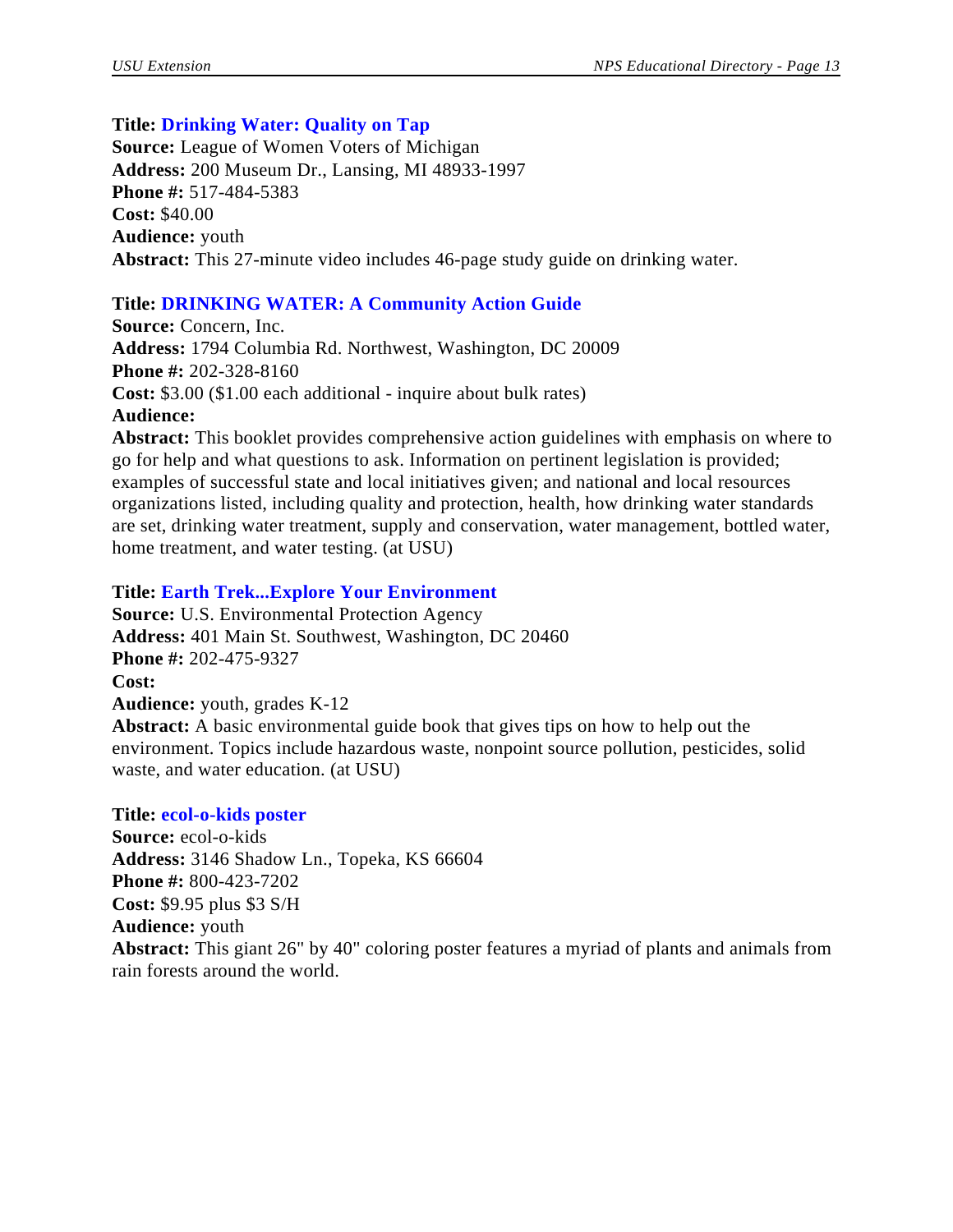# **Title: Educating Young People About WATER, A Guide to Goals and Resources**

**Source:** Elaine Andrews and the Cooperative Extension National Review Team **Address:** Elaine Andrews, University of Wisconsin-Madison, Environmental Resources Center, 216 Agriculture Hall, 1450 Linden Drive, Madison, WI 53706 **Phone #:** Fax #: 608-262-2031 **Cost:**

**Audience:** coordinators of water education programs

**Abstract:** This guide summarizes information about water curricula, provides guidance for federal investments in water curriculum development, and creates a network among national groups and agencies which promote youth water education.

## **Title: Educators Earthday Sourcebook**

**Source:** U.S. Environmental Protection Agency **Address:** 401 M St. Southwest, Washington, DC 20460 **Phone #:** 800-424-9346 or 202-475-7751 **Cost:** Free **Audience:** youth, grades K-12 **Abstract:** A booklet that gives ideas to teachers about environmental education in the classroom. Activities focus around environmental awareness and how you can make a difference. (at USU)

## **Title: Elementary Science Resource Manual**

**Source:** Utah Department of Education **Address:** LaMont Jensen, Science Coordinator, Davis County School District, 45 East State St., Farmington, UT 84025 **Phone #:** 801-451-1261 **Cost:** \$45/set + \$5 postage **Audience:** youth, grades K-6 **Abstract:** A collection of elementary science materials and learning activities that foster learning of the natural world through a "hands-on" approach. It is correlated to the 1990 Utah State Science Core Curriculum. (at USU)

#### **Title: Energy from Biomass**

**Source:** Effective Communication **Address:** Channing L. Bete Co., Inc., 200 State Rd., South Deerfield, MA 01373-0200 **Phone #:** 800-628-7733 **Cost:** \$1.00 each **Audience:** youth, grades K-6 **Abstract:** This booklet explains how biomass conversions can help meet our growing energy needs. It gives an overview of the processes which make energy from biomass possible and cites the benefits of using biomass, and issues that need to be resolved.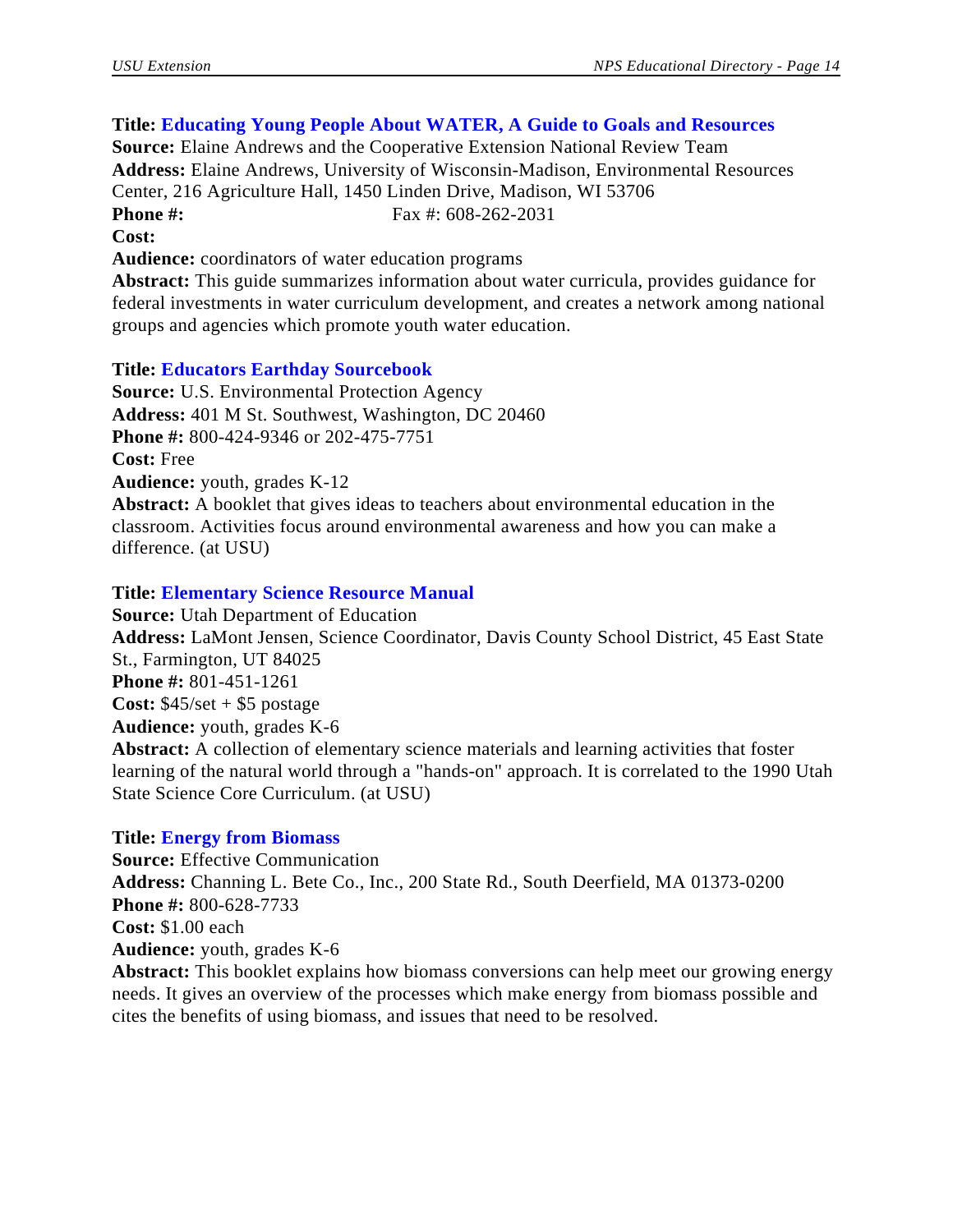# **Title: Energy-Efficient Home**

**Source:** Effective Communication **Address:** Channing L. Bete Co., Inc., 200 State Rd., South Deerfield, MA 01373-0200 **Phone #:** 800-628-7733 **Cost:** \$1.00 each **Audience:** youth, grades K-2 **Abstract:** This handout covers a "total systems" approach to home energy management. It discusses cooling, heating, wiring, appliances, etc.

# **Title: Environmental Education Resource Directory for Utah**

**Source:** The Utah Society for Environmental Education **Address:** 350 South 400 East, Suite G4, Salt Lake City, UT 84111 **Phone #:** 800-I-AM-GREEN or 801-328-1549 **Cost: Audience:** educators **Abstract:** A listing of environmental agencies, advocates, and organizations that offer information, materials, lectures, and resources regarding environmental education. (at USU)

# **Title: Environmental Education Program—Hazardous Waste Curriculum**

**Source:** Missouri Department Natural Resources **Address:** Division of Environmental Quality, Environmental Ed, P.O. Box 176, Jefferson City, MO 655102 **Phone #:** 314-751-2452 **Cost:** Free **Audience:** youth, grades 7-8 **Abstract:** A guide for teachers on the subject of solid and hazardous waste issues accompanied by student activities. Topics include environmental awareness, hazardous waste, and solid waste. (at USU)

**Title: Environmental Education Materials for Teachers and Young People Source:** U.S. Environmental Protection Agency **Address:** Office of External Affairs (A-108), Washington, DC 20460 **Phone #: Cost: Audience:** youth **Abstract:** This annotated list of educational materials on environmental issues has been compiled by the U.S. EPA. Educational materials available from sources other that the EPA are listed alphabetically following the name of their sponsoring organization or group. A separate listing of selected EPA publications and other material available from EPA's public

information center is also included in this pamphlet. (at USU)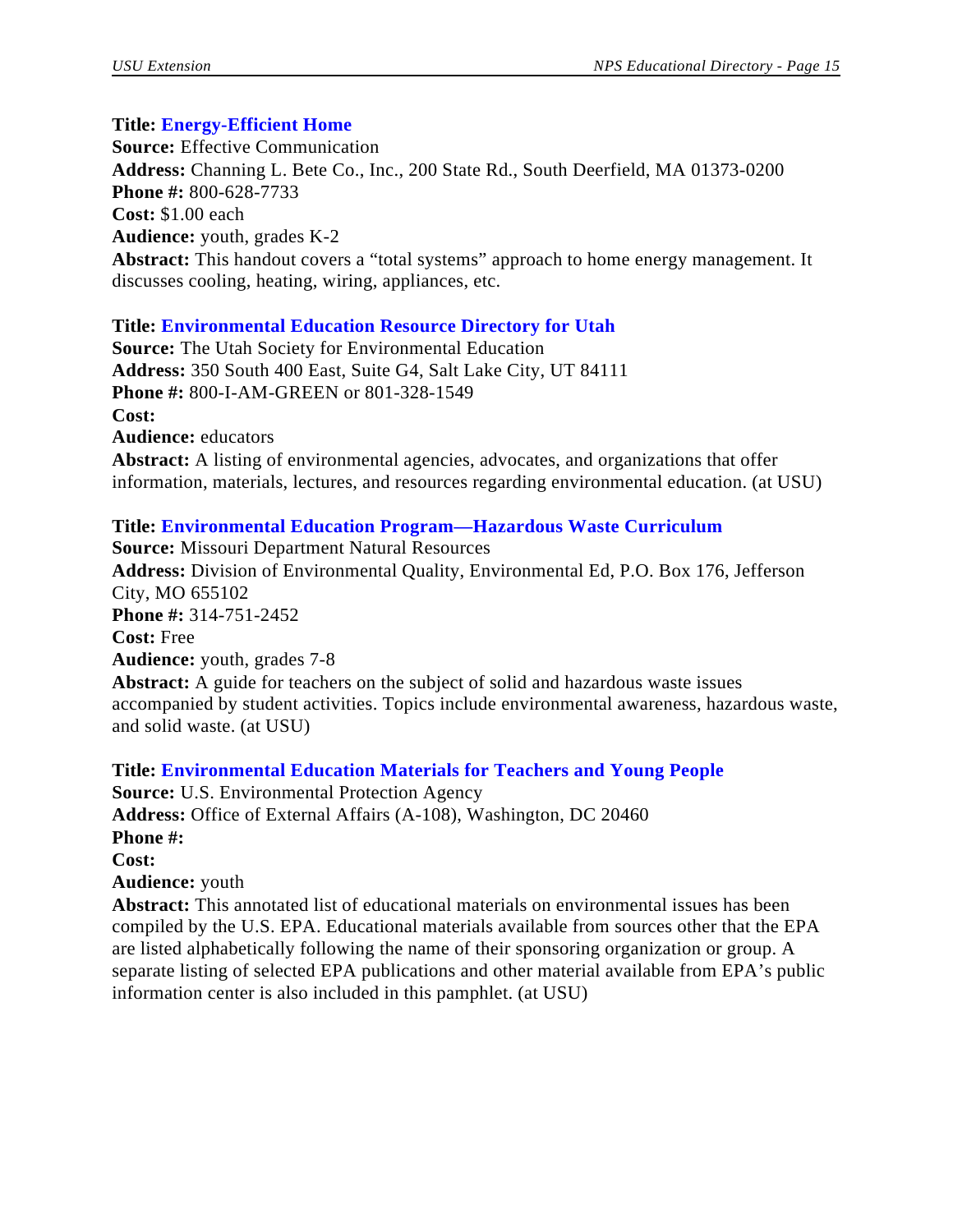#### **Title: Fact Sheets on Regulated Contaminants and Contaminants to be Regulated**

**Source:** U.S. Environmental Protection Agency

**Address:** Office of Solid Waste, 401 M St. Southwest, Washington, DC 20460 **Phone #:** 202-260-4719 **Cost:** Free

#### **Audience:**

**Abstract:** The directory lists over 160 technical, educational, and financial activities offered by EPA headquarters and regional offices, along with names and telephone numbers of contacts in the Agency.

## **Title: Facts from Our Environment**

**Source:** Potash and Phosphate Institute and the Foundation for Agronomic Research **Address:** PPI, ATTN: Circulation Department, 2801 Buford Highway Northeast, Suite 401, Atlanta, GA 30329 **Phone #:** 404-634-4272 **Cost:** \$1 each (50% discount for educational & government agencies) **Audience:**

**Abstract:** This is a 44-page booklet full of facts on chemical and natural fertilizers, and other environmental concerns in an easy-to-read question and answer format.

# **Title: FARMLAND: A Community Issue**

**Source:** Concern, Inc. **Address:** 1794 Columbia Rd. Northwest, Washington, DC 20009 **Phone #:** 202-328-8160 **Cost:** \$3.00 (\$1.00 each additional - inquire about bulk rates) **Audience: Abstract:** Farming practices affect the food we eat, the water we drink, the air we breathe, and the way that we live. Sustainable agriculture can benefit everyone. It needs support,

especially from the 97% of the population who do not farm but who can influence change through their choices, voices, and votes. FARMLAND describes: agricultural chemicals and public health, soil and water contamination and conservation, and ecologically and environmentally sound farming.

#### **Title: Fight Pollution**

**Source:** Effective Communication **Address:** Channing L. Bete Co., Inc., 200 State Rd., South Deerfield, MA 01373-0200 **Phone #:** 800-628-7733 **Cost:** \$1.00 each **Audience:** homeowners **Abstract:** This publication encourages the reader to help alleviate America's pollution problems. It lists 32 practical steps that can be applied in day-to-day living.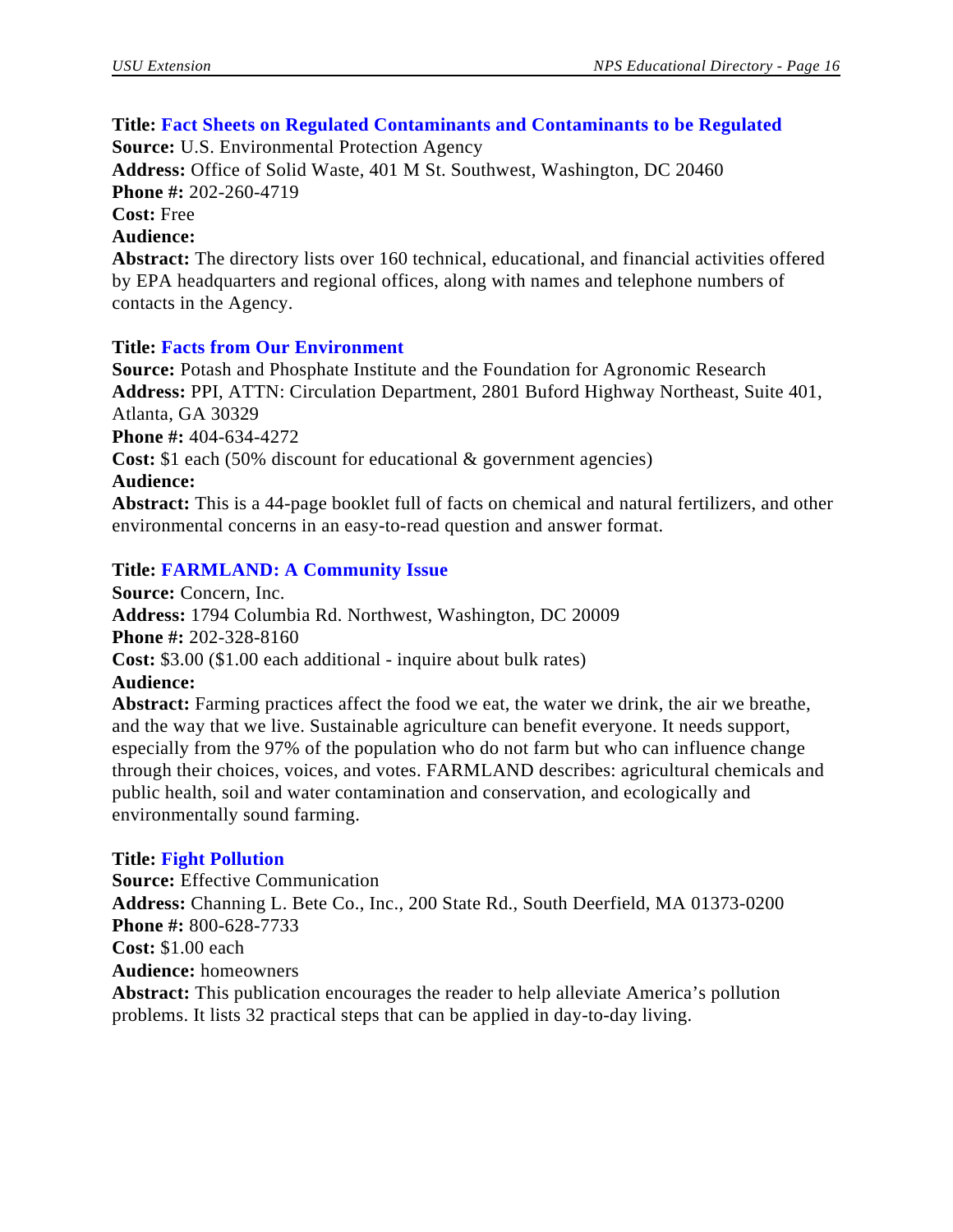# **Title: Freshwater Foundation's Information Brochure Series**

**Source:** Freshwater Foundation

**Address:** 2500 Shadywood Rd., Box 90, Navarre, MN 55392-0090 **Phone #:** 612-471-8407 **Cost:** Free **Audience: Abstract:** This informational brochure series includes the following titles: Waste Is A Water

Problem: What You Can Do About Solid Waste?, Water Filters: Their Effect on Water Quality, Groundwater: Understanding Our Hidden Resource, Hazardous Waste In Our Homes— and In Our Water, and Understanding Your Septic System. There are also specific publications that are available for a fee.

**Title: Garbage! Where It Comes From, Where It Goes**

**Source: Address:** Available at bookstores **Phone #: Cost:** \$5.95 **Audience:** all ages

**Abstract:** This 47-page book is devoted to the facts about the solid waste problem in the world. It is an eye opener full of facts and pictures to illustrate the problem. Topics include household battery disposal, consumer awareness, environmental awareness, plastics, recycling, and solid waste.

# **Title: Geothermal Energy**

**Source:** Effective Communication **Address:** Channing L. Bete Co., Inc., 200 State Rd., South Deerfield, MA 01373-0200 **Phone #:** 800-628-7733 **Cost:** \$1.00 each **Audience:** youth, grades K-6 **Abstract:** This publication explores the current and potential uses of underground heat energy, and describes the advantages and challenges involved in harnessing it most effectively.

# **Title: Green Guide, The**

**Source:** Utah Society for Environmental Education **Address:** 350 South 400 East, Suite G4, Salt Lake City, UT 84111 **Phone #:** 801-328-1549 Fax #: 801-595-1555 **Cost: Audience:** general public and environmental educators

**Abstract:** Over 100-pages filled with valuable environmental education resources. Topics include formal education, non-formal education, resource management, environmental, wilderness, and wildlife organizations, earth care advocates, environmental education programs, business and industry, and civic and service organizations. (at USU)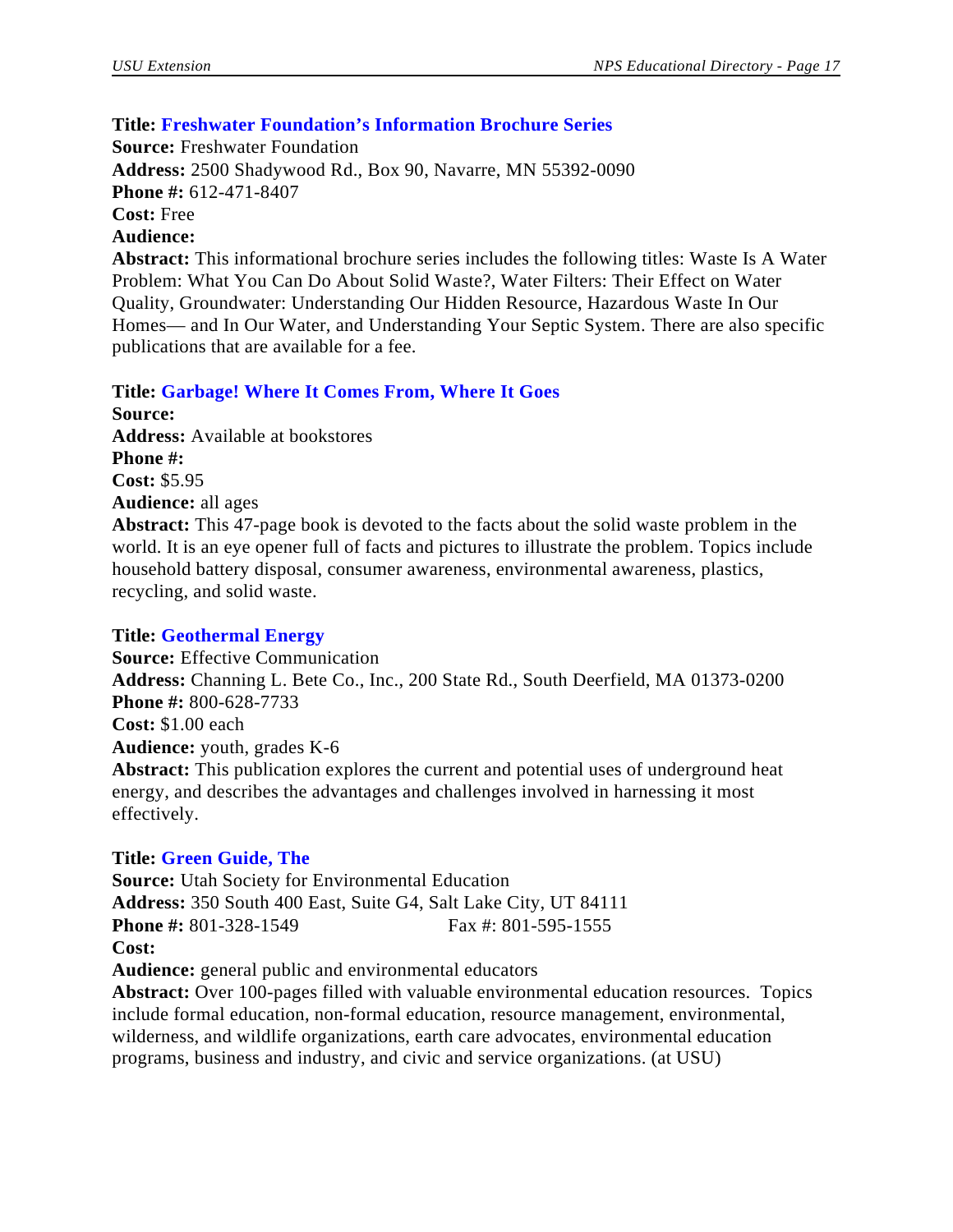# **Title: Ground Water Bookstore Catalog**

**Source:** National Water Well Association **Address:** Ground Water Bookstore, P.O. Box 182039, Department 017, Columbus, OH 43218 **Phone #:** 614-761-1711 **Cost: Audience:** adults, educators, and youth leaders Abstract: In this catalog there is more than 75 new items in these categories: business

management; contractor certification; water well construction technology; geology, groundwater and hydrogeology; geophysics; groundwater geochemistry and groundwater modeling; groundwater monitoring; hydrocarbon contaminants and underground storage tanks; law, legislation, and regulations; marketing and research aids; nostalgia and history; opinion; regional groundwater issues; and slide presentations and software.

# **Title: Groundwater: A Vital Resource Student Activities**

**Source:** Tennessee Valley Authority **Address:** Office of Natural Resources and Economic Development, Environmental/Energy Education Program, Knoxville, TN 37902 **Phone #:** 615-632-2101 **Cost: Audience:** youth, grades 3-12 **Abstract:** This activity series develops a sense of groundwater worth. Topics include hydrologic cycle, nonpoint source pollution, soil, and wastewater treatment, (at USU)

# **Title: Groundwater Adventure, The**

**Source:** Water Environment Federation **Address:** Publications Order Dept., 601 Wythe St., Alexandria, VA 22314-1994 **Phone #:** 800-666-0206 **Cost:** \$49.00 **Audience:** youth, grades 5-9 **Abstract:** The often puzzling concept of groundwater is graphically explained using a video game format. An animated "spokes-dinosaur" helps a live-action student gain points by

preventing groundwater pollution from industrial, agricultural, and private residential sources. The price includes a video, teacher's guide, and 20 student guides. (at USU)

# **Title: Groundwater and Agricultural Chemicals**

**Source:** American Soybean Association/National Corn Growers Association in cooperation with Monsanto Corp.

**Address:** Monsanto Company, Dept. C3NH, 800 North Lindbergh, St. Louis, MO 63167 **Phone #:**:

**Cost:** \$7.95

**Audience:**

**Abstract:** This 17-minute video highlights the challenges and multiple interests of people and agriculture in groundwater protection, with narration by ABC's Hugh Downs. This video emphasizes environmental protection and agricultural productivity goals.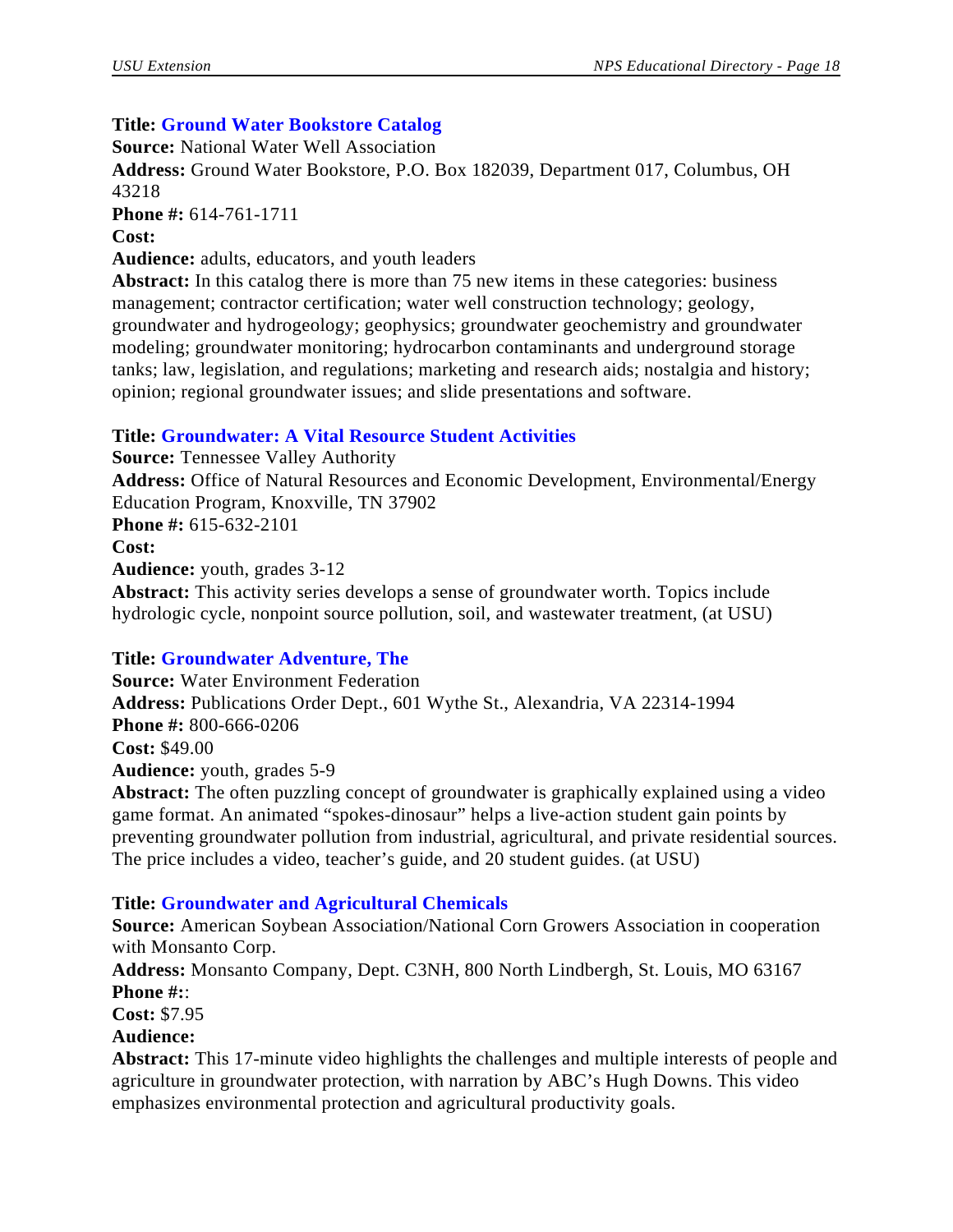# **Title: Groundwater and Your Family's Health**

**Source:** Michigan State Cooperative Extension Service **Address:** Agricultural Extension Resource Center, 10 Agricultural Hall, Michigan State University, East Lansing, MI 48824 **Phone #:** 517-353-3175 **Cost:** \$25.00 **Audience: Abstract:** This 15-minute video reviews groundwater resources in Michigan, groundwater's chemical constituents, health effects of contaminations and solutions to contamination problems. (Request VTO 29)

## **Title: Groundwater and Agricultural Chemicals**

**Source:** Monsanto Company **Address:** Dept. C3NH, 800 North Lindbergh, St. Louis, MO 63167 **Phone #: Cost:** \$7.95

## **Audience:**

**Abstract:** Highlights the challenges and multiple interests of people and agriculture in groundwater protection, outlining problems, and solutions in maintaining the quality of America's groundwater.

#### **Title: Groundwater Ed. Program, Part 1: Introduction to Groundwater Quality**

**Source:** East Michigan Environmental Action Council **Address:** 21220 West Fourteen Mile Rd., Birmingham, MI 48010 **Phone #:** 313-258-5188 **Cost:** \$10.00 **Audience:** youth, grades 5-12 and 4-H **Abstract:** The classroom activities and projects outlined have been developed as part of a

basic science unit on groundwater quality. Topics include groundwater, soil, water pollution, and wells. (at USU)

**Title: Groundwater Ed. Program, Part 3: Threats to Groundwater in the Community Source:** East Michigan Environmental Action Council **Address:** 2120 West Fourteen Mile Rd., Birmingham, MI 48010 **Phone #:** 313-258-5188 **Cost:** \$10.00 **Audience:** youth, grades 5-12 and 4-H **Abstract:** The purpose of this program is to implement action-oriented groundwater quality

activities within the science curriculum of schools. Topics include hazardous waste, nonpoint source pollution, solid waste, water pollution, and water supply. (at USU)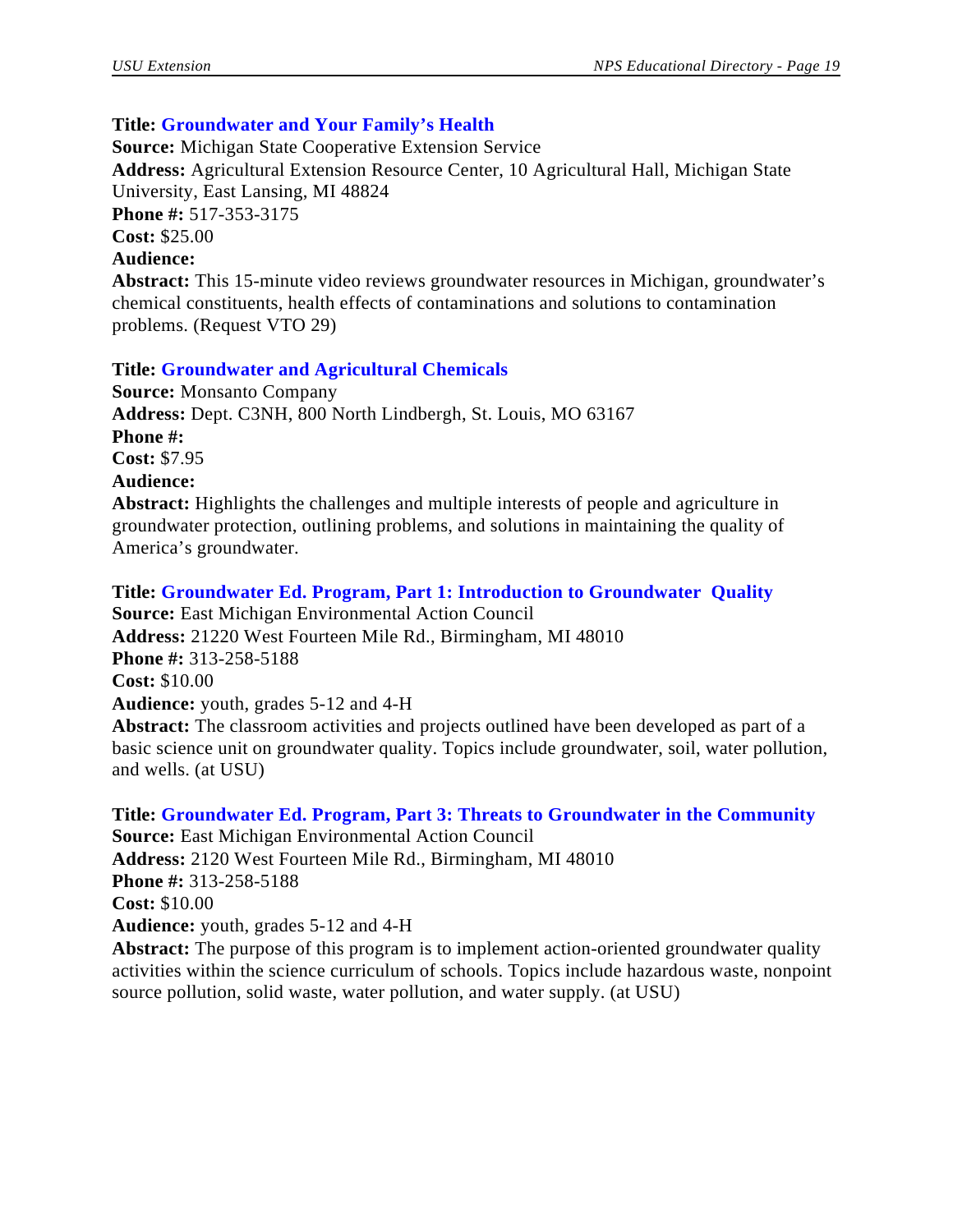# **Title: Groundwater Education Program, Part 2: Awareness and Management of Household Hazardous Materials**

**Source:** East Michigan Environmental Action Council **Address:** 21220 West Fourteen Mile Rd., Birmingham, MI 48010 **Phone #:** 313-258-5188 **Cost:** \$10.00 **Audience:** youth, grades 5-12 and 4-H **Abstract:** This section consists of worksheets, classroom handouts, and home activity sheets designed to foster an understanding of household hazardous materials and their proper

# **Title: Groundwater Protection**

**Source:** Effective Communication **Address:** Channing L. Bete Co., Inc., 200 State Rd., South Deerfield, MA 01373-0200 **Phone #:** 800-628-7733 **Cost:** \$1.00 each **Audience:** youth, grades K-6 **Abstract:** This publication explains groundwater's place in the water cycle, its fragility, and the many potential sources of pollution which threaten it. It shows readers how they can help protect our groundwater.

# **Title: Groundwater Questions & Answers**

management to prevent threats to groundwater. (at USU)

**Source:** DuPont Company **Address:** Walker's Mill Bldg 5-172, Wilmington, DE 19898 **Phone #:** 302-992-6286 **Cost:** Available free in limited quantities from Suzanne Shaw. Multiple copies are available \$5.00 each by calling toll-free 800-527-2601

# **Audience:**

**Abstract:** A comprehensive list of 30 questions covering major elements in groundwater protection with answers on standards, responsibilities, product research and development for groundwater safety. It provides extensive reference materials for groundwater workers, including glossary and directory of key government, academic, environmental and industrial contacts.

# **Title: Groundwater: The Unseen Resource**

**Source:** Michigan State Cooperative Extension Service **Address:** Agricultural/Extension Resources Center, 10 Agricultural Hall, East Lansing, MI 48824 **Phone #:** 517-353-3175 **Cost:** \$25.00 **Audience: Abstract:** This 19-minute video provides an introduction to groundwater resources in Michigan. (Request VTO 27)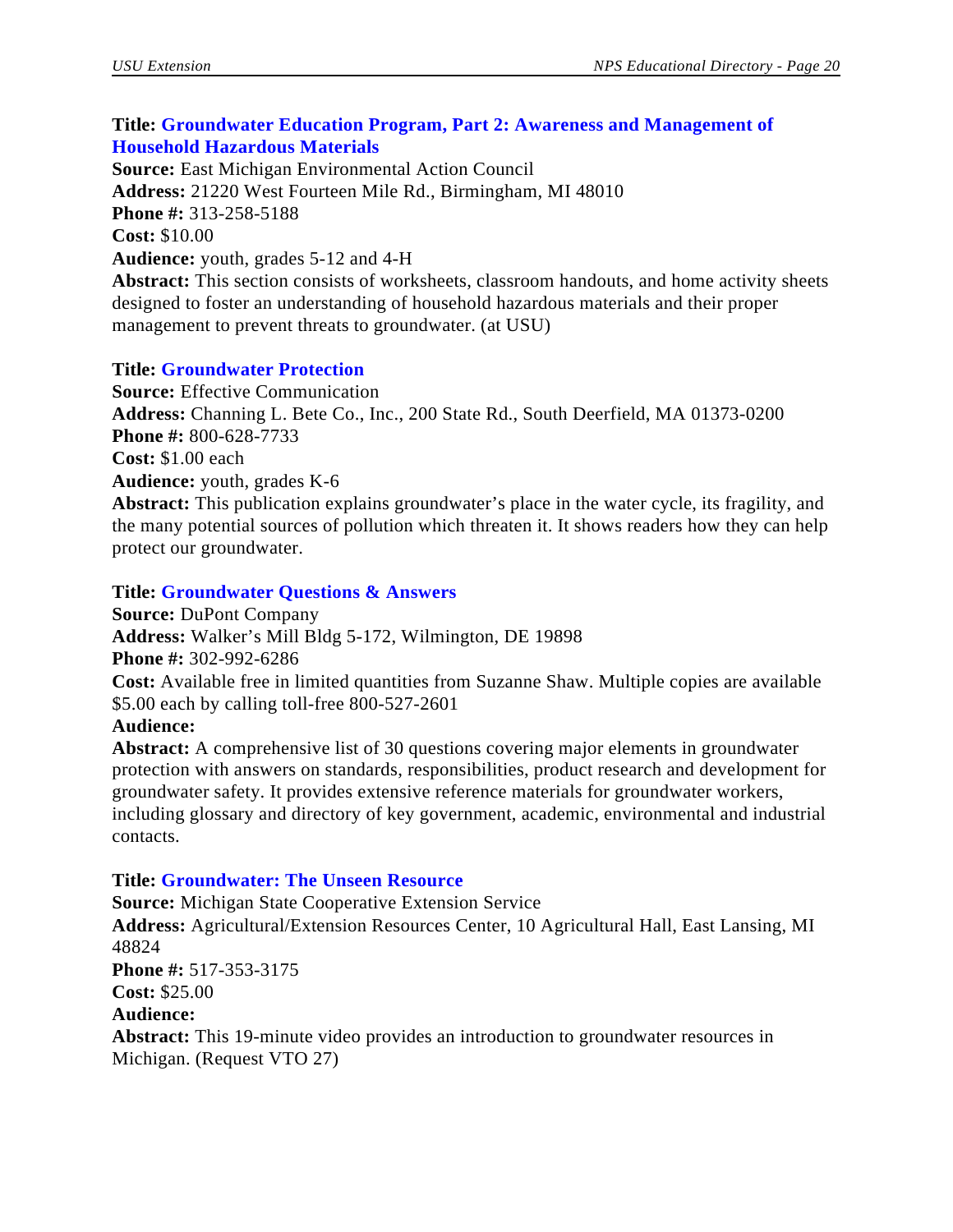#### **Title: Groundwater: Understanding A Vital Resource**

**Source:** Dow Chemical Company **Address:** 2020 Willard Dow Center, Midland, MI 48674 **Phone #: Cost:** Free **Audience: Abstract:** A 20-page brochure highlighting our growing dependence on groundwater. Topics include geology, storage, transmission, and hydrologic cycle.

#### **Title: Groundwater: Why You Should Care**

**Source:** Water Environment Federation **Address:** 601 Wythe St., Alexandria, VA 22314-1994 **Phone #:** 703-684-2400 **Cost:** 500 for \$100 **Audience:** youth **Abstract:** This brochure provides information on preventing groundwater contamination.

## **Title: GROUNDWATER: A Community Action Guide**

**Address:** 1794 Columbia Rd. Northwest, Washington, DC 20009 **Phone #:** 202-328-8160 **Cost:** \$3.00 (\$1.00 each additional - inquire about bulk rates) **Audience: Abstract:** This booklet provides comprehensive action guidelines with emphasis on where to

go for help and what questions to ask. Information on pertintent legislation is provided; examples of successful state and local initiatives given; and national and local resources organizations listed, including availability and depletion, quality and contamination, public health considerations, and detection and monitoring.

#### **Title: Guide for Safe, Profitable Fertilizer and Pesticide Use, A**

**Source:** The Soil and Water Conservation Society **Address:** 7515 Northeast Ankeny Rd, Ankeny, IA 50021-9764 **Phone #:** 515-289-2331

**Cost:** A complementary single copy is available without charge. Small charge for bulk copies.

#### **Audience:**

**Abstract:** This 16-page brochure highlights benefits from safe pesticide management and presents seven steps for reduced environmental risks with pesticides.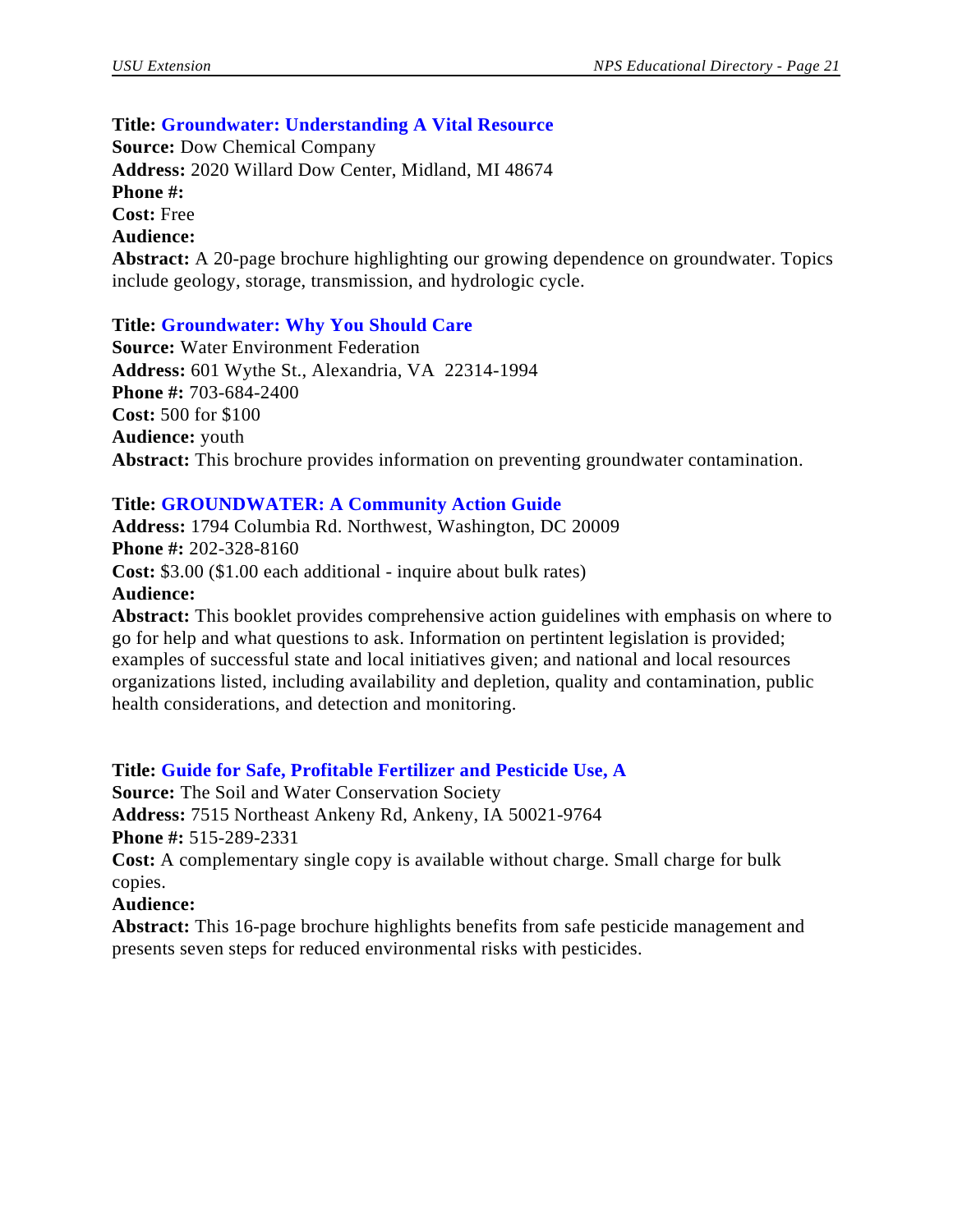# **Title: Guide To Naturescaping, A**

**Source:** Utah Society for Environmental Education **Address:** 350 South 400 East, Suite G4, Salt Lake City, UT 84111 **Phone #:** 801-328-1549 Fax #: 801-595-1555 **Cost: Audience:** youth, grades K-6

**Abstract:** This guide is designed to show the reasons for NatureScaping and to lead a school through the establishment of a NatureScaping site. It contains specific information on Utah's wildlife communities for educational purposes, tells which plants can be purchased for these communities, and where the plants can be obtained. Suggestions for lessons in all subject areas are given in this booklet. Teachers may want to use the accompanying guide, "NatureScape Activity Booklet" for additional activities. (at USU)

# **Title: Health Effects of Drinking Water Contaminants**

**Source:** University of Maryland Cooperative Extension System **Address:** Publications Office, University of Maryland, College Park, MD 20742 **Phone #:** 301-454-3710 **Cost:** \$.20 each **Audience: Abstract:** This publication explains the effects and possible sources of drinking water contaminants category: organics, inorganics, microbial, and radioactive elements. (at USU)

# **Title: Herbicide Use and Safety in the Landscape**

**Source:** Vocational Education Productions **Address:** California Polytechnic State University, San Luis Obispo, CA 93407 **Phone #:** 800-235-4146 Fax #: 805-756-5550 **Cost:** \$135 **Audience:** herbicide users **Abstract:** This two-part video provides a thorough understanding of herbicides and their applications. The first part discusses the terms and concepts needed to make safe and appropriate decisions about landscape herbicides. The second part shows different types of application equipment and specific landscape circumstances where herbicides are useful.

# **Title: Hidden Treasure, A**

**Source:** National FFA Foundation **Address:** P.O. Box 45205, Madison, WI 53744 **Phone #:** 608-829-3105 **Cost:** Free **Audience:** youth, grades 9-12

**Abstract:** This program was created for use by agricultural education teachers and others to develop an awareness of the relationship of agriculture and groundwater. The activities are targeted for high school students but can also be used at the junior high level or for adult education programs. Topics include agricultural best management practices, groundwater, hydrologic cycle, urban nonpoint source pollution, underground storage tanks, water pollution, and water testing. (at USU)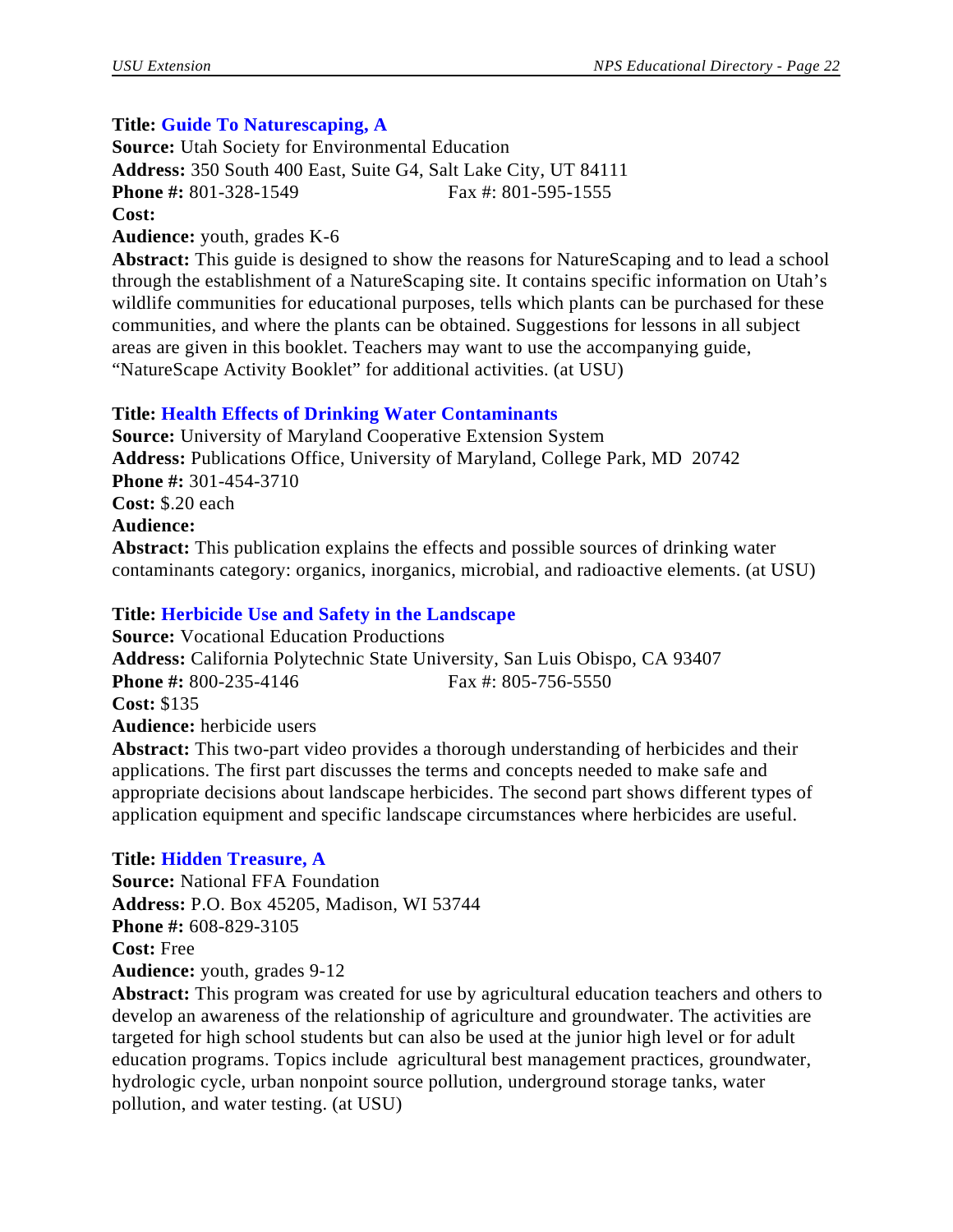# **Title: Home Energy Emergency!**

**Source:** Effective Communication **Address:** Channing L. Bete Co., Inc., 200 State Rd., South Deerfield, MA 01373-0200 **Phone #:** 800-628-7733 **Cost:** \$1.00 each **Audience:** youth, grades K-2 **Abstract:** Be prepared for those emergency situations without heat or electricity. This guide

tells how to meet essential needs, with an emphasis on a backup heat source, food and water supplies, lighting equipment, and proper dress.

# **Title: Home Water Testing**

**Source:** University of Maryland Cooperative Extension System **Address:** Publications Office, University of Maryland, College Park, MD 20742 **Phone #:** 301-454-3710 **Cost:** \$.10 each **Audience:** adults **Abstract:** This publication offers general information about testing drinking water. It includes when and where to get water tested, and the proper procedures for collecting water samples. (at USU)

# **Title: Homeowners Guide to Water Wells**

**Source:** Virginia Water Research Center **Address:** Publication Services, Virginia Water Resources Research Center, Virginia Polytechnic Institute & State University, 617 North Main St., Blacksburg, VA 24060-3397 **Phone #: Cost:** \$6.00 **Audience:** homeowners

**Abstract:** This guide includes general information on the proper location, construction, and maintenance of domestic wells. It is valuable to homeowners already using wells for residential and agricultural use.

# **Title: Homeowners' Composting Guide: How to Manage Yard Waste**

**Source:** Missouri Environmental Improvement and Energy Resources Authority **Address:** P.O. Box 744, 225 Madison St., Jefferson City, MO 65102 **Phone #: Cost:**

# **Audience:**

**Abstract:** This publication provides useful information on the benefits of composting, what can be composted, and the different methods of building a compost.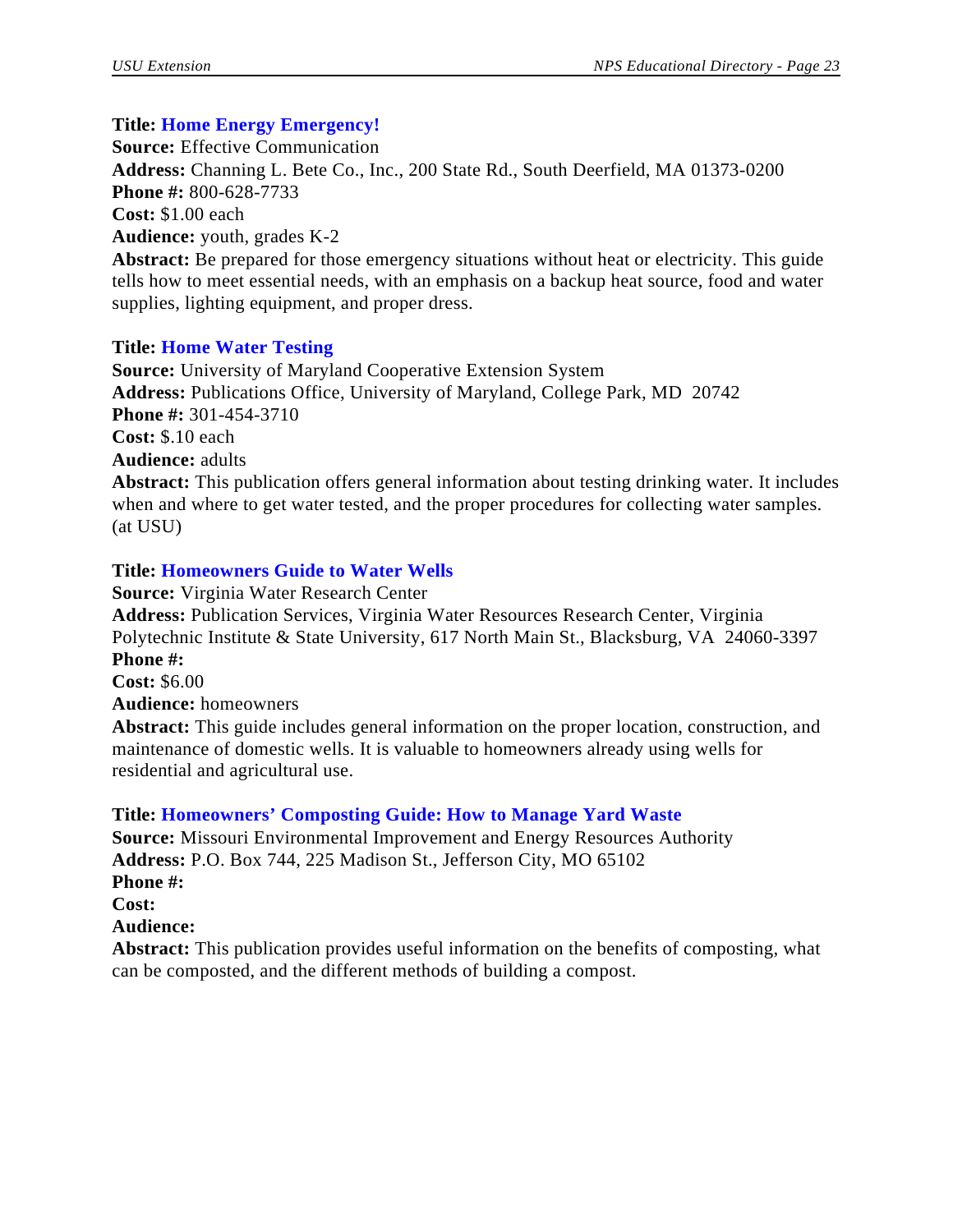# **Title: Homeowner's Guide to Septic Systems**

**Source:** Virginia Water Resources Research Center **Address:** Publication Services, Virginia Polytechnic Institute & State University, 617 North Main St., Blacksburg, VA 24060-3397 **Phone #: Cost:** \$6.00 **Audience:** homeowners **Abstract:** This guide assists citizens to locate and maintain their residential sewage systems.

# **Title: Homeowner's Guide to Outdoor Pesticide Safety**

**Source:** Vocational Education Productions **Address:** California Polytechnic State University, San Luis Obispo, CA 93407 **Phone #:** 800-235-4146 Fax #: 805-756-5550 **Cost:** \$89.95 **Audience:** pesticide users **Abstract:** This video teaches how to use pesticides safely to get rid of lawn and garden pests

such as weeds, fungi, and insects. This video is a step-by-step guide that shows you how to choose a pesticide; know how to read a label; properly choose and use safety equipment; mix and load chemicals safely; handle spills and accidents; store and dispose of chemicals.

# **Title: Household Water Treatment**

**Source:** North Dakota State Cooperative Extension Service **Address:** North Dakota State University, Fargo, ND 58105 **Phone #:** 701-231-7883 **Cost: Audience:** general public, 4-H **Abstract:** This fact sheet covers home drinking water treatment: filters, water softeners, reverse osmosis, and disinfection methods. (at USU)

# **Title: How Safe is Your Drinking Water?**

**Source:** Lancaster Laboratories **Address:** Rick Miller, Lancaster Laboratories, Inc., 2425 Holland Pike, Lancaster, PA 17601 **Phone #:** 717-656-2301 **Cost:** Free with self-addressed stamped envelope **Audience: Abstract:** This guide gives you general information on bacteria and nitrates.

# **Title: How to Save Energy: A Coloring and Activities Book**

**Source:** Effective Communication **Address:** Channing L. Bete Co., Inc., 200 State Rd., South Deerfield, MA 01373-0200 **Phone #:** 800-628-7733 **Cost:** \$1.50 each **Audience:** youth, grades K-2 **Abstract:** For slightly older children, this book of pictures and puzzles gives a more detailed look at ways kids can help conserve energy. They'll discover some ways energy is wasted,

and what they can do to help prevent waste.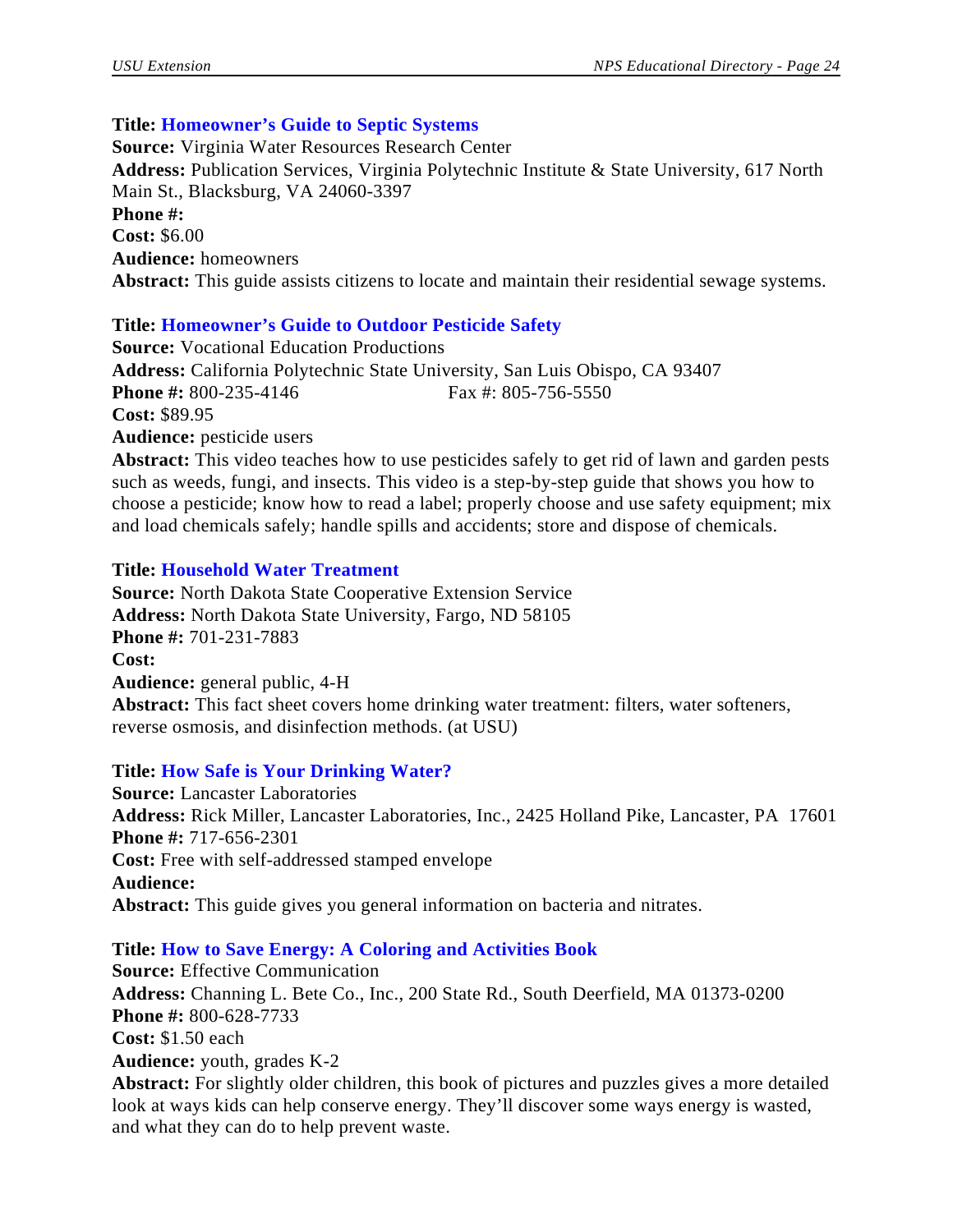## **Title: Hydropower**

**Source:** Effective Communication **Address:** Channing L. Bete Co., Inc., 200 State Rd., South Deerfield, MA 01373-0200 **Phone #:** 800-628-7733 **Cost:** \$1.00 each **Audience:** youth, grades K-6 **Abstract:** This book details the importance of hydropower as a clean, safe source of producing electricity, discusses how hydropower works, its uses, and environmental considerations.

# **Title: Integrated Pest Management in Agriculture**

**Source:** Vocational Education Productions **Address:** California Polytechnic State University, San Luis Obispo, CA 93407 **Phone #:** 800-235-4146 Fax #: 805-756-5550 **Cost:** \$89.95 **Audience:** pesticide users

**Abstract:** This video shows how and why integrated pest management (IPM) was developed in agriculture. The basic strategies of IPM are covered including proper pest identification, monitoring, biological control, cultural control, physical and chemical control, and the crop's economic threshold. Strategies are applied to orchard, vegetable, field crop, and strawberry production.

# **Title: Investigating a Green Life-Style**

**Source:** Utah Society for Environmental Education **Address:** 350 South 400 East, Suite G4, Salt Lake City, UT 84111 **Phone #:** 800-I-AM-GREEN or 801-328-1549 **Cost: Audience:** youth, educators, general pubic **Abstract:** An activity that allows participants to explore the affects of living an environmentally aware, "green" life-style. (at USU)

# **Title: Iron Removal**

**Source:** Pennsylvania State Cooperative Extension Service **Address:** Pennsylvania State University, 246 Agricultural Engineering Department, University Park, PA 16802 **Phone #:** 814-865-7685 **Cost:** Single copy free over 50 \$.10 each **Audience: Abstract:** This fact sheet discusses problems caused when high concentrations of iron are present in the water supply and possible treatment processes. (at USU)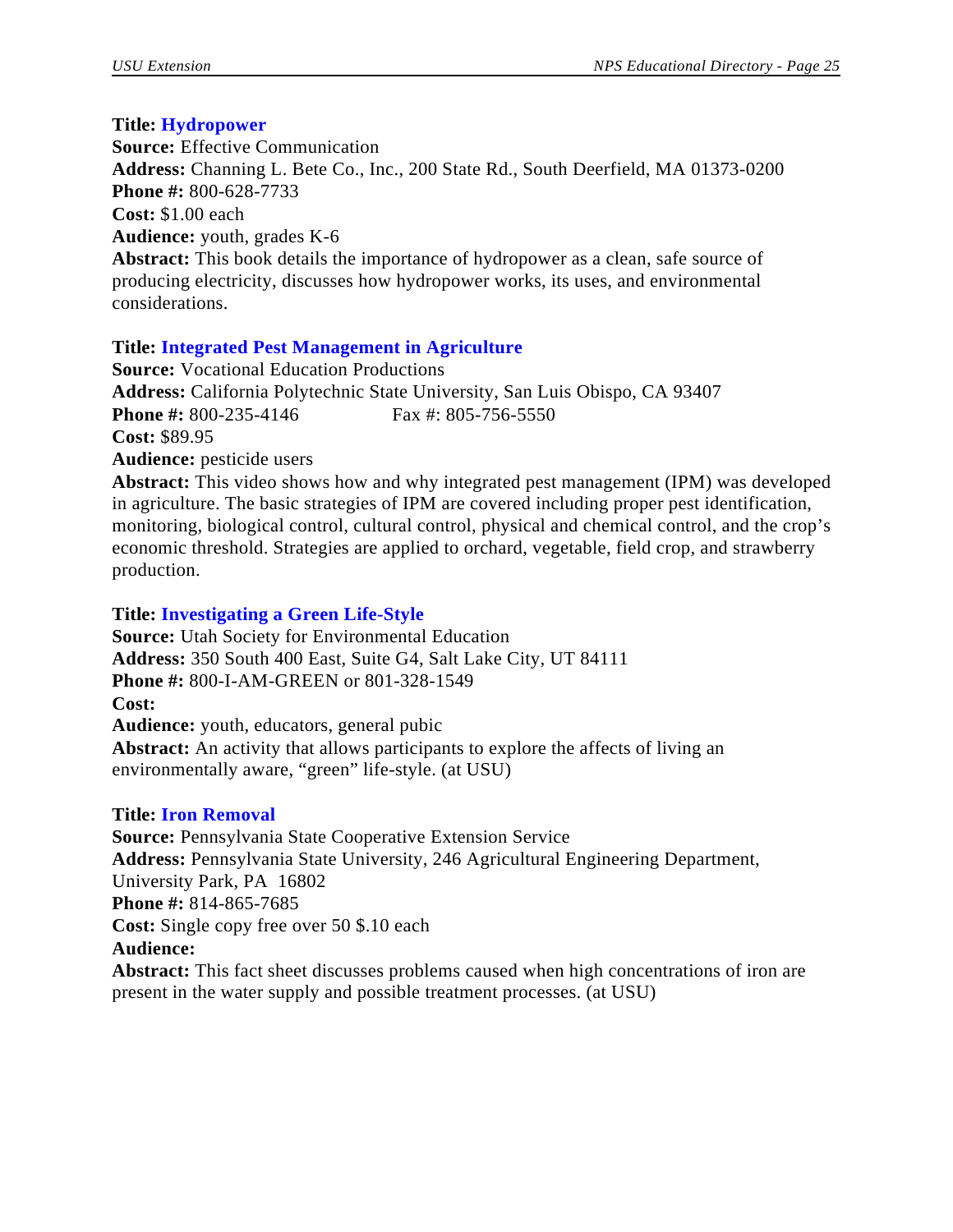#### **Title: Is Our Water Safe to Drink?**

**Source:** Assembly Office of Research

**Address:** Assembly Publications Office, State Capitol, Box 90, Sacramento, CA 95814 **Phone #:**

**Cost:** \$7.60 (make checks payable to State of California)

**Audience:**

**Abstract:** This report documents the dangers of chemical contamination to groundwater and proposes legislation to require and promote the use of preventative procedures to ensure the safety of drinking water supplies.

## **Title: Kid's Guide to How to Save the Planet, A**

**Source: Address:** Available at bookstores **Phone #:** 

**Cost:** \$2.95

**Audience:** youth, grades 3-8

**Abstract:** This 129-page book is full of information and activities about how kids can contribute to saving the environment. Topics include acid rain, agriculture, pH, desertification, ecosystems, endangered species, environmental awareness, food chain/web, nonpoint source pollution, agricultural nonpoint source pollution, sediment, pesticides, recycling, solid waste, water pollution, and wildlife. (at USU)

## **Title: Kids C.A.R.E.— A Cross-Curricular Environmental Program**

**Source:** North American Association for Environmental Education **Address:** P.O. Box 400, Troy, OH 45373 **Phone #: Cost:** free (include \$1 for postage and handling) **Audience:** youth, grades 4-6 **Abstract:** A lively book full of activities, worksheets, action suggestions, and pull-out poster...all about consumption and solid waste.

#### **Title: Land Reclamation**

**Source:** Effective Communication **Address:** Channing L. Bete Co., Inc., 200 State Rd., South Deerfield, MA 01373-0200 **Phone #:** 800-628-7733 **Cost:** \$1.00 each **Audience:** youth, grades K-6 **Abstract:** This publication considers the surface mining of coal. It tells how reclamation of mined areas can contribute to agriculture, recreation, and ecology.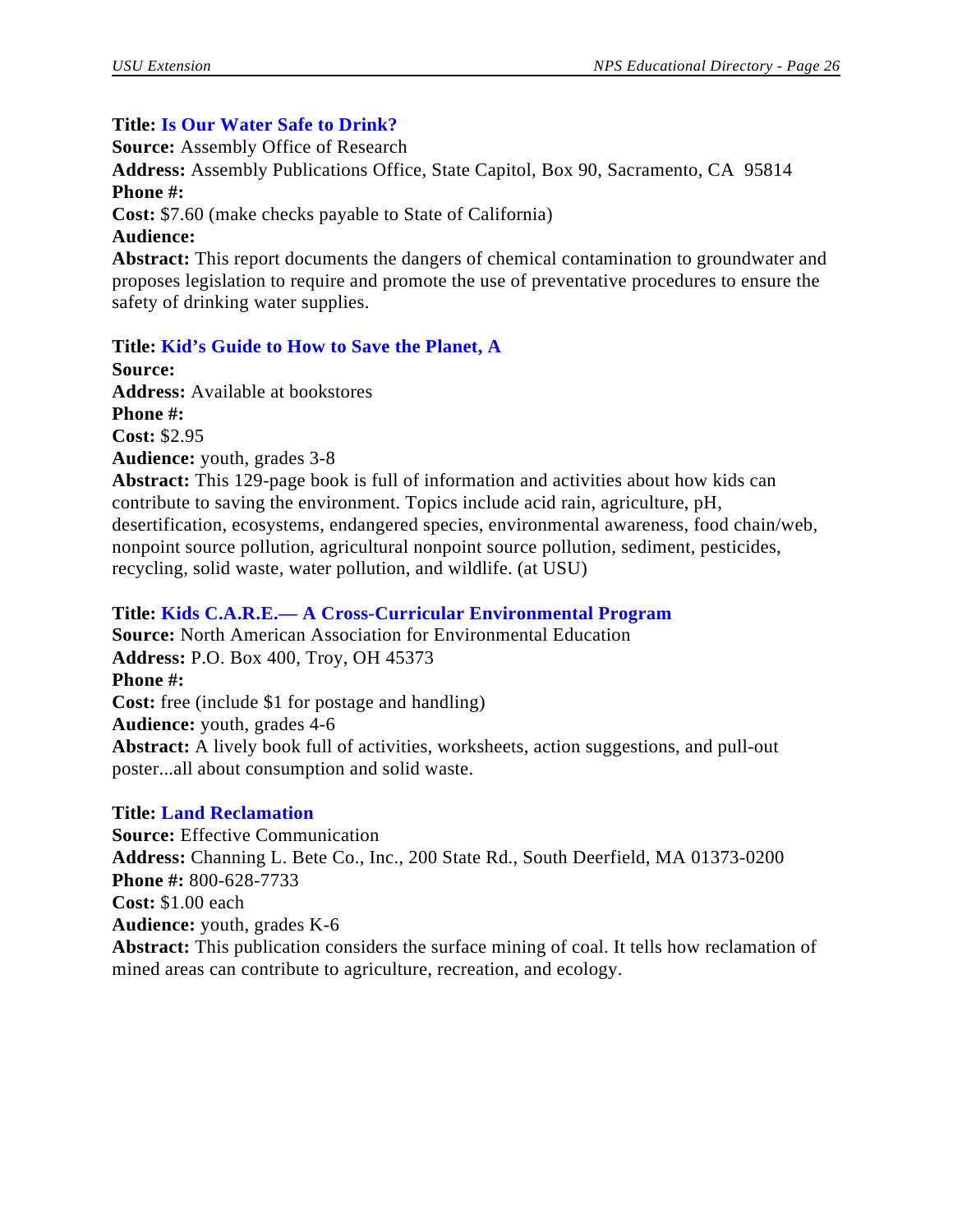## **Title: Lead and Your Drinking Water**

**Source:** Environmental Protection Agency **Address:** EPA Public Information Center, PM-211B, 401 M St. SW, Washington, DC 20460 **Phone #:** 202-475-7751 **Cost:** Free **Audience: Abstract:** This public information booklet explains how lead can get into drinking water, how to test for it, and what the public can do to eliminate lead from their water supply.

# **Title: Lead in Drinking Water**

**Source:** Cornell Cooperative Extension Service **Address:** Distribution Center, 7 Research Park, Cornell University, Ithaca, NY 14850 **Phone #:** 607-255-2080 **Cost:** \$.40 each **Audience: Abstract:** This fact sheet discusses the effects of lead on human health, risk treatment methods, alternative plumbing methods, and regulatory change. (at USU)

## **Title: Learning Materials**

**Source:** Michigan State Extension Service **Address:** Bulletin Office, 10B Agriculture Hall, Michigan State University, East Lansing, MI 48824-1039 **Phone #: Cost: Audience:** educators **Abstract:** This catalog offers a diverse selection of publications, computer programs, and videotapes that offer information on agriculture, community and business concerns, home economics, lawn care and gardening, natural resources, and youth, and primarily for use by

the general public.

#### **Title: Learning to Love Streams: Save Our Streams**

**Source:** The Izaak Walton League of America **Address:** 1401 Wilson Blvd., Level B, Arlington, VA 22209 **Phone #:** 703-528-1818 **Cost:** \$2 each **Audience:** youth, grades 4-12 **Abstract:** This is a collection of teacher lesson plans for stream activities and monitoring. It is designed to test stream water quality and pinpoint problems. Topics include surface water,

water quality, and water testing.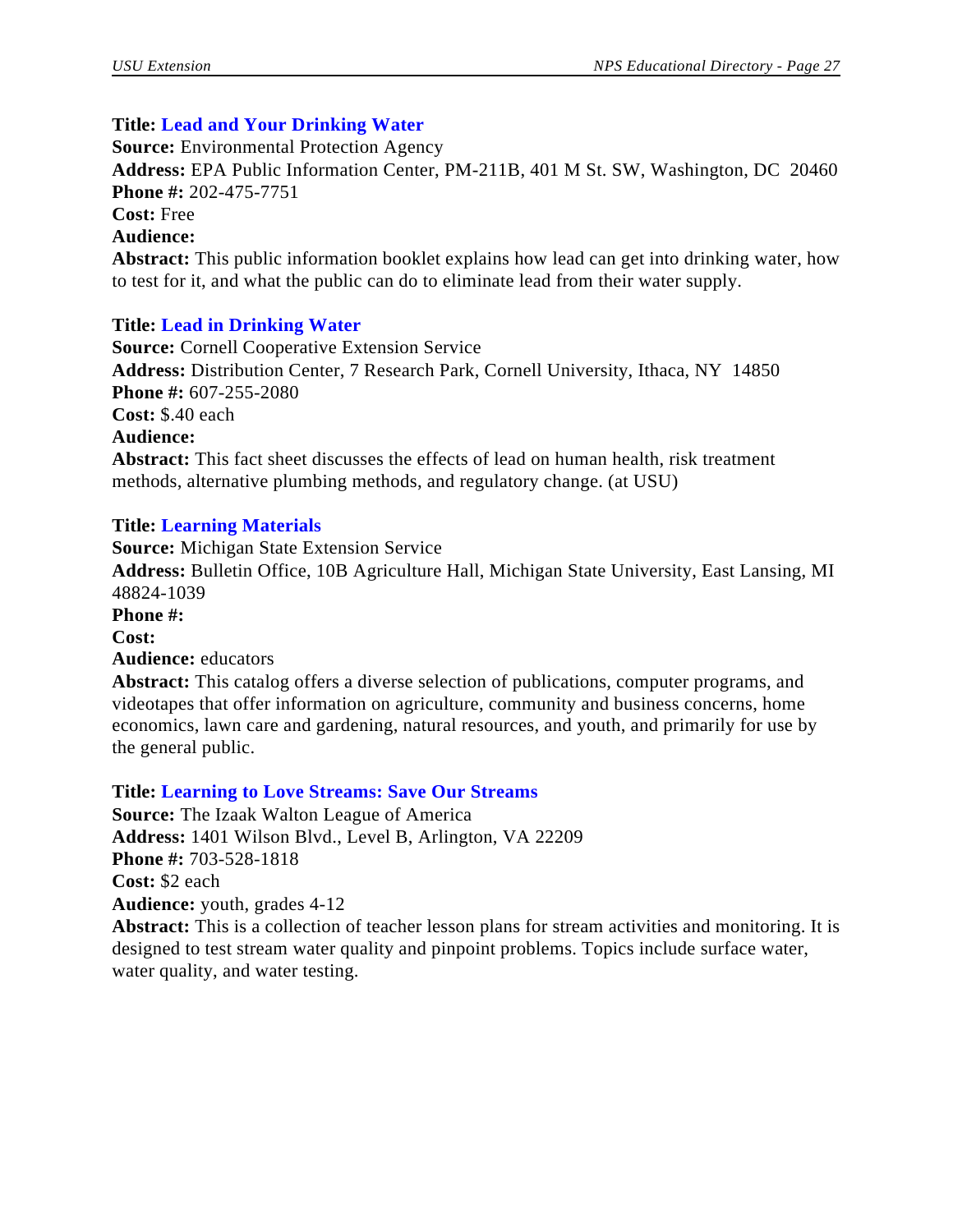#### **Title: Let's Explore Energy: An Information and Activities Book**

**Source:** Effective Communication **Address:** Channing L. Bete Co., Inc., 200 State Rd., South Deerfield, MA 01373-0200 **Phone #:** 800-628-7733 **Cost:** \$1.50 each **Audience:** youth, grades 4-6 **Abstract:** This is a fascinating, informative book that uses puzzles and games to explain the different forms of energy, where they come from, and how the sources are tapped.

# **Title: Let's Learn About Water: A Coloring and Activities Book**

**Source:** Effective Communication **Address:** Channing L. Bete Co., Inc., 200 State Rd., South Deerfield, MA 01373-0200 **Phone #:** 800-628-7733 **Cost:** \$1.50 each **Audience:** youth, grades K-6 **Abstract:** This publication helps children understand where water comes from and how it gets to us. Puzzles and pictures teach kids the need to conserve and protect water resources.

# **Title: Let's Learn About Coal: A Coloring and Activity Book**

**Source:** Effective Communication **Address:** Channing L. Bete Co., Inc., 200 State Rd., South Deerfield, MA 01373-0200 **Phone #:** 800-628-7733 **Cost:** \$1.50 each **Audience:** youth, grades K-6 **Abstract:** An entertaining lesson about what coal is, where it comes from, and how it is mined. Pictures and puzzles explain how coal is used to make electricity, and the advantages of using this energy form.

**Title: Let's Learn About Using Water Wisely: An Information and Activities Book Source:** Effective Communication **Address:** Channing L. Bete Co., Inc., 200 State Rd., South Deerfield, MA 01373-0200 **Phone #:** 800-628-7733 **Cost:** \$1.50 each **Audience:** youth, grades 4-6 **Abstract:** This activities book uses lively graphics to teach water's importance to life on

earth, the water cycle, and how families use water in and around the home. Youngsters learn why wise water use is essential if we're to have sufficient future supplies of clean water.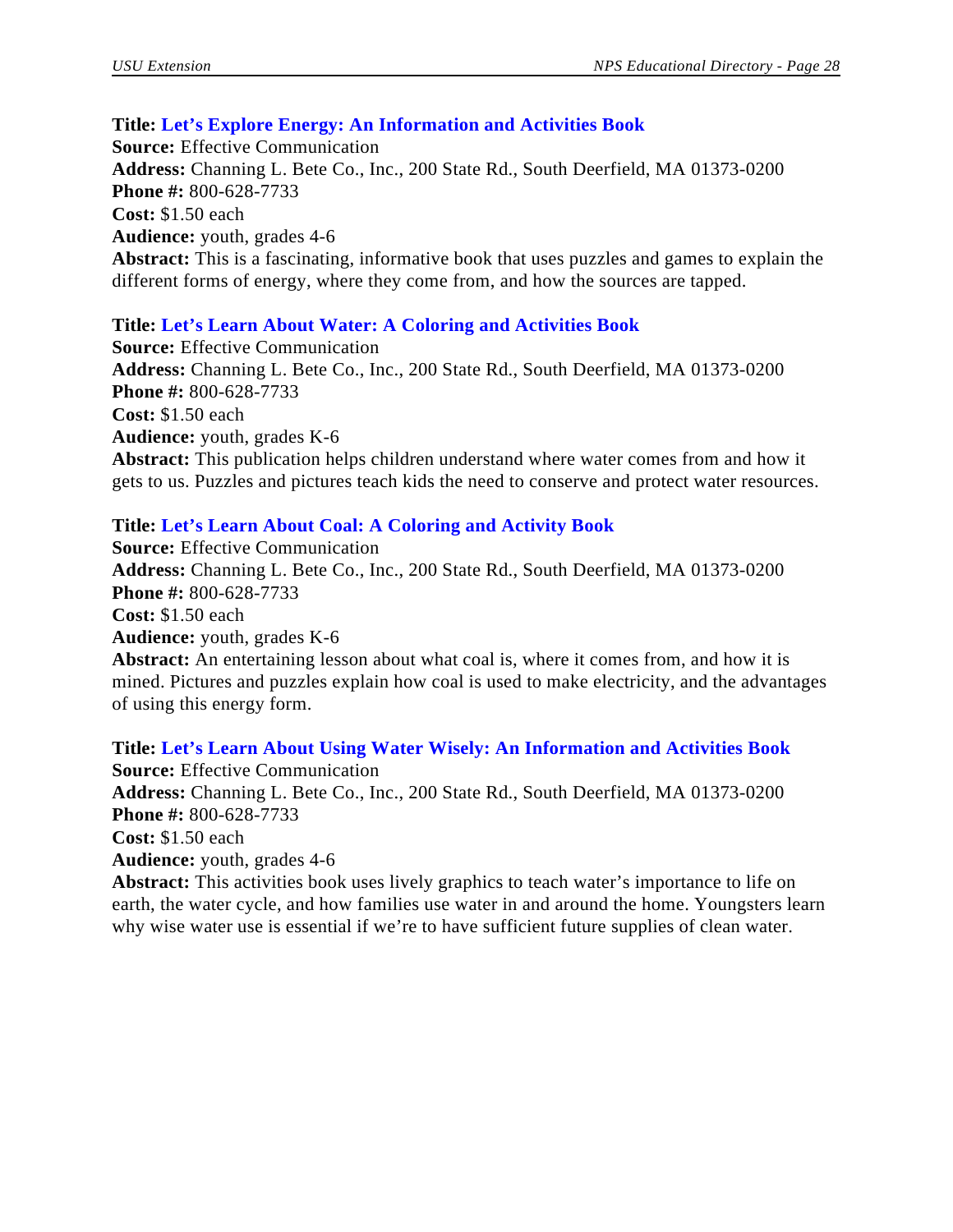# **Title: Let's Recycle!**

**Source:** U.S. Environmental Protection Agency **Address:** 401 M St. Southwest, Washington, DC 20460 **Phone #:** 800-424-9346 **Cost:** NO LONGER IN PRINT **Audience:** youth, grades 7-12 **Abstract:** The purpose of this guide is to inform students of solid waste and recycling. Educating students about current environmental problems encourages them to take a hands on approach to solid waste management. (at USU)

# **Title: Let's Reduce & Recycle: A Curriculum for Solid Waste Awareness**

**Source:** U.S. Environmental Protection Agency **Address:** RCRA Information Center (OS-305), 401 M St. SW, Washington, DC 20460 **Phone #:** 800-424-9346 **Cost:** Free

## **Audience:** youth, grades K-12

**Abstract:** The purpose of this guide is to educate young people about the problems associated with solid waste. Activities encourage them to think about options for reducing the amount of waste they generate and how they can help by recycling and learning about other waste management alternatives. Topics include landfills, litter, natural resources, pollution, recycling, solid waste, and solid waste disposal. Request publication EPA/530-SW-90-005. (at USU)

# **Title: Let's Save Energy: An Information and Activities Book**

**Source:** Effective Communication **Address:** Channing L. Bete Co., Inc., 200 State Rd., South Deerfield, MA 01373-0200 **Phone #:** 800-628-7733 **Cost:** \$1.50 each **Audience:** youth, grades 4-6 **Abstract:** This booklet tells older kids how we get energy and why they should conserve it. It

suggests experiments they can try that will reinforce the message. This fascinating book motivates kids to make energy conservation a part of everyday life.

# **Title: Living Lightly on the Planet, Vol 1 and 2**

**Source:** Schlitz Audubon Center **Address:** 1111 East Brown Deer Rd., Milwaukee, WI 53217 **Phone #:** 414-352-2880 **Cost:** \$19.00 + \$2.00 shipping/vol. **Audience:** youth, Vol-1 grades 7-9; Vol-2 grades 10-12

**Abstract:** Students can encounter a variety of viewpoints, examine and clarify their own values, and evaluate possible alternatives for solving environmental problems. The investigations are accompanied by resource materials such as data sheets, readings on environmental concerns, and role cards for use in simulations. Topics: acid rain, pH, consumer awareness, recycling, desertification, ecology, ecosystems, aquatic ecosystems, forest ecosystems, urban ecosystems, endangered species, environmental awareness, food chain/web, groundwater, hazardous waste, household hazardous waste, hydrologic cycle, land use, large number concepts, nonpoint source pollution, fertilizers, water pollution, wildlife. (at USU)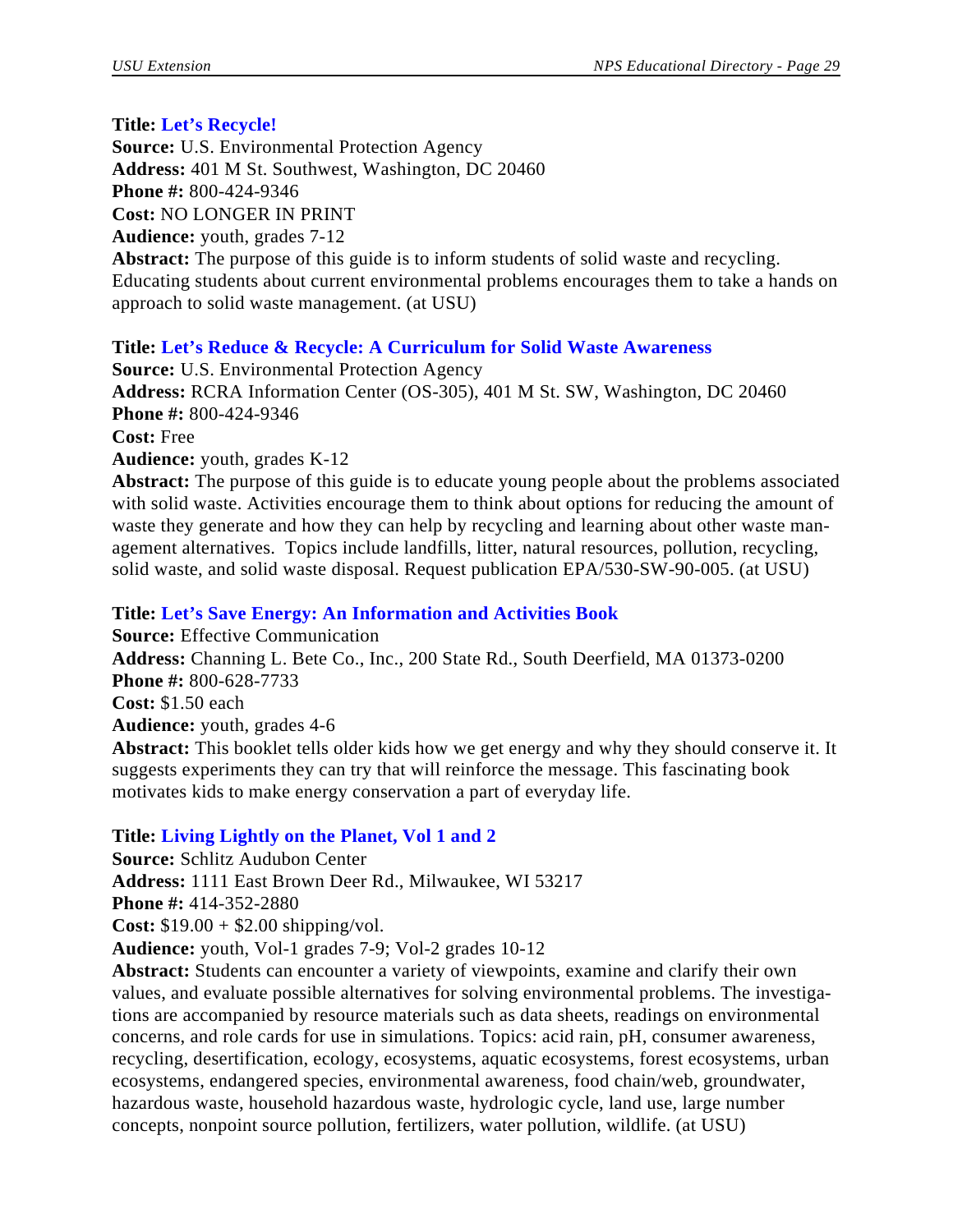# **Title: Living Lightly in the City, Vol 1 and 2**

**Source:** Schlitz Audubon Center

**Address:** Robert Nichols, Director, 1111 East Brown Deer Rd., Milwaukee, WI 53217

**Phone #:** 414-352-2880

**Cost:** \$19.00 + \$2.00 shipping/volume

**Audience:** youth, Vol 1 grades K-3; Vol 2 grades 4-6

**Abstract:** This program details how to integrate environmental education into the classroom. Volume 1 provides students with an introduction to environmental topics such as neighborhood ecosystems, environmental awareness, litter, and recycling. In volume 2 eleven broad topics are discussed. Topics include agricultural production, food & fiber, consumer awareness, urban ecosystems, food chain/web, hydrologic, cycle, land use, large number concepts, litter, recycling, soil, solid waste, surface water, importance of water, water conservation, water pollution, water supply, water treatment, water use, and wetlands. (at USU)

# **Title: Local Groundwater Protection—Midwest Region**

**Source:** American Planning Association **Address:** 1313 East 60th St., Chicago, IL 60637 **Phone #:**313-955-9100 **Cost: Audience:** adult

**Abstract:** This 1984 report provides information and assistance for communities in the Midwest necessary to improve their planning and land use control procedures to protect their groundwater resources.

# **Title: Magic of Water, The**

**Source:** California Department of Water Resources **Address:** P.O. Box 942836, Sacramento, CA 95836-0001 **Phone #:** 916-653-1096 **Cost:** Free **Audience:** youth, grades K-6 **Abstract:** This program was written for elementary teachers to provide them with simple,

hands-on science activities to educate students about water. Most of the materials needed for the activities in this booklet will be available at school or home, or will be easy to improvise. The experiments can be performed by the teacher as demonstrations, by student groups, or individuals under supervision of the teacher. Materials listed are for single experiments. Topics include physical/chemical properties of water and water conservation. (at USU)

# **Title: Making Today's Agricultural Chemicals Safer**

**Source:** Dupont Company **Address:** Highest Profit Program, 21100 West Capitol Drive, Pewaukee, WI 53072 **Phone #:**: 414-783-5157 **Cost: Audience:** adult **Abstract:** A 20-minute video that answers your questions on safeguards that are built into the crop protection chemicals that you use everyday.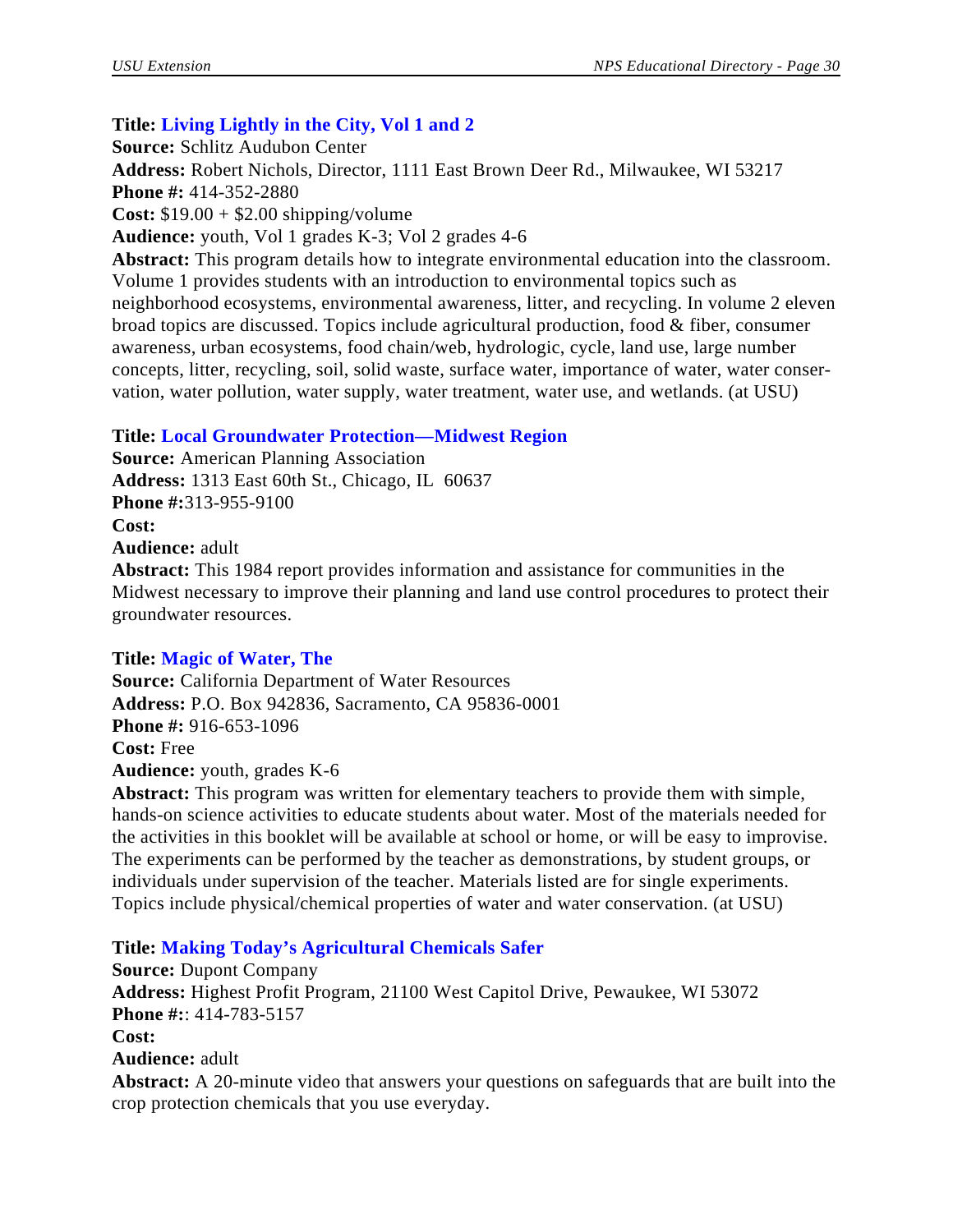# **Title: Making Today's Ag Chemicals Safer**

**Source:** DuPont Corporation **Address:** Vernard Films, Box 1332, Peoria, IL 61554 **Phone #:**: 309-699-3911 **Cost:** May be borrowed from the producer **Audience:**

**Abstract:** A 21-minute video which highlights today's crusade for safety in ag product development covering complex research involving groundwater concerns, environmental impact, toxicity, mutagenicity, etc. safety testing. Yields quality dividends for the consumer and the farmer.

#### **Title: Man and Nature: "Living in Harmony"**

**Source:** American Water Works Association **Address:** 6666 West Quincy Ave., Denver, CO 80235 **Phone #:** 303-795-2449 **Cost: Audience:** youth, preschool-grade 6 **Abstract:** This coloring book introduces extinction and habitat destruction. Focusing on different animals, it is sure to be a winner in the classroom or youth group. (at USU)

#### **Title: Marine Resources**

**Source:** Virginia Cooperative Extension Service **Address:** Extension Distribution Center, 112 Landsdowna St., Blacksburg, VA 24060 **Phone #:** 703-231-6192 **Cost: Audience:** youth, 4-H **Abstract:** This publication with leader's guide is unit four in a series of the 4-H marine project. It tells of the many resources that are in the ocean and how we can better conserve them. (at USU)

#### **Title: Michigan Household Hazardous Substances Handbook**

**Source:** Ecology Center of Ann Arbor **Address:** 417 Detroit St., Ann Arbor, MI 48104 **Phone #:** 313-761-3186 **Cost:** \$15.00 **Audience:** adult; human resources personnel **Abstract:** This resource is designed for people frequently contacted by the public for information on household hazardous substances and wastes.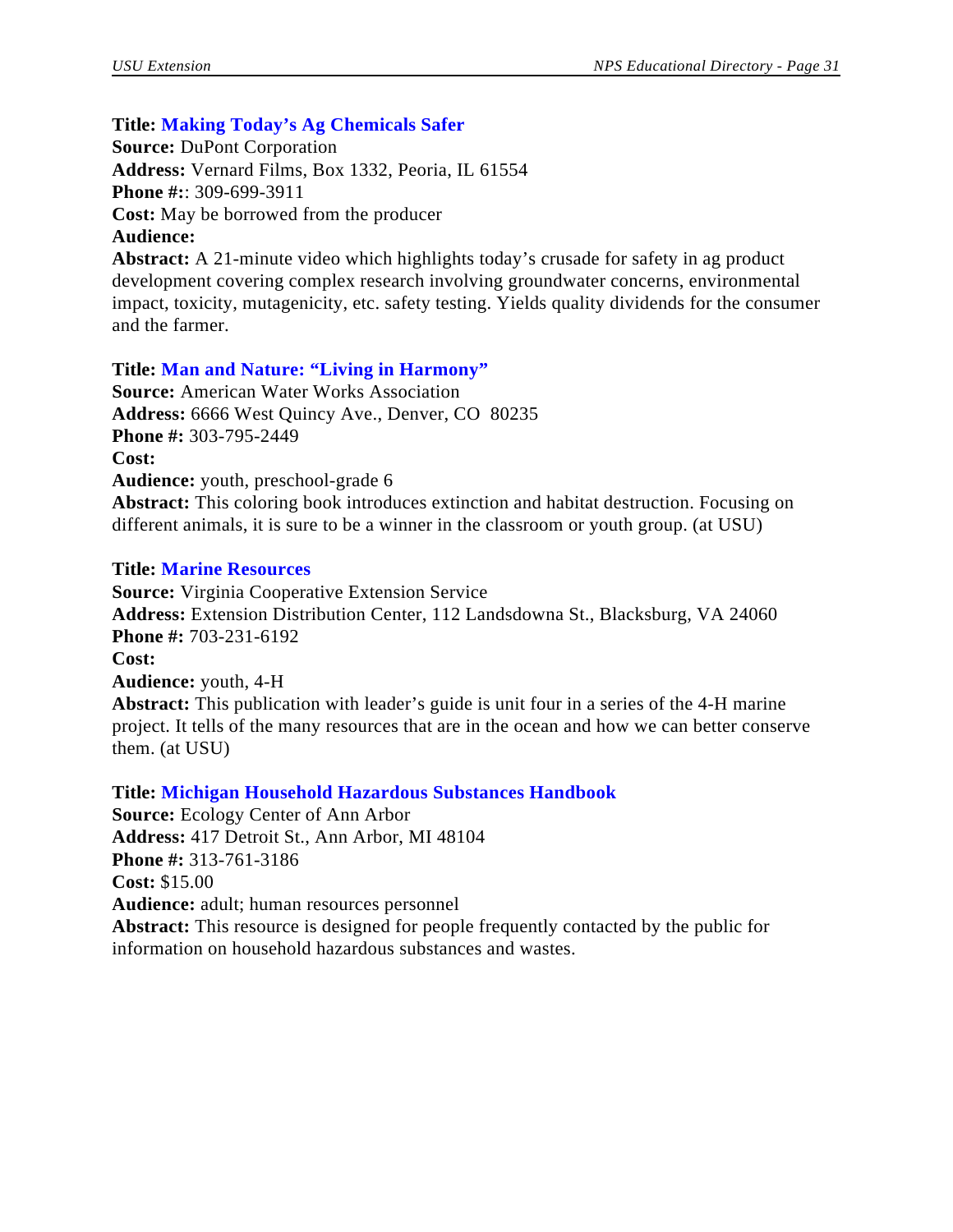# **Title: MOUSE, The**

**Source:** Northeast Regional Agricultural Engineering Service **Address:** Riley Robb Hall, Cornell University, Ithaca, NY 14853 **Phone #:** 607-255-7654 **Cost:** \$39.00 **Audience:** adult, agency personnel **Abstract:** The Mouse (**M**ethod **o**f **U**nderground **S**olute **E**valuation) model tracks the

movement and fate of a soluble chemical in underground saturated and unsaturated zones. Developed for the study of agricultural pesticides, but useful in analyzing other synthetic organics from nonpoint sources.

# **Title: My Book About Water**

**Source:** Effective Communication **Address:** Channing L. Bete Co., Inc., 200 State Rd., South Deerfield, MA 01373-0200 **Phone #:** 800-628-7733 **Cost:** \$1.50 each **Audience:** youth, grades K-6 **Abstract:** The lively "Energy Elephant" leads young readers through an exploration of where water comes from, how it enters and leaves the home, and all the things we use it for. These fun coloring pages are a great way to teach youngsters to turn off taps, save water, and use it

# **Title: My Book About Energy**

wisely!

**Source:** Effective Communication **Address:** Channing L. Bete Co., Inc., 200 State Rd., South Deerfield, MA 01373-0200 **Phone #:** 800-628-7733 **Cost:** \$1.50 each **Audience:** youth, grades K-6 **Abstract:** This delightful book for very young children uses a friendly character called the "Energy Elephant" to explain types of energy and how they are used. Pictures to color and other activities that make learning fun.

# **Title: My Book About Saving Energy**

**Source:** Effective Communication **Address:** Channing L. Bete Co., Inc., 200 State Rd., South Deerfield, MA 01373-0200 **Phone #:** 800-628-7733 **Cost:** \$1.50 each **Audience:** youth, preschool **Abstract:** Here's a great coloring book for very young children! It shows them what uses

energy, and how they can help save energy by turning off lights and the television, using natural light when they can, keeping doors closed in cold weather, and more. They'll get ideas on how to help conserve water, too!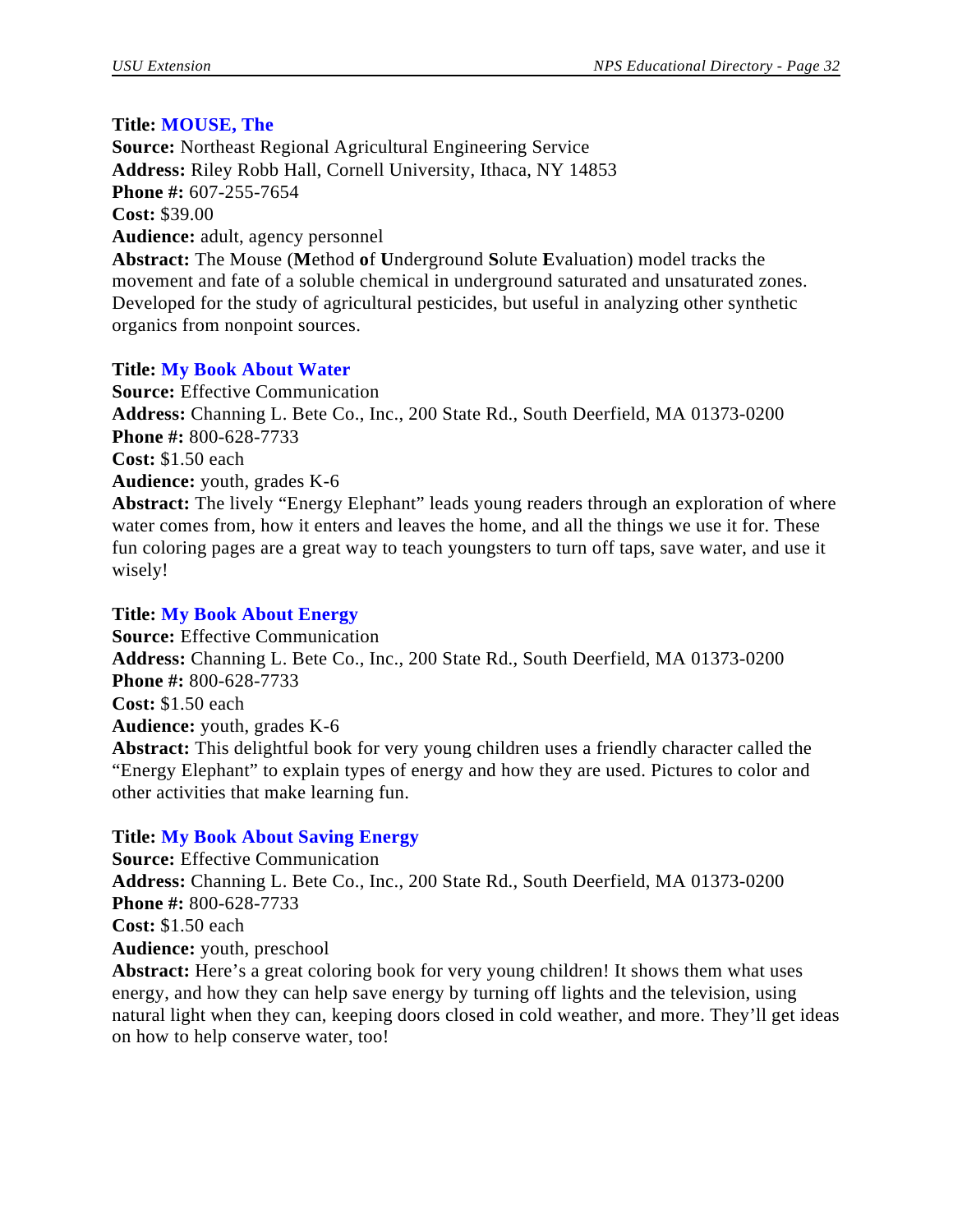# **Title: My World, My Water and Me!**

**Source:** Construction Industry Advancement, Program of New Jersey **Address:** 7 Center Dr., Suite 7, Jamesburg, NJ 08831 **Phone #:** 609-655-7688 **Cost: Audience:** youth, grades K-12

**Abstract:** Included in this program are activities to enhance student awareness of wastewater problems. Students will analyze and evaluate wastewater data in order to generate possible solutions to wastewater pollution problems. Topics include household hazardous waste, agricultural nonpoint source pollution, urban nonpoint source pollution, physical/chemical properties of water, small number concepts, wastewater treatment, importance of water, water pollution, water treatment, and water use. (at USU)

# **Title: National Small Flows Clearinghouse Guide to Products and Service**

**Source:** National Small Flows Clearinghouse **Address:** P.O. Box 6064, West Virginia University, Morgantown, WV 26506-6064 **Phone #:** 800-624-8301 Fax #: 304-293-3161 **Cost:**

**Audience:** public officials for small communities, water & wastewater treatment operators **Abstract:** In this guide you'll find more than 170 free or low-cost products, ranging from brochures and case studies to design manuals and videotapes. Whether your interest lies in innovative and alternative water & wastewater technologies, financial management, public education, operation and maintenance, drinking water, or somewhere in between, you'll probably find a product or service that will benefit you or your community.

# **Title: Needed: Clean Air**

**Source:** Effective Communication **Address:** Channing L. Bete Co., Inc., 200 State Rd., South Deerfield, MA 01373-0200 **Phone #:** 800-628-7733 **Cost:** \$1.00 each **Audience:** youth, grades K-6 **Abstract:** The is publication identifies common air pollutants (including acid rain), and cites their effects on health and the environment.

# **Title: Needed: Clean Water**

**Source:** Effective Communication **Address:** Channing L. Bete Co., Inc., 200 State Rd., South Deerfield, MA 01373-0200 **Phone #:** 800-628-7733 **Cost:** \$1.00 each **Audience:** youth, grades K-6 **Abstract:** This booklet shows why increasing population and increasing water use make

protection of our water supplies essential. It describes primary and secondary water treatment, looks at regional pollution problems, and examines government action to protect our water.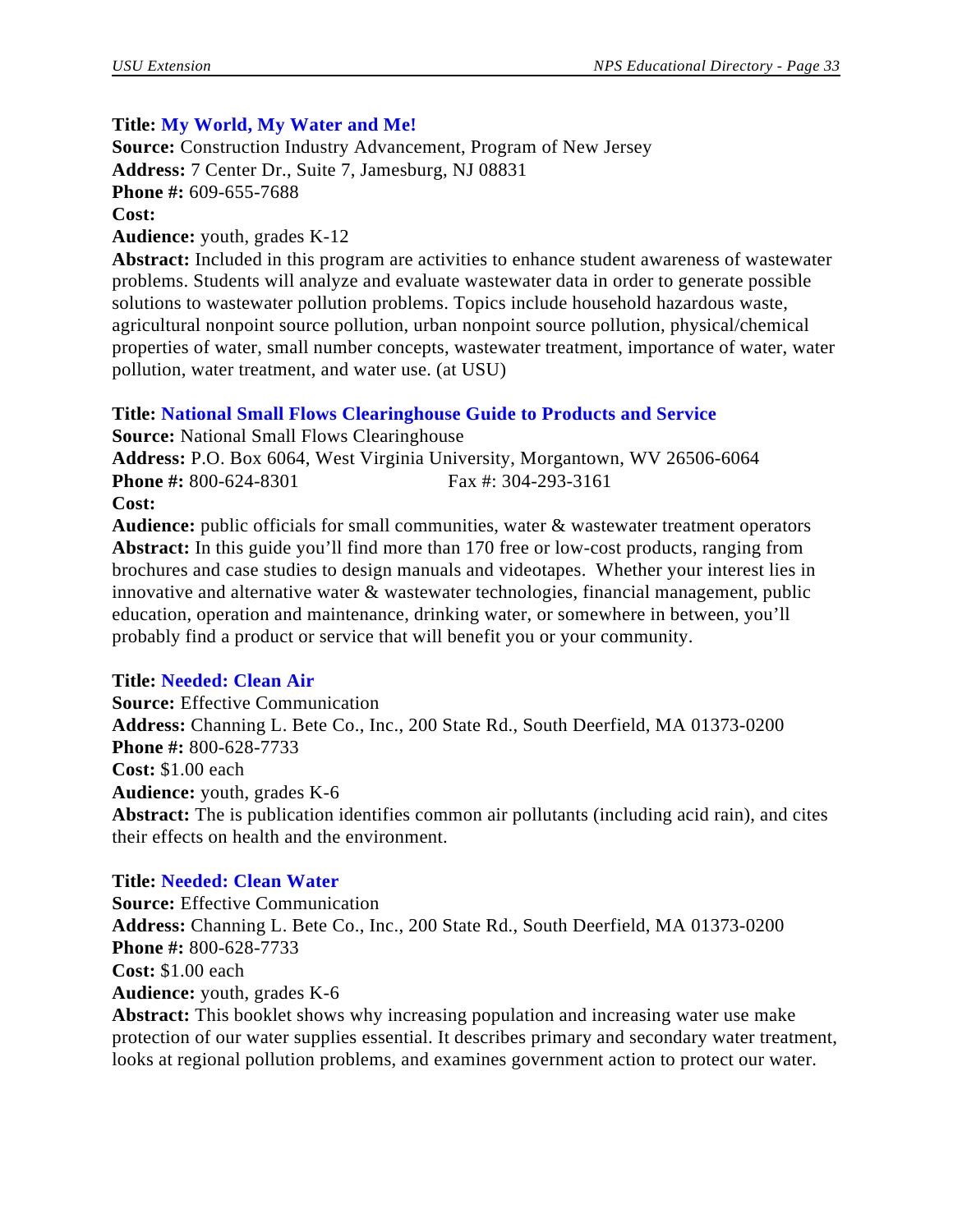# **Title: New Jersey 4-H Marine Science Project and Leader's Guide**

**Source:** New Jersey Cooperative Extension Service, Rutgers University **Address:** Rutgers University Cook College Publication District, P.O. Box 231, New Brunswick, NJ 08983 **Phone #:** 908-932-9762 **Cost: Audience:** youth, 4-H

**Abstract:** The focus of this project is to help students understand the natural processes and value of our marine environment, foster an appreciation of our natural resources, and develop personal skills such as communicating and feeling good about themselves while learning about marine resources. (at USU)

# **Title: Nitrate in Drinking Water**

**Source:** Ohio State Cooperative Extension Service **Address:** The Ohio State University, Publications Office, 258 Kottman Hall, 2021 Coffey Rd., Columbus, OH 43210 **Phone #:** 614-292-1607 **Cost:** \$22.50 (includes shipping and handling) **Audience: Abstract:** This slide show is an informative approach to the implications of nitrate in drinking water. It includes both human and livestock health hazards for drinking nitrate contaminated

# **Title: Nitrates and Groundwater**

water. (at USU)

**Source:** Kansas State Cooperation Extension Service **Address:** Distribution Center, Umberger Hall, Kansas State Univ., Manhattan, KS 66506 **Phone #:** 913-532-5830 **Cost:** Single copy \$.25 \$5.00 per 100 **Audience:** adults **Abstract:** This fact sheet discusses the health concerns of nitrate contamination. It includes the sources of contamination, how to detect a problem, and how to reduce and prevent contamination in the future. (at USU)

# **Title: Office of Drinking Water Publications List**

**Source:** Environmental Protection Agency **Address:** Office of Drinking Water, 401 M St. Southwest, Washington, DC 20460 **Phone #:** 202-382-5533 or 800-426-4791 **Cost:** Free **Audience:** educators, agency personnel **Abstract:** This booklet lists all the publications available from the Office of Drinking Water. (at USU)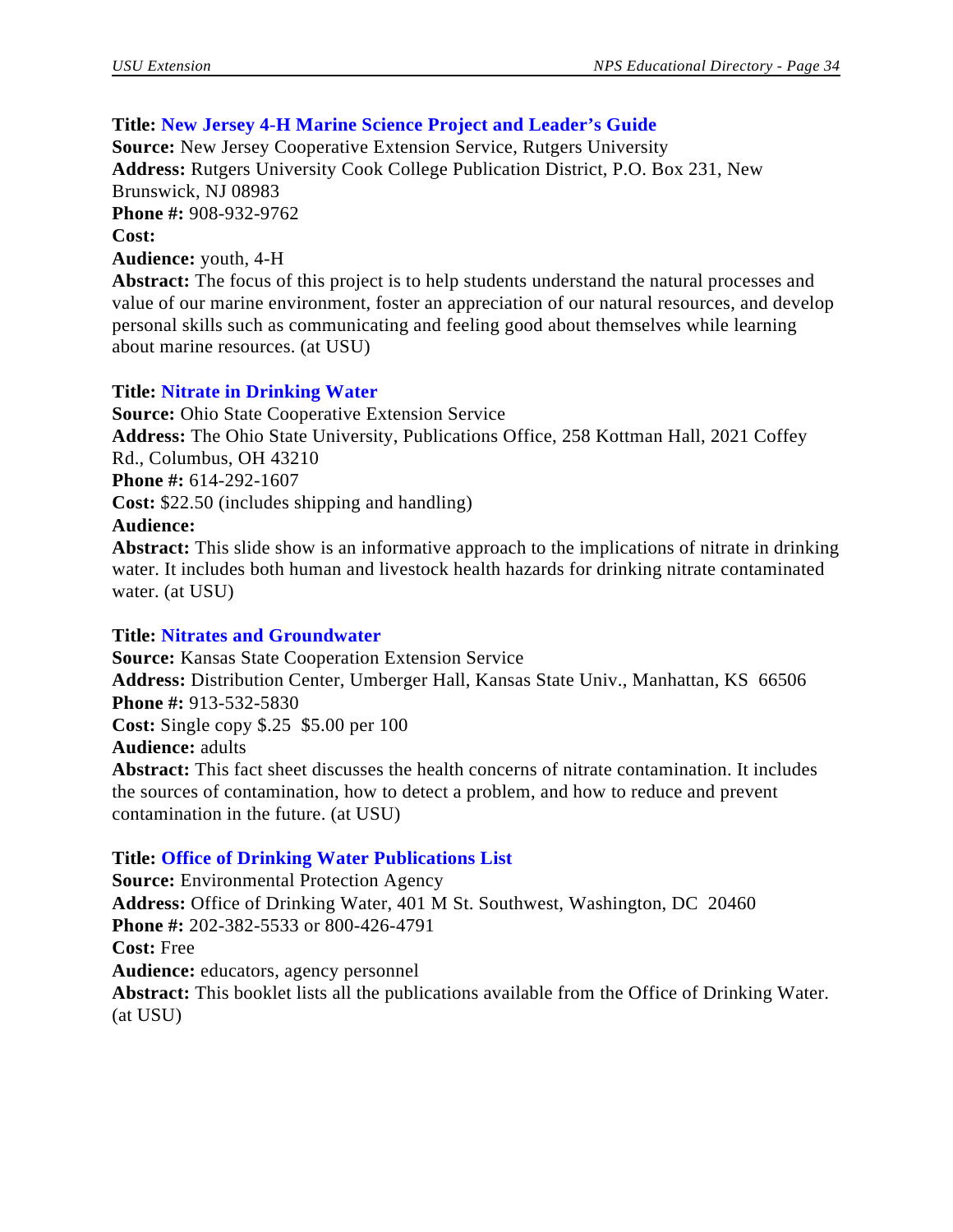# **Title: Organic Chemicals and Drinking Water**

**Source:** New York State Department of Health **Address:** Bureau of Public Water Supply, Empire State Plaza, Tower Building Room 482, Albany, NY 12237 **Phone #:** 518-474-2121 **Cost: Audience: Abstract:** This 1980 report provides background information related to the development of a policy to control the contamination of drinking water with organic chemicals.

# **Title: Pesticide Safety in the Landscape**

**Source:** Vocational Education Productions **Address:** California Polytechnic State University, San Luis Obispo, CA 93407 **Phone #:** 800-235-4146 Fax #: 805-756-5550 **Cost:** \$89.95 **Audience:** pesticide users **Abstract:** This 27-minute video looks at the proper ways to reduce the hazards of pesticides. Topics include pest identification, toxicity, labels, pesticide formulation, application

equipment, mixing and application techniques, disposal, and storage.

# **Title: Pesticides and Groundwater: A Health Concern for the Midwest**

**Source:** Freshwater Foundation **Address:** P.O. Box 90, Navarre, MN 55392 **Phone #:** 612-471-8407 **Cost: Audience: Abstract:** This pamphlet outlines why pesticides are a health concern in the Midwest.

# **Title: PESTICIDES: A Community Action Guide**

**Source:** Concern, Inc. **Address:** 1794 Columbia Rd. Northwest, Washington, DC 20009 **Phone #:** 202-328-8160 **Cost:** \$3.00 (\$1.00 each additional - inquire about bulk rates) **Audience:**

**Abstract:** This booklet provides comprehensive action guidelines with emphasis on where to go for help and what questions to ask. Information on pertintent legislation is provided; examples of successful state and local initiatives given; and national and local resources organizations listed, including pesticides and health, agricultural pesticides, pesticides in forests, and pesticides in cities and towns.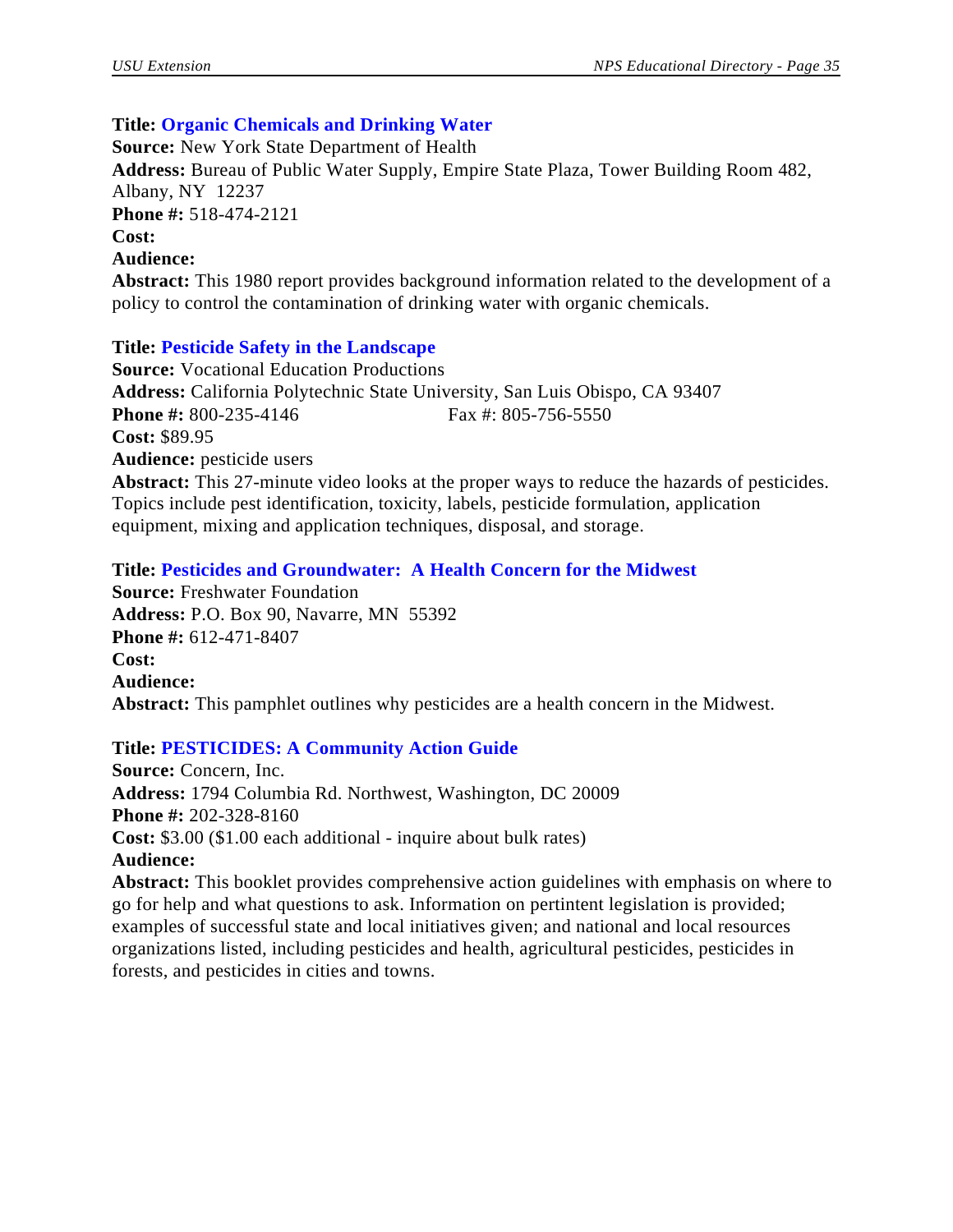## **Title: Peter's Magical Water Journey**

**Source:** California Department of Water Resources **Address:** P.O. Box 942836, Sacramento, CA 95836-0001 **Phone #:** 916-653-1096 **Cost:** Free **Audience:** youth, grades 2-4 **Abstract:** This flannel board story is designed to aid teachers in explaining the basic concepts of water. It teaches children about the importance of water, where it comes from, and why we should use it wisely. Topics include the physical and chemical properties of water. (at USU)

#### **Title: Physical Earth**

**Source:** Utah Department of Education **Address:** Lamont Jensen, Davis County School District, 45 East State St., Farmington, UT 84025 **Phone #:** 801-451-1261 Cost: \$5.00 **Audience:** youth, grades 9-12

**Abstract:** This is a book developed to create or enhance environmental decision making skills. Students learn to critically think, problem solve, and use scientific reasoning. Topics include acid rain, hazardous waste, nonpoint source pollution-pesticides, physical/chemical properties of water, soil, solid waste, water, water education, water supply, and water treatment. (at USU)

#### **Title: Pollution Prevention in Air, Land, and Water**

**Source:** Project Environment, Department of Environmental Quality **Address:** P.O. Box 144810, Salt Lake City, UT 84112 **Phone #: Cost: Audience:** youth, grade 6 **Abstract:** This folder is designed to accompany and assist a teacher's lesson plans on pollution prevention issues in our world. This program will allow students to look at what causes pollution and the many ways that they can make a difference for a cleaner world. (at USU)

**Title: Project I-C-E Environmental Education Guides, Science-Physics Source:** Project I-C-E (Instruction-Curriculum-Environment) **Address:** 1927 Main St., Green Bay, WI 54301 **Phone #:** 414-497-3755 **Cost:** NO LONGER IN PRINT **Audience:** youth, grades 9-12 **Abstract:** This program takes an interdisciplinary approach to environmental education.

Topics include environmental awareness, land use, and the physical and chemical properties of water. (at USU)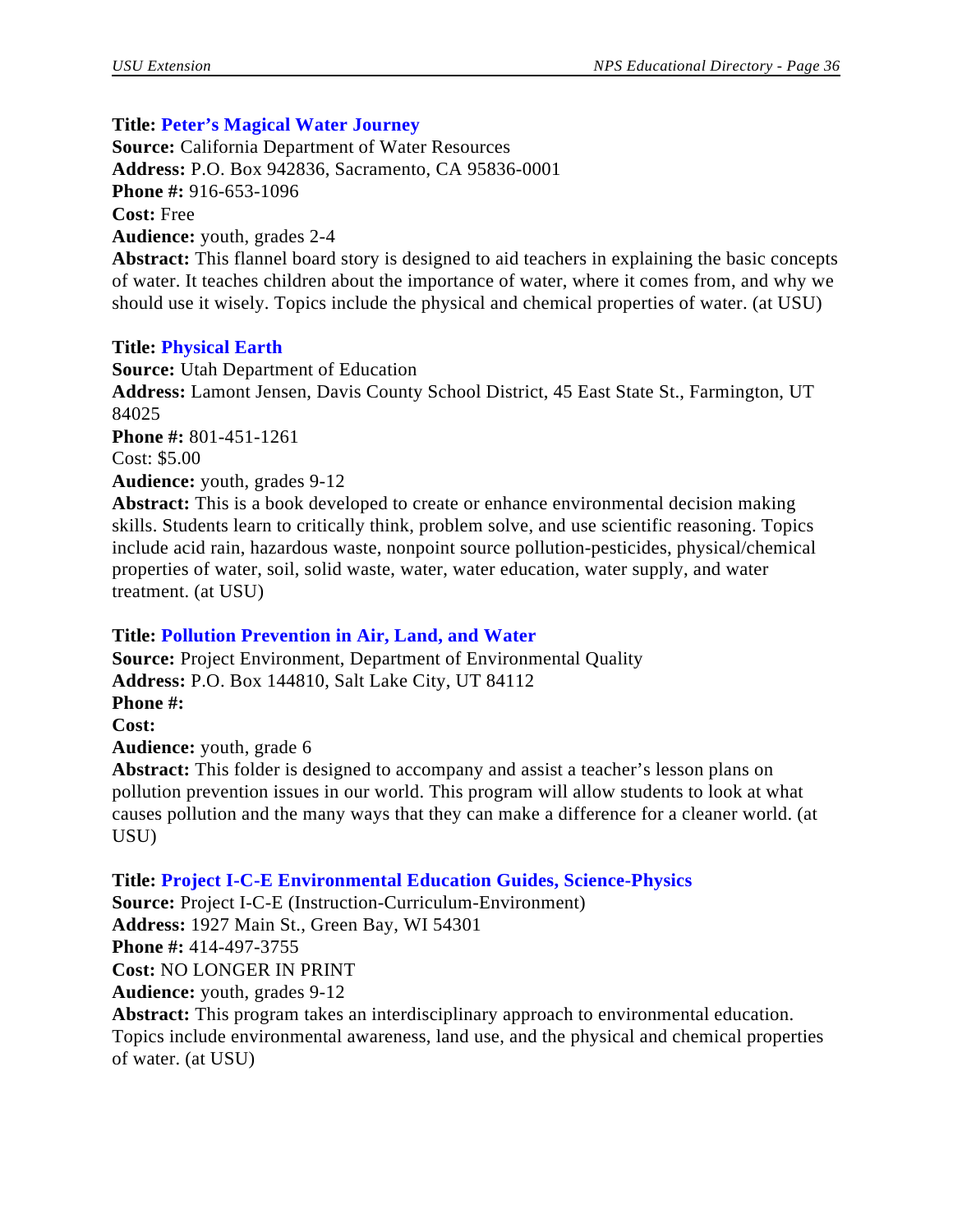## **Title: Project I-C-E Environmental Education Guides, foreword**

**Source:** Project I-C-E (Instruction-Curriculum-Environment) **Address:** 1927 Main St., Green Bay, WI 54301 **Phone #:** 414-497-3755 **Cost:** NO LONGER IN PRINT **Audience:** youth, grades K-12

**Abstract:** This program takes an interdisciplinary approach to environmental education. Topics include ecology; aquatic, urban, and zoo ecosystems; environmental awareness and ethics; food chain/web; hydrologic cycle; land use; litter; off highway vehicles (OHV) & all terrain vehicles (ATV); soil; solid waste disposal; water conservation, pollution, and treatment; wetlands; wildlife; and xeriscape. (at USU)

#### **Title: Project I-C-E Environmental Education Guides, Art**

**Source:** Project I-C-E (Instruction-Curriculum-Environment) **Address:** 1927 Main St., Green Bay, WI 54301 **Phone #:** 414-497-3755 **Cost:** NO LONGER IN PRINT **Audience:** youth, grades K-12 **Abstract:** This program takes an interdisciplinary approach to environmental education. Topics include ecology, forest ecosystems, endangered species, individual responsibility, land use, litter, natural resource management, recycling, water, and water supply. (at USU)

#### **Title: Project I-C-E Environmental Education Guides, Music**

**Source:** Project I-C-E (Instruction-Curriculum-Environment) **Address:** 1927 Main St., Green Bay, WI 54301 **Phone #:** 414-497-3755 **Cost:** NO LONGER IN PRINT **Audience:** youth, ages 7-12 **Abstract:** This program takes an interdisciplinary approach to environmental education. Topics include choral selections on ecology, environmental awareness through music, and musical composition. (at USU)

**Title: Project I-C-E Environmental Education Guides, Agriculture**

**Source:** Project I-C-E (Instruction-Curriculum-Environment) **Address:** 1927 Main St., Green Bay, WI 54301 **Phone #:** 414-497-3755 **Cost:** NO LONGER IN PRINT **Audience:** youth, grades 9-12

**Abstract:** This program takes an interdisciplinary approach to environmental education. Topics include air pollution and its effects on agriculture, animal waste disposal, animal waste management, cropping practices, ecosystems, environmental awareness, erosion, forestry management, land use, livestock structures and environment, agricultural nonpoint source pollution, fertilizers, sediment, pesticides, pesticide regulations, pesticide safety, soil, soil conservation, soil testing, water conservation, and farm water supply. (at USU)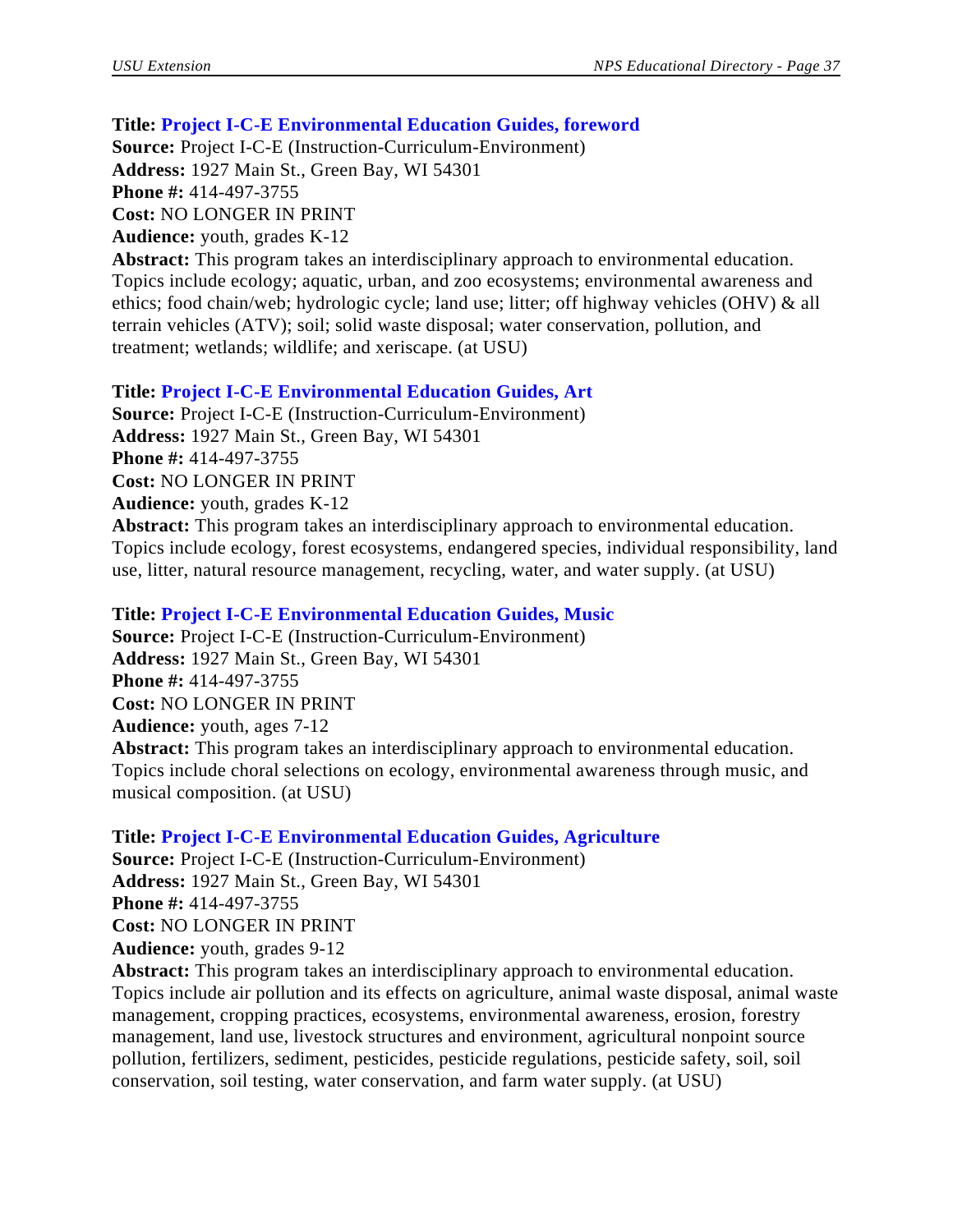#### Title: **Project I-C-E Environmental Education Guides, Science-Biology**

Source: Project I-C-E (Instruction-Curriculum-Environment) Address: 1927 Main St., Green Bay, WI 54301 **Phone #:** 414-497-3755 Cost: NO LONGER IN PRINT Audience: youth, grades 9-12 Abstract: This program takes an interdisciplinary approach to environmental education. Topics include agricultural practices, animal management, bioassays, ecology, ecosystems, soil ecosystems, environmental awareness, food chain/web, hydrologic cycle, land use, nonpoint source pollution, fertilizers, pesticides, nitrogen, recycling, soil, soil testing, water

consumption, water movement, water pollution, water quality, water testing, and water use. (at USU)

#### Title: **Project I-C-E Environmental Education Guides, Home Economics**

**Source:** Project I-C-E (Instruction-Curriculum-Environment) **Address:** 1927 Main St., Green Bay, WI 54301 **Phone #:** 414-497-3755 **Cost:** NO LONGER IN PRINT **Audience:** youth, grades 7-12

**Abstract:** This program takes an interdisciplinary approach to environmental education. Topics include consumer awareness, ecosystems, environmental awareness, land use planning, pesticides, phosphate, recycling, resource conservation, domestic solid waste disposal, domestic water conservation and consumption, water quality, and water use. (at USU)

#### **Title: Project I-C-E Environmental Education Guides, Science-Chemistry**

**Source:** Project I-C-E (Instruction-Curriculum-Environment) **Address:** 1927 Main St., Green Bay, WI 54301 **Phone #:** 414-497-3755 **Cost:** NO LONGER IN PRINT **Audience:** youth, grades 9-12

**Abstract:** This program takes an interdisciplinary approach to environmental education. Topics include acid rain, ecosystems, industrial processes, physical/chemical properties of water, recycling, solid waste disposal, solid waste, water quality, and water testing. (at USU)

# **Title: Project I-C-E Environmental Education Guides, Math**

**Source:** Project I-C-E (Instruction-Curriculum-Environment) **Address:** 1927 Main St., Green Bay, WI 54301 **Phone #:** 414-497-3755 **Cost:** NO LONGER IN PRINT **Audience:** youth, grades 7-12

**Abstract:** This program takes an interdisciplinary approach to environmental education. Topics include animal waste, conservation practices, ecosystems, endangered species, environmental awareness, environmental economics, environmental ethics, forestry, forestry management, land use, agriculture, pollution, soil, erosion, water consumption, water pollution, water quality, water supply, water use, watershed management, and wildlife. (at USU)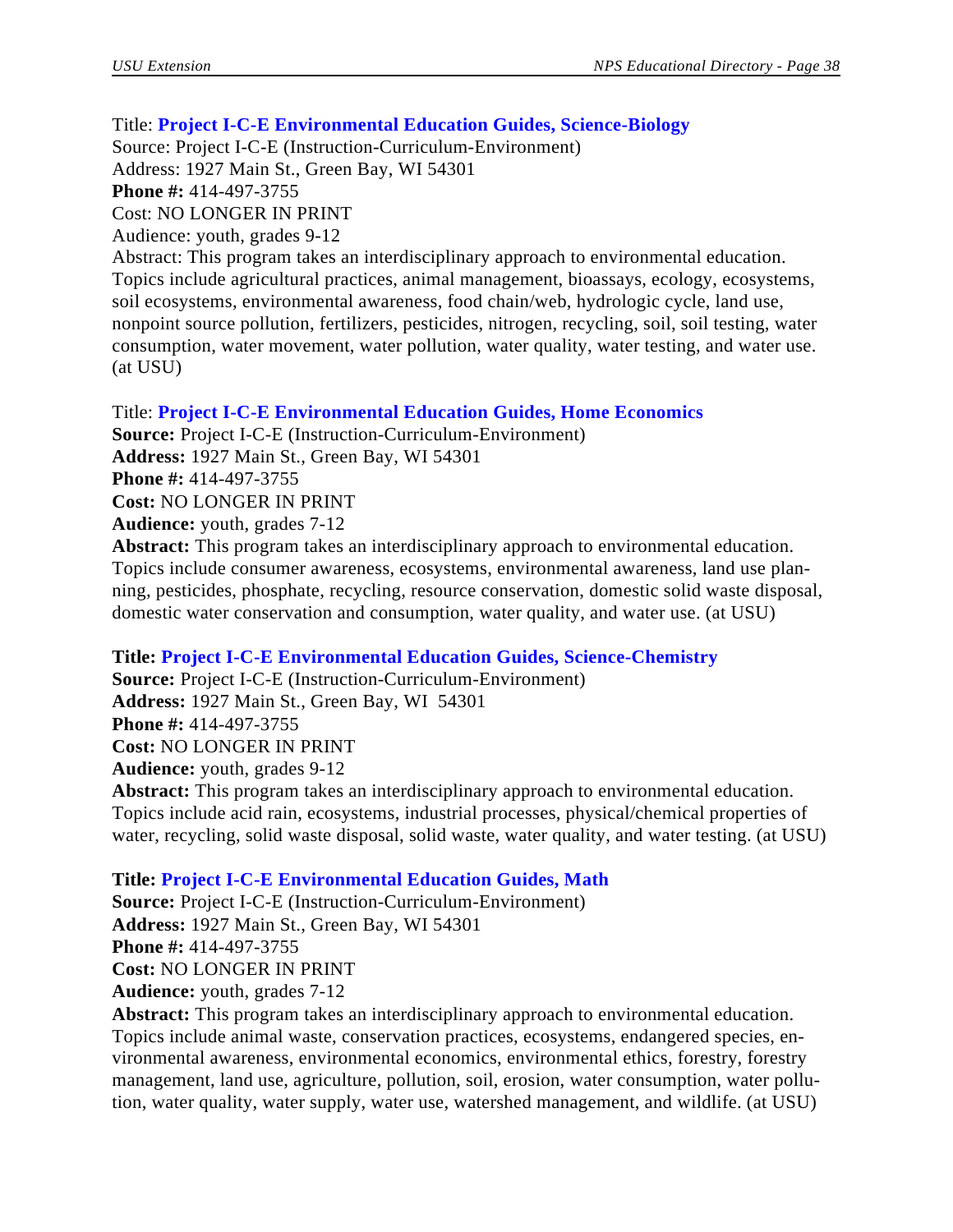# **Title: Project Learning Tree, Supplementary Activity Guide**

**Source:** Western Regional Environmental Education Council **Address:** Josetta Hawthorne, 4014 Chatham Ln., Houston, TX 77027 **Phone #:** 713-622-7411 **Cost:** Free **Audience:** youth, grades K-6 **Abstract:** This guide is designed to teach principles of environmental awareness. All topics

are accompanied by activities. Topics include aquatic ecosystems, forest ecosystems, urban ecosystems, environmental awareness, land use, nonpoint source pollution, recycling, soil, and importance of water. (at USU)

## **Title: Project Water Works**

**Source:** American Water Works Association **Address:** 6666 West Quincy Ave., Denver, CO 80235 **Phone #:** 303-795-2449 **Cost:** \$25.00 **Audience:** youth, grades 3-6 **Abstract:** This is a Teacher's Resource Workbook consisting of software for use on Apple ll

Plus, Apple lle, or Apple llc computers. It uses colorful graphics, onscreen science experiments and positive reinforcement to teach students about water science, water management, ecology, and political issues surrounding water use and conservation. (at USU)

## **Title: Protecting Groundwater: A Guide for the Pesticide Use**

**Source:** Cornell Cooperative Extension Service

**Address:** Distribution Center, 7 Research Park, Cornell University, Ithaca, NY 14850 **Phone #:** 607-255-2080

**Cost:** This can be borrowed from State Cooperative Extension office or EPA Regional Office or \$75.00 from New York Water Resources Institute

#### **Audience:**

**Abstract:** This comprehensive slide kit (63 slides) reviews factors affecting groundwater contamination (i.e., soil properties, site conditions, pesticide properties, management practices). Preventative measures are summarized for applicators. (at USU)

#### **Title: Protecting Our Groundwater**

**Source:** U.S. Environmental Protection Agency **Address:** 401 M St. Southwest, Washington, DC 20460 **Phone #:** 202-475-7751 **Cost: Audience: Abstract:** This colorful brochure is full of facts about groundwater, groundwater

contamination, environmental activities, and a visual of the water cycle. (at USU)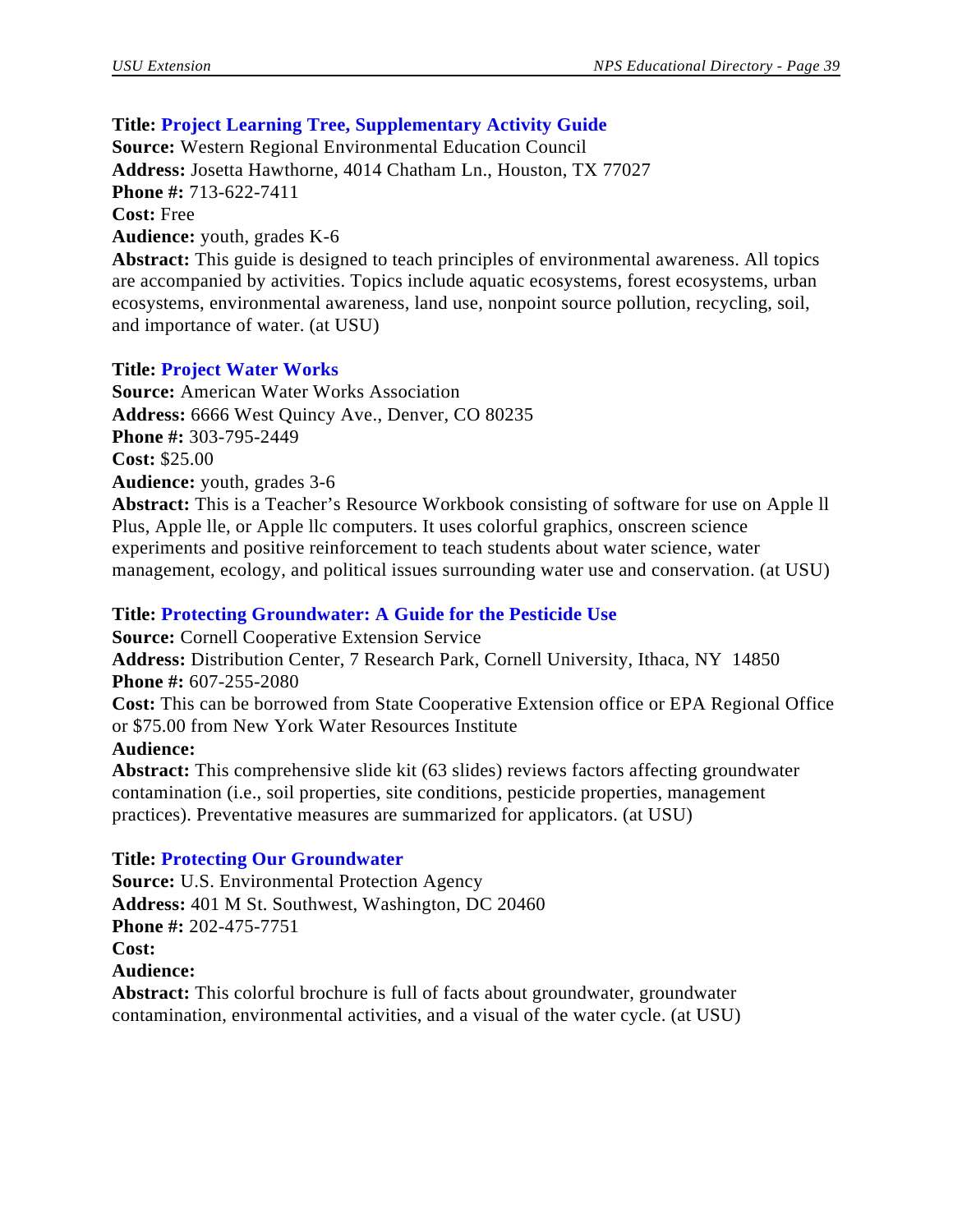## **Title: Protecting Our Groundwater: A Grower's Guide**

**Source:** National Agricultural Chemicals Association **Address:** 1155 Fifteenth St. Northwest, Washington, DC 20005 **Phone #:** 302-296-1585 **Cost:** Copies Available at \$.50 each from NACA **Audience: Abstract:** An 8-page pamphlet introduces groundwater concepts and covers potential contamination from pesticides. Good application practices are summarized. Jointly produced by American Farm Bureau, National Agricultural Chemicals Association, National Agricultural Aviation Association, and USDA - Extension Service.

**Title: Protecting the Nation's Groundwater: A Proposal for Federal Legislation**

**Source:** Clean Water Project **Address:** Environmental Policy Institute, 218 D St. Southeast, Washington, DC 20003 **Phone #:** 202-544-2600 **Cost:** Free to non-profits, \$12 for others **Audience: Abstract:** This 1988 proposal outlines the recommendations of ten national environmental groups for federal groundwater legislation.

## **Title: Protecting Your Groundwater**

**Source:** Ciba Geigy Corporation **Address:** P.O. Box 18300, Greensboro, NC 27419 **Phone #:** 402-423-7155 **Cost:** Copies available without charge from Sandy Delzell **Audience: Abstract:** An 8-page pamphlet published as an insert in Farm Journal by Ciba Geigy Corporation to update the farm community on groundwater needs, challenges, opportunities, and achievements. It relates programs to agrichemical products and protection.

#### **Title: Protecting Your Water Supply**

**Source:** University of Maryland Cooperative Extension Service **Address:** Publication Office, University of Maryland, College Park, MD 20742 **Phone #:** 301-454-3710 **Cost:** \$.20 each with a 10% discount on 100+ copies **Audience: Abstract:** This publication illustrates how to protect our water supply, sources of surface and groundwater contamination, protection methods, and regulations.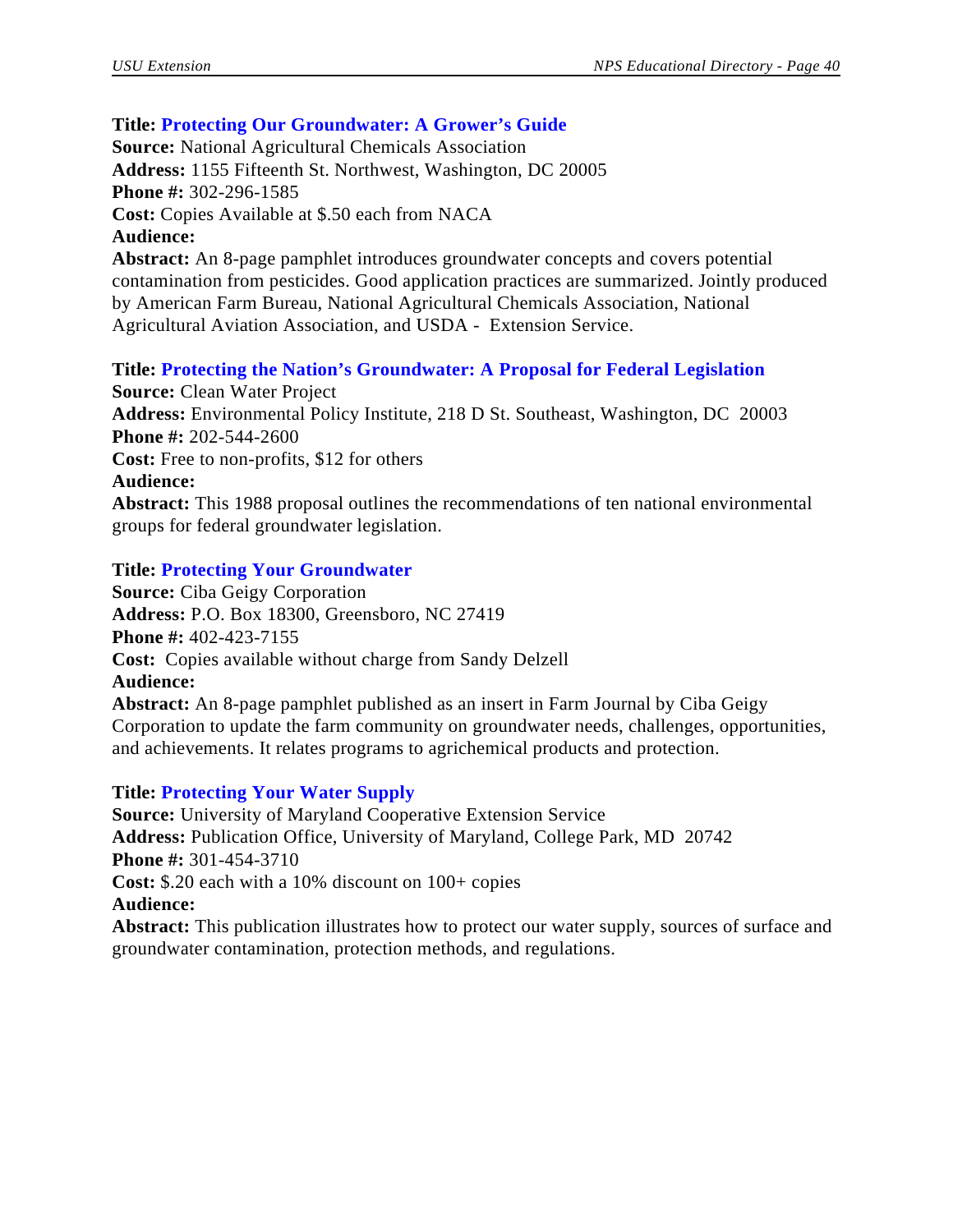# **Title: Public Works**

**Source:** Public Works Publications **Address:** P.O. Box 688, Ridgewood, NJ 07541 **Phone #: Cost:** first one free **Audience:** water management professionals, general public **Abstract:** This booklet discusses how to obtain safe, cost-effective water and wastewater services, and the diverse considerations needed when evaluating future water needs.

# **Title: Publications List from the Public Information Center**

**Source:** U.S. Environmental Protection Agency **Address:** 401 M St. Southwest, Washington, DC 20460 **Phone #:** 800-424-9346 or 202-475-7751 **Cost: Audience: Abstract:** Listing of general environmental information resources updated monthly. (at USU)

**Title: Put Waste in Its Place—A Guide to Household Solid Waste Management Source:** Effective Communication **Address:** Channing L. Bete Co., Inc., 200 State Rd., South Deerfield, MA 01373-0200 **Phone #:** 800-628-7733 **Cost:** \$1.00 each **Audience:** homeowners **Abstract:** This publication educates homeowners about how solid waste threatens the environment, how recycling and other control programs can help reduce the risk, and outlines how individual homeowners can make a difference.

**Title: Recycler's Handbook, The** 

**Source:** EarthWorks Group **Address:** Available at book stores **Phone #: Cost:** \$2.99 **Audience:** adult

**Abstract:** An 132-page book full of ideas and basic guidelines about recycling. Topics include car batteries, consumer awareness, environmental awareness, household hazardous waste, plastics, recycling, recycling used motor oil, recycling used tires, and solid waste.

# **Title: Recycling Audio-Visual Guide**

**Source:** Wisconsin Department of Natural Resources **Address:** Recycling Unit IE/4, Wisconsin Department of Natural Resources, P.O. Box 7921, Madison, WI 53707 **Phone #: Cost: Audience:** all ages **Abstract:** The videos and slide programs found in this booklet are for general background information, persuasion, or technical advice in recycling.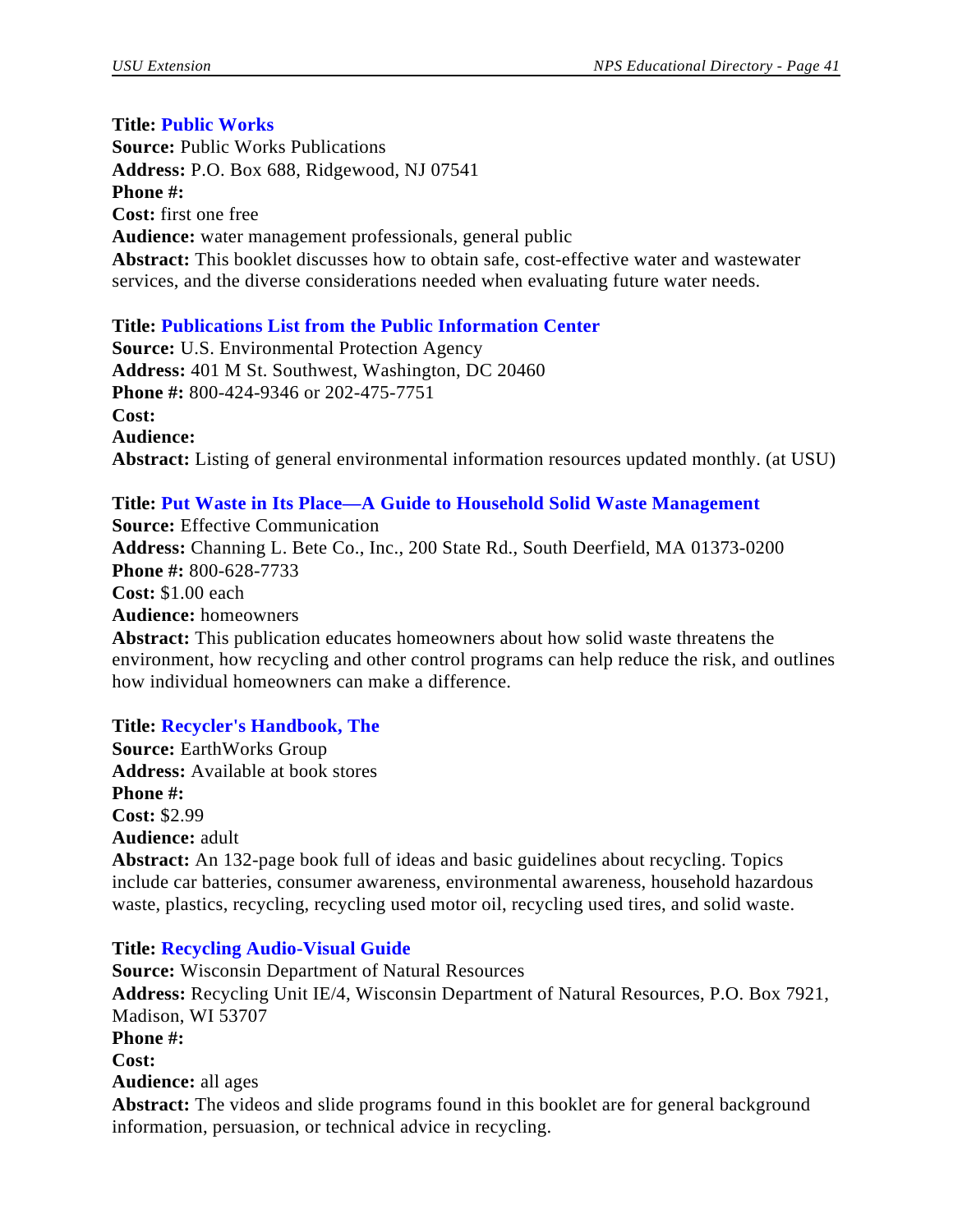# **Title: Recycling Study Guide**

**Source:** Wisconsin Department of Natural Resources **Address:** P.O. Box, Madison, WI 53707 **Phone #:** 608-266-2711 **Cost:** \$.50/copy for more then one copy plus postage.

**Audience:** youth, grades 4-12

**Abstract:** This study guide is intended to help you and your students understand what solid waste is, where it comes from, why it's a problem, and what can be done about it. The guide includes an overview of solid waste and recycling, a glossary, suggested activities, a list of resource publications, audio-visual materials, and organization. (at USU)

# **Title: Removal of Nitrates**

**Source:** Pennsylvania State Cooperative Extension Service **Address:** 246 Agricultural Engineering Department, University Park, PA 16802 **Phone #:** 814-865-7685 **Cost:** Single copy free. Over 50 copies \$.10 each **Audience: Abstract:** This fact sheet discusses nitrates, problems caused by nitrates in drinking water, how to treat nitrate contaminated water, and the need to eliminate the source of contamination. (at USU)

## **Title: Resource Materials**

**Source:** University of Nebraska-Lincoln Cooperative Extension Service **Address:** Shirley Niemeyer, Room 234, Home Economics, Lincoln, NE 68583-0804 **Phone #: Cost:** Various **Audience:**

**Abstract:** This document represents an abundance of resource materials on waste management and household hazardous wastes including a 30 sec. PSA on household hazardous waste which features two talking trash cans, NCR series for year one + two of Leadership Training Lessons, list of waste management videos, NCHEC thrust packet, and 3- R's (Research, Resources, Recycling) inservice resource packet.

**Title: Resources—Special Issue: Drinking Water**

**Source:** Environmental Task Force **Address:** 1252 New Hampshire Ave. Northwest, Washington, DC 20036 **Phone #:** 202-842-2222 **Cost: Audience:**

**Abstract:** This publication is devoted to the issue of groundwater contamination to promote an awareness of ground and surface water pollution and the potential remedial measures that can be taken on a personal as well as a collective basis.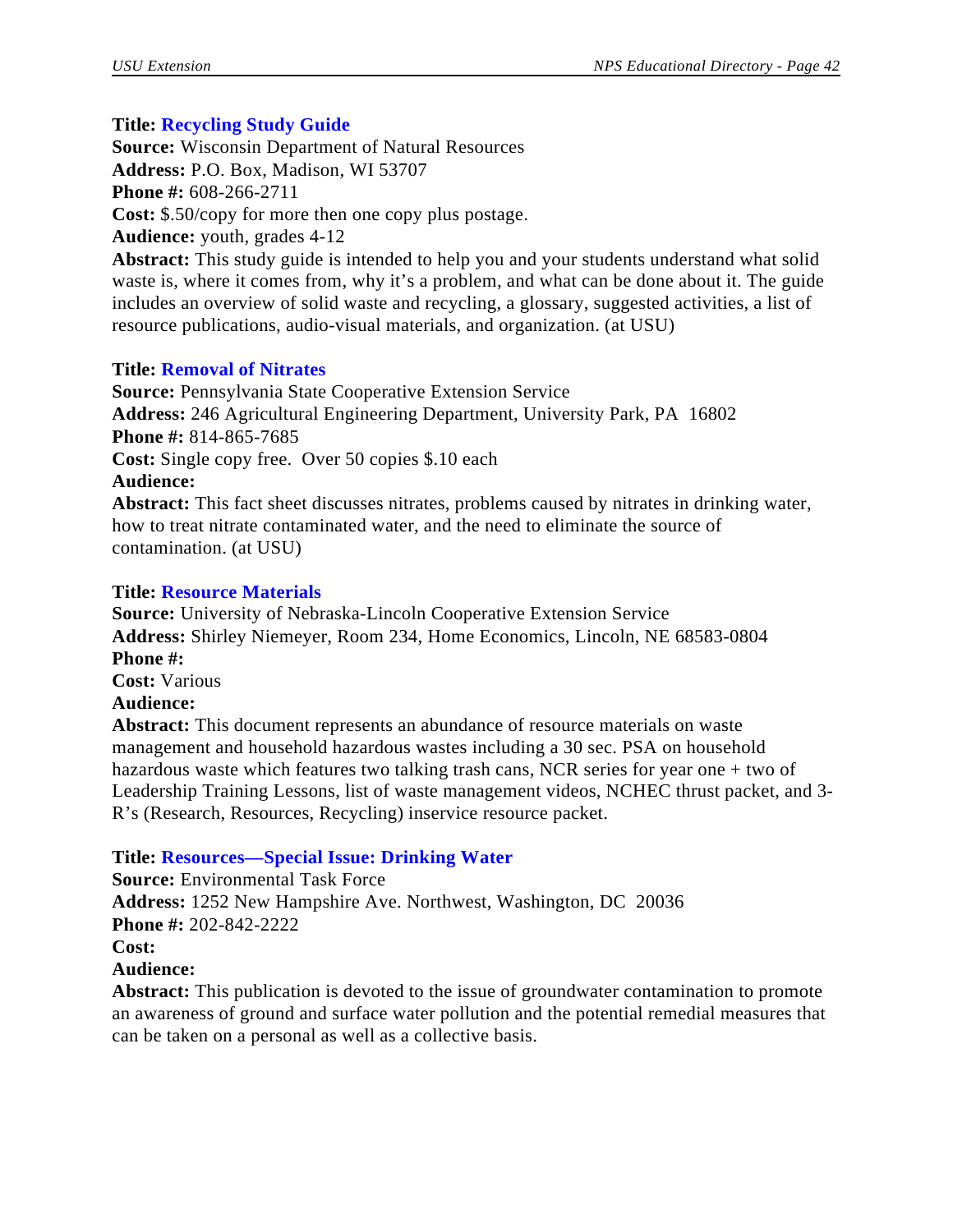## **Title: Ride the Wave of the Future: Recycle Today!**

**Source:** U.S. Environmental Protection Agency **Address:** 401 M St. Southwest, Washington, DC 20460 **Phone #:** 800-424-9346 **Cost:** Free **Audience:** youth, grades K-12 **Abstract:** This poster promotes recycling and encourages students to get involved in recycling efforts in their schools. (Request Limit: 1 per classroom). Request publication EPA/530-SW-90-010.

#### **Title: River Balance**

**Source:** Northeast Regional Agricultural Engineering Service **Address:** Riley Robb Hall, Cornell University, Ithaca, NY 14853 **Phone #:** 607-255-7654 **Cost:** \$39.00 **Audience:** hydrologists, water chemists **Abstract:** Simulates the concentration of a chemical in up to 50 connected river reaches (including tributaries). The simple simulation is useful for assessing the relative importance of various sources of a chemical.

## **Title: River's Edge with Leader's Guide & Activity Sheets**

**Source:** North Carolina State Cooperative Extension Service **Address:** P.O. Box 7603, Raleigh, NC 27695 **Phone #:** 919-515-3173 **Cost:** \$1.50/copy **Audience:** youth, 4-H **Abstract:** This 4-H guide introduces the wonders and mysteries of why soil and water are so important to our existence. It includes activities and experiments about environmental awareness, hazardous waste, physical/chemical properties of water, soil, solid waste, and wastewater treatment. (at USU)

#### **Title: Safe Drinking Water Hotline**

**Source:** U.S. Environmental Protection Agency **Address: Phone #:** 800-426-4791 **Cost: Audience: Abstract:** A toll-free telephone number to obtain information on drinking water issues.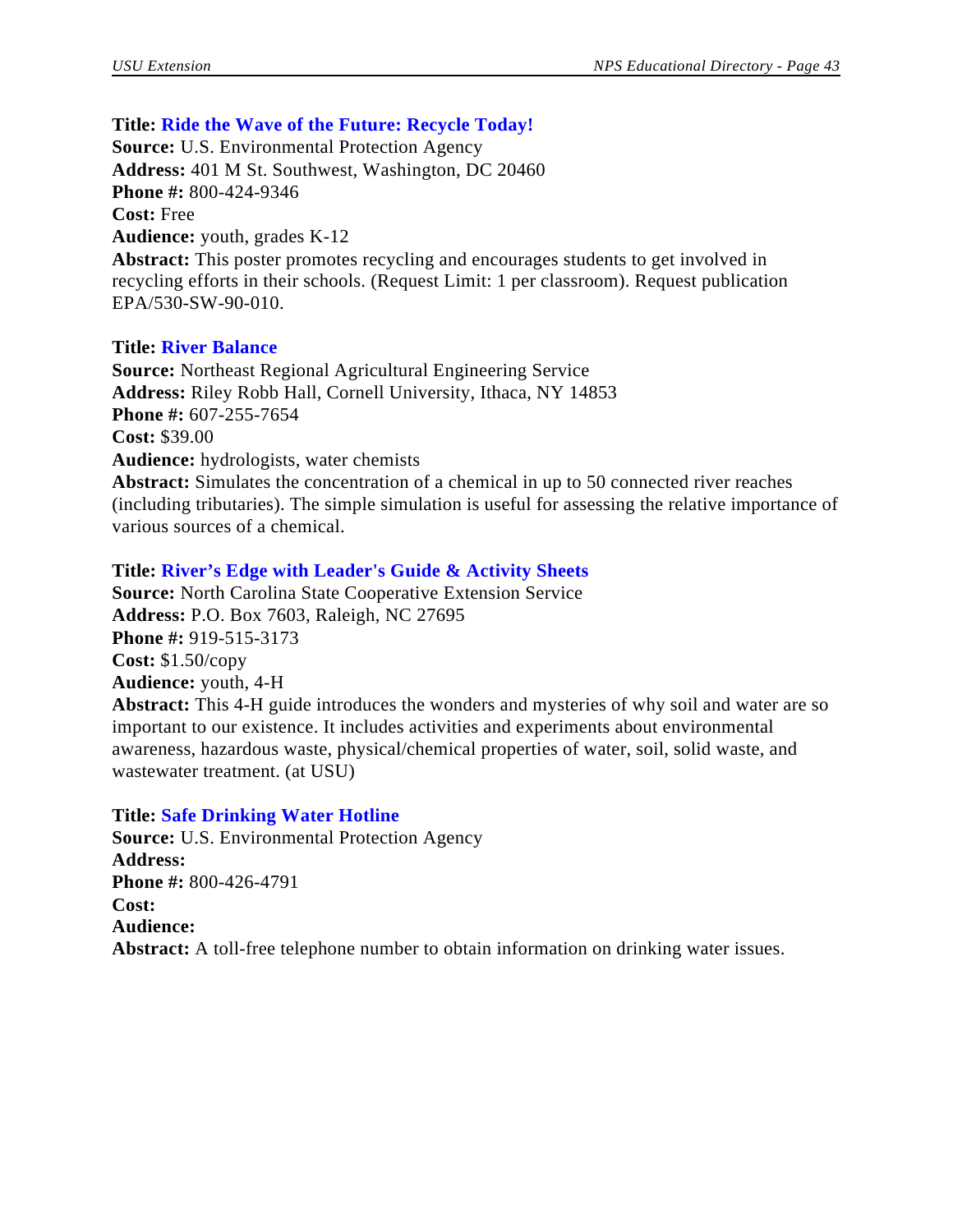#### **Title: Safe Drinking Water**

**Source:** Effective Communication **Address:** Channing L. Bete Co., Inc., 200 State Rd., South Deerfield, MA 01373-0200 **Phone #:** 800-628-7733 **Cost:** \$1.00 each **Audience:** youth, grades K-6 **Abstract:** Have you ever wondered how federal, state, and local governments work together to improve and safeguard drinking water? This publication explains local treatment, monitoring programs, and how to individually make a difference.

#### **Title: Safety on Tap—A Citizen's Drinking Water Handbook**

**Source:** League of Women Voters of the United States **Address:** 1730 M St. Northwest, Washington, DC 20036 **Phone #:** 202-429-1965 **Cost:** \$7.95 (\$5.95 for members) **Audience: Abstract:** This citizen's guide provides the information and analysis that individuals need to understand drinking water issues and to participate in local awareness programs.

#### **Title: Sandcastle Moats & Petunia Bed Holes with Instructor's Guide**

**Source:** Virginia Water Resources Research Center **Address:** 617 North Main, Blacksburg, VA 24060 **Phone #:** 703-231-8030 **Cost:** \$8.00 **Audience:** youth, grades 6-9

**Abstract:** This program helps users understand groundwater: how it is part of the hydrologic cycle; how groundwater is stored, naturally cleaned, and contaminated; the five physiographic regions in Virginia that store groundwater; and the everyday activities that help protect this hidden resource. Topics include groundwater, hydrologic cycle, hydrology, nonpoint source pollution, physical/chemical properties of water, soil, water conservation, water pollution, and wells.

#### **Title: Save Energy**

**Source:** Effective Communication **Address:** Channing L. Bete Co., Inc., 200 State Rd., South Deerfield, MA 01373-0200 **Phone #:** 800-628-7733 **Cost:** 1-24 \$1.00 each **Audience:** youth, grades K-2 **Abstract:** This guide explains the critical importance of saving energy, then lists dozens of

ways to conserve— at home, on the road, when shopping. An ideal way to increase public awareness. Available in Spanish.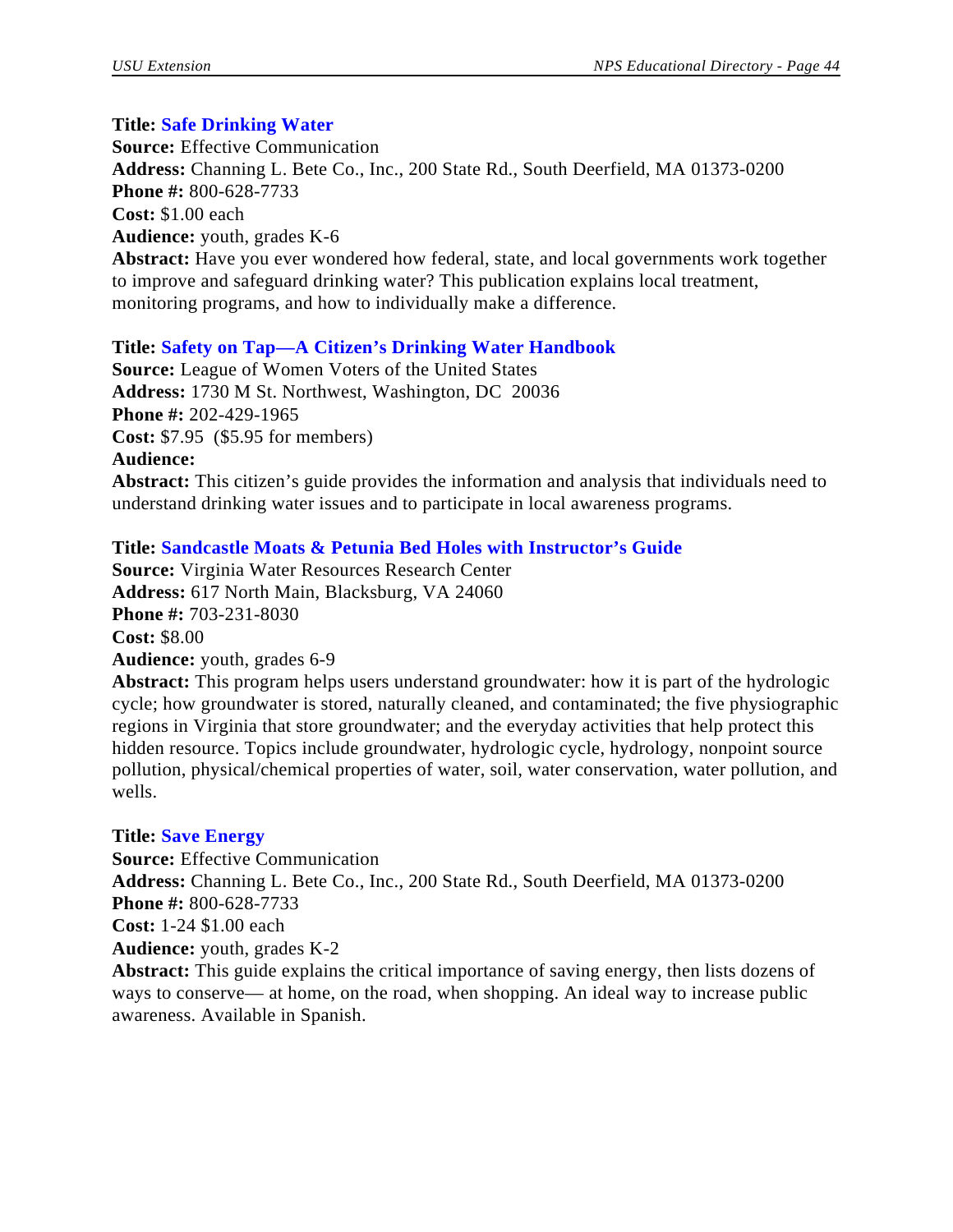# **Title: Save Water...Every Drop Counts**

**Source:** New Jersey Department of Environmental Protection **Address:** 401 East State St., Trenton, NJ 08625 **Phone #:** 609-292-3131 **Cost:** Free **Audience:** youth, grades K-6

**Abstract:** A basic water conservation guide to help teachers to incorporate conservation of water into their curriculum. Topics include drinking water supply, hydrologic cycle, nonpoint source pollution, plant/water relationship, importance of water, occupations that use water, water conservation, water meter reading, water treatment, and domestic water use. (at USU)

# **Title: Saving Water—The Conservation Unit**

**Source:** Water Environment Federation **Address:** Publications Order Dept., 601 Wythe St., Alexandria, VA 22314-1994 **Phone #:** 800-666-0206 **Cost:** \$49.00 **Audience:** youth, grades 5-9 **Abstract:** Set in the future, an animated dinosaur is a museum's exhibit curator and explains

how all of the earth's water, except for one small vial, has been wasted or polluted beyond use. Through computer graphics and animation, students can travel to the future to see what can and might happen. Students also learn what they can do today. The package includes a video, teacher's guide, and 20 student workbooks. (at USU)

# **Title: Science Experiences for Preschoolers, CESI Sourcebook IV**

**Source:** Council for Elementary Science International **Address:** 1200 Chambers Rd., Third Floor, Columbus, OH 43212 **Phone #: Cost: Audience:** youth, preschool **Abstract:** This is collection of activities provides hands on experiences with the environment and science. Topics include environmental awareness, hydrologic cycle, the physical and chemical properties of water, and water movement. (at USU)

# **Title: Sense of Water, A**

**Source:** Southern Arizona Water Resources Association **Address:** 465 West St. Mary's Rd., Suite 100, Tucson, AZ 85705 **Phone #:** 602-881-3939 **Cost:** \$10.00 (plus \$3.00 shipping) **Audience:** youth, grades K-12

**Abstract:** This book focuses on living in the desert, understanding the limitations, and possibilities open to us with water (a limited resource). The authors anticipate a creative, positive learning experience for you and your class. Topics include acid rain, environmental awareness, environmental ethics, hazardous waste, hydrologic cycle, soil, water conservation, water pollution, water quality, water supply, and water use. (at USU)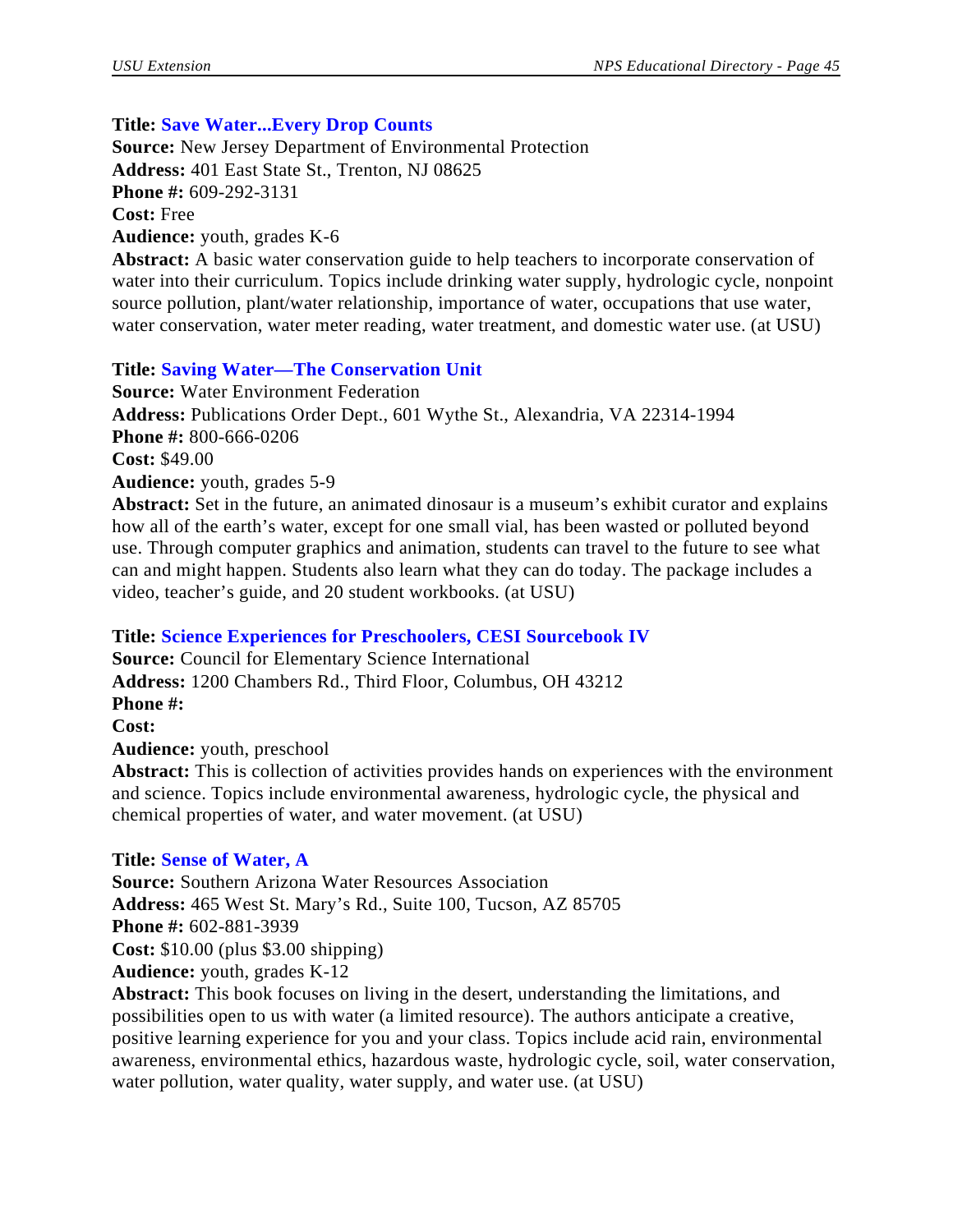# **Title: Septic Tank-Soil Absorption Systems**

**Source:** University of Maryland Cooperative Extension Service **Address:** Publication Office, University of Maryland, College Park, MD 20742 **Phone #:** 301-454-3710 **Cost:** \$.10 each - 10% discount on 100+ copies **Audience: Abstract:** This publication discusses the function of septic systems; design, construction, and maintence; and operational and maintenance problems.

# **Title: Soil Hydrologic Properties**

**Source:** Cornell Cooperative Extension Service **Address:** Distribution Center, 7 Research Park, Cornell University, Ithaca, NY 14850 **Phone #:** 607-255-2080 **Cost:** \$45.00 **Audience:** adult, homeowner **Abstract:** This highly graphical education program is intended to impart an understanding of how soil types affect water movement and retention in soils from the perspective of a concerned homeowner.

# **Title: Soil Water to Ground Water**

**Source:** New York State Water Resources Institute **Address:** Documents Officer, Water Resources Institute, CER 468 Hollister Hall, Cornell University, Ithaca, NY 14853 **Phone #:** 607-255-5944 **Cost:** call for particulars **Audience:** youth, grades K-12 **Abstract:** This slide set explains the hydrologic cycle and gives examples of possible sources of groundwater pollution (60 slides). You may purchase or rent.

# **Title: Soil Water Budgeting**

**Source:** Northeast Regional Agricultural Engineering Service **Address:** Riley Robb Hall, Cornell University, Ithaca, NY 14853 **Phone #:** 607-255-7654 **Cost:** \$39.00 **Audience:** adult, agency personnel **Abstract:** This is a computer spreadsheet program detailing Thornthwaite's method for monthly soil water budgeting. Requires Lotus 1-2-3 (Trademark of Lotus Development) commercial software.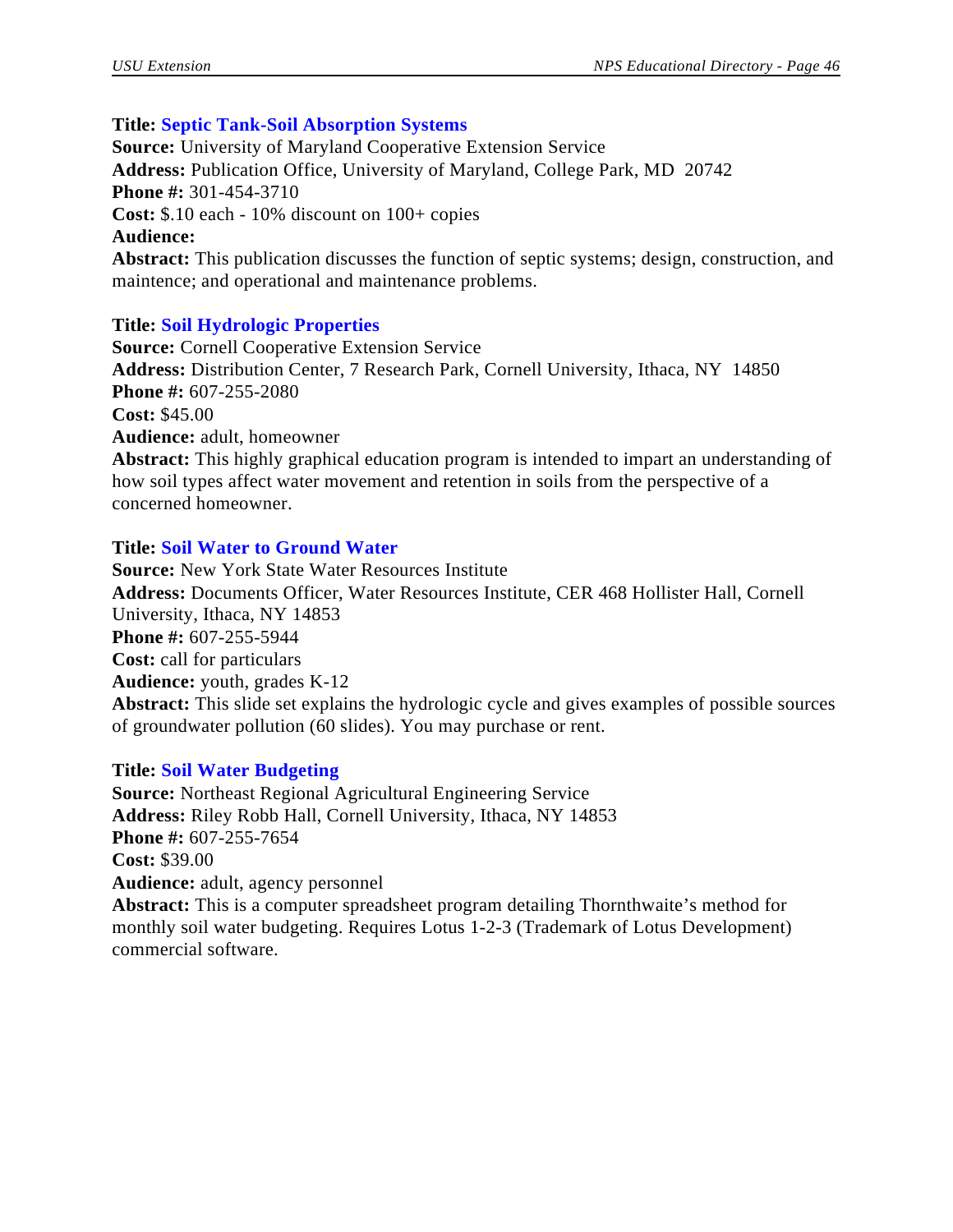**Title: Solar Energy Source:** Effective Communication **Address:** Channing L. Bete Co., Inc., 200 State Rd., South Deerfield, MA 01373-0200 **Phone #:** 800-628-7733 **Cost:** \$1.00 each **Audience:** youth, grades K-6, adult **Abstract:** This publication explains solar energy principles like "passive" and "active" in clear, non-technical terms, and talks about its uses now and in the future.

# **Title: Some Things Kids Can Do To Save The Earth**

**Source:** EarthWorks Group **Address:** Available at bookstores **Phone #: Cost:** \$6.95 **Audience:** youth, grades 3-12

**Abstract:** This 156-page book is full of activities and projects to help protect our planet. These fun activities show students that they can make a difference. Topics include acid rain, consumer awareness, endangered species, environmental awareness, litter, marine pollution, ozone, recycling, solid waste, water conservation, water pollution, and wildlife. (at USU)

# **Title: SOS Kid's Activities**

**Source:** The Izaak Walton League of America **Address:** 1401 Wilson Blvd., Level B, Arlington, VA 22209 **Phone #:** 703-528-1818 **Cost:** Free, additional copies \$.25 each **Audience:** youth, grades K-8 **Abstract:** Explains the causes of pollution and describes activities to combat the problems.

# **Title: SOS Kit**

**Source:** The Izaak Walton League of America **Address:** 1401 Wilson Blvd., Level B, Arlington, VA 22209 **Phone #:** 703-528-1818 **Cost:** \$5.00 **Audience:** youth, grades 4-12 **Abstract:** This kit has everything you need to start an active stream monitoring program. It

includes the SOS newsletter "Splash," the SOS stream survey, a vocabulary list, a stream insect identification guide and survey forms, promotion hints, an erosion fact sheet, project ideas, and a registration card.

# **Title: SOS Poster**

**Source:** The Izaak Walton League of America **Address:** 1401 Wilson Blvd., Level B, Arlington, VA 22209 **Phone #:** 703-528-1818 **Cost:** \$2.00 each **Audience:** youth, grades K-12 **Abstract:** This is a poster of a colorful fishing scene. 20" x 43".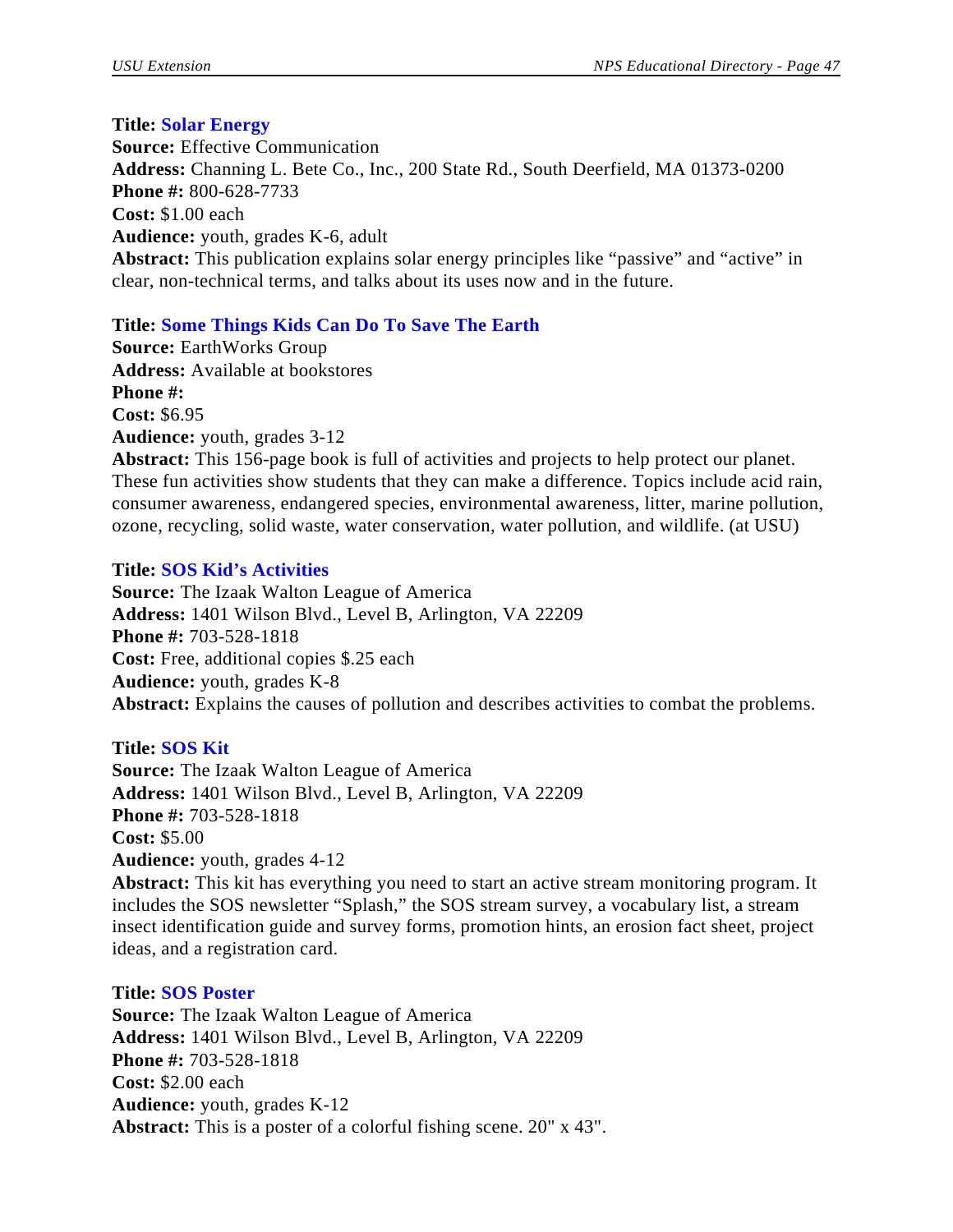## **Title: Speaker's Bureau Slide Kit, A**

**Source:** Iowa Fertilizer and Chemical Association (IFCA) **Address:** 323 University Ave., Des Moines, IA 50314 **Phone #:** 800-622-8298 or 515-282-9659 **Cost:** \$20.00 from IFCA **Audience:** general community and educational audiences **Abstract:** This kit highlights farm needs and practices to help insure quality groundwater for rural and urban consumers.

## **Title: Splash!**

**Source:** American Water Works Association **Address:** 6666 West Quincy Ave., Denver, CO 80235 **Phone #:** 303-795-2449 **Cost:** \$.26 for 10-1000 discounts available **Audience:** youth, grades K-3 **Abstract:** A 16-page activity booklet for children to discover a variety of cross-curriculum activities centered around water. It includes word games, number games, and lots of opportunities to use crayons. (at USU)

## **Title: Stop, Look and Learn About Our Natural World**

**Source:** Nebraska Natural Resource Commission **Address:** P.O. Box 94876, Lincoln, NE 68509 **Phone #:** 402-471-2081 **Cost:** Free **Audience:** youth, grades K-6

**Abstract:** This activity notebook was developed to promote conservation awareness, understanding and action. Topics include agriculture, environmental awareness, food chain/web, groundwater, hydrologic cycle, recycling, physical/chemical properties of water, soil, solid waste, surface water, water conservation, water pollution, water use, wells, and wildlife. (at USU)

# **Title: Story of Drinking Water**

**Source:** American Water Works Association **Address:** 6666 West Quincy Ave., Denver, CO 80235 **Phone #:** 303-795-2449 **Cost:** \$.26 for 10-1000 copies **Audience:** youth, grades 1-9

**Abstract:** This workbook and teacher's guide complements "The Story of Drinking Water." It contains a complete sequence of lessons with teacher plans, reproducible student activity pages, ideas for expanded instruction, and a glossary. It calls for higher thinking skills in science and social studies. Topics include drinking water regulations, drought, hydrologic cycle, large number concepts, physical/chemical properties of water, small number concepts, water conservation, water storage, water supply, water treatment, and water use. (at USU)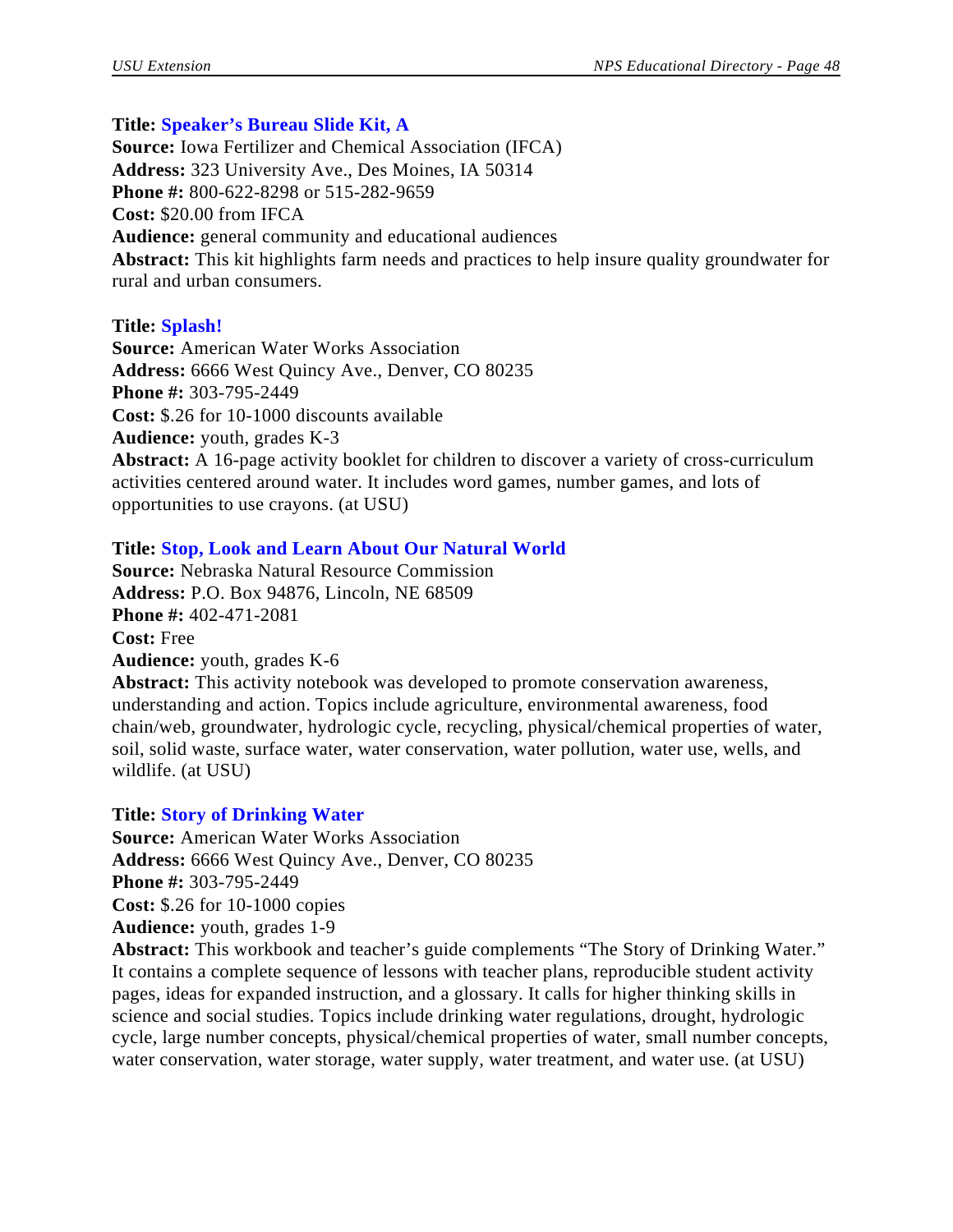# **Title: Story of Submerged Aquatic Vegetation in Chesapeake Bay, The**

**Source:** Virginia Cooperative Extension Service

**Address:** Extension Distribution Center, 112 Landsdowna St., Blacksburg, VA 24060 **Phone #:** 703-231-6192

**Cost:** 

**Audience:** youth, 4-H

**Abstract:** This publication with leader's guide discusses the importance of submerged aquatic vegetation and the environmental problems caused by its decline in the Chesapeake Bay. An identification guide of common submerged aquatic vegetation is also included. The text of the member guide is self explanatory and suggested answers (or results) for the "Things to do" sections are described within. (at USU)

# **Title: Story of Soil Erosion Around the Chesapeake Bay, The**

**Source:** Virginia Cooperative Extension Service **Address:** Extension Distribution Center, 112 Landsdowna St., Blacksburg, VA 24060 **Phone #:** 703-231-6192 **Cost: Audience:** youth, 4-H

**Abstract:** This project guide comes with a leader's guide and describes the nature and problems of soil erosion in the Chesapeake Bay basin. Topics include early trends in land use, how erosion and sedimentation occur, how erosion affects the land, and practices used to control erosion, sediment nonpoint source pollution, and soil. (at USU)

# **Title: Story of Nutrient Enrichment of Chesapeake Bay, S**

**Source:** Virginia Cooperative Extension Service **Address:** Extension Distribution Center, 112 Landsdowna St., Blacksburg, VA 24060 **Phone #:** 703-231-6192

**Cost:**

**Audience:** youth, 4-H

**Abstract:** This project member guide (390-132) describes the nature and problems of nutrient enrichment of the Chesapeake Bay basin. Topics include sources of nutrients, results of nutrient enrichment, effects of different types of land uses, agricultural and urban better management programs, and nutrient reduction efforts. This includes a leader's guide. (at USU)

# **Title: Stream Becomes an Ocean, A**

**Source:** Virginia Cooperative Extension Service

**Address:** Extension Distribution Center, 112 Landsdowna St., Blacksburg, VA 24060 **Phone #:** 703-231-6192

**Cost:**

**Audience:** youth, 4-H

**Abstract:** This publication with leader's guide is unit two in a series of the 4-H marine project. It follows some of the changes that occur as water flows from inland to coastal areas. During this journey, gradual changes in the water's physical, chemical, and biological characteristics occur. Topics include aquatic ecosystems, and hydrologic cycle. (at USU)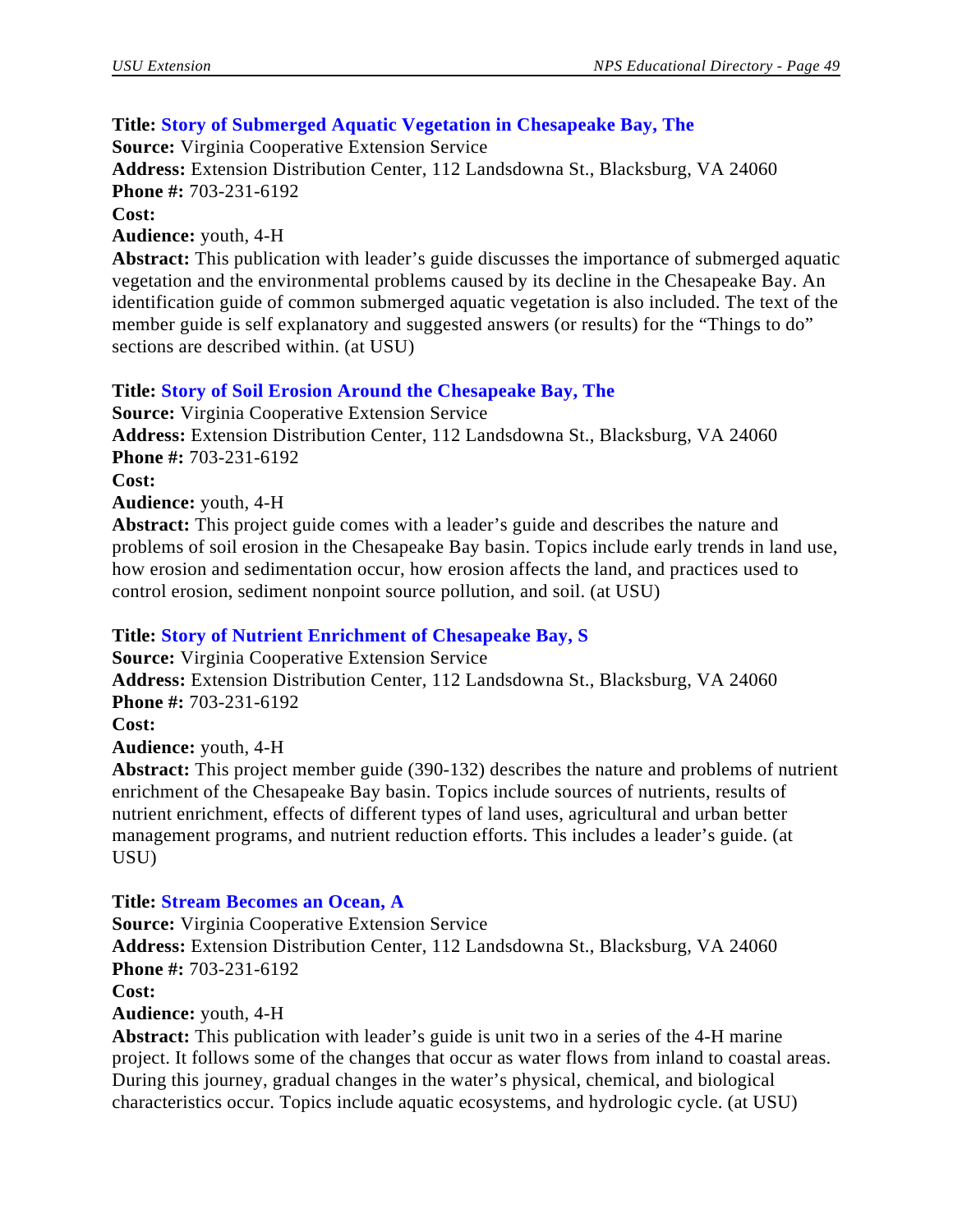# **Title: Surface Water Unit**

**Source:** Water Environment Federation **Address:** Publications Order Dept., 601 Wythe St., Alexandria, VA 22314-1994 **Phone #:** 800-666-0206 **Cost:** \$49.00 **Audience:** youth, grades 5-9

**Abstract:** From an explanation of how the water cycle works to a look at today's water quality issues, this video presents a thorough overview of this valuable resource. Dino Sorrus, WEF's animated water quality spokes-dinosaur, introduces live-action students reporting on the state of today's surface water quality. The video provides students with ideas for how they can lessen or prevent water pollution. The package includes a video, teacher's guide, and 20 student workbooks. (at USU)

# **Title: Survey of State Water Testing Practices for Private Wells**

**Source:** Environmental Policy Institute **Address:** 218 D St. Southeast, Washington, DC 20003 **Phone #:** 202-544-2600 **Cost:** \$8.00 (\$3.00 non-profits) **Audience: Abstract:** This 1989 report provides an overview of water testing practices for private wells across 33 states.

# **Title: Take Pride in Utah**

**Source:** KSL TV (Utah) **Address:** KSL Broadcast House, 55 North 300 West, Salt Lake City, UT 84110 **Phone #:** 801-575-5555 **Cost:** \$8.00/mailed copy **Audience:** youth, grades 1-6 **Abstract:** This is a teachers guide in environmental ethics and includes student activities. Topics include environmental awareness, hydrologic cycle, soil, surface water, water treatment, and wildlife. (at USU)

# **Title: Tapwater Tour, The**

**Source:** Forestry Suppliers, Inc. **Address:** 205 West Rankin St., P.O. Box 8397, Jackson, MS 39284-8397 **Phone #:** 800-647-5368 Fax #: 800-543-4203 **Cost:** \$39.95 **Audience:** youth, grades K-8 **Abstract:** The Tapwater Tour combines a water test kit with science curriculum. The tour is

divided into five segments which help students discover what is found in their home tapwater. Each of the five segments comes complete with lecture materials, illustrated handouts, teacher tips, test procedures, and wrap-up games to reinforce key concepts. Components for a class of 35 children are provided so students can test their own water and test other control samples while in groups. Water quality tests included for pH, chlorine, hardness, iron, and copper.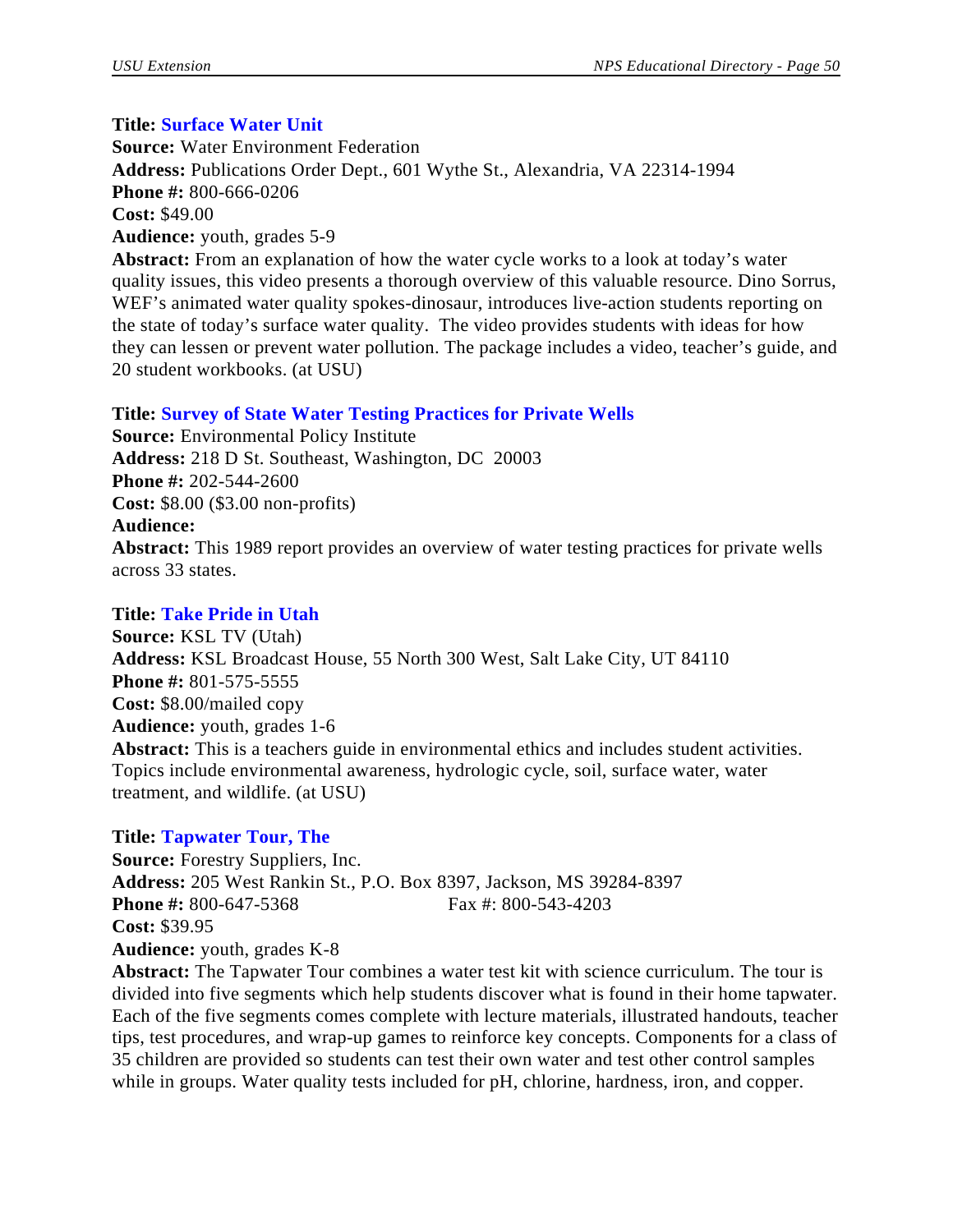## **Title: Taxonomy—the Science of Classification**

**Source:** Virginia Cooperative Extension Service **Address:** Extension Distribution Center, 112 Landsdowna St., Blacksburg, VA 24060 **Phone #:** 703-231-6192 **Cost: Audience:** youth, 4-H **Abstract:** This publication with leader's guide is unit six in a series of the 4-H marine project. It is an excellent opportunity for students to learn the purpose of binomial nomenclature, how it is used by scientists and how to adopt it to marine life. Includes illustrations and a list of

references. (at USU)

#### **Title: Teaching packets**

**Source:** Cornell Cooperative Extension Service **Address:** Distribution Center, 7 Research Park, Cornell University, Ithaca, NY 14850 **Phone #:** 607-255-2080 **Cost:** From \$2.50 to \$11.80 **Audience:** youth **Abstract:** Teaching packets include Birds in Your Backyard, Field Guides Made Easy, Water Worlds, Wildlife Discovery, and more.

#### **Title: Teaching Soil and Water Conservation—A Classroom and Field Guide**

**Source:** USDA - Soil Conservation Service **Address:** Public Information, P.O. Box 2890, Washington, DC 20013 **Phone #:** 202-205-0027 **Cost:** Free **Audience:** youth, grades 4-12 **Abstract:** This guide teaches basic principals of soil and water conservation through indoor and outdoor activities. Topics include environmental awareness, and soil and water conservation.

#### **Title: Teaching with the Newspaper**

**Source:** Deseret News **Address:** P.O. Box 1257, Salt Lake City, UT 84110 **Phone #:** 801-237-2172 **Cost:** up to \$3.50 per guide **Audience:** educators **Abstract:** A listing of teacher's guides that integrate traditional education and journalism. Titles include Challenges and Choices, Exploring your World with Newspapers, Let's Invest, Science in the News, and many more. (at USU)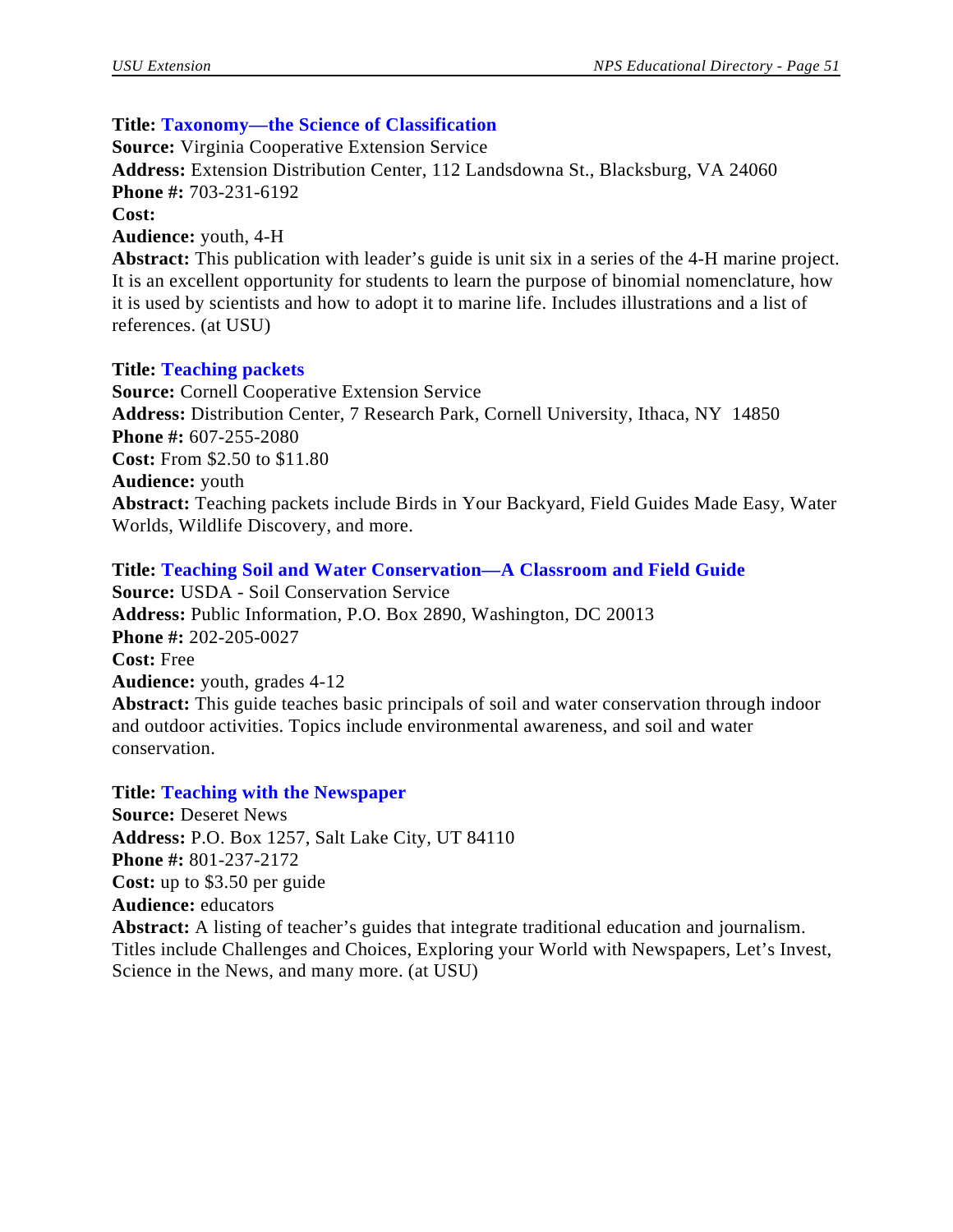# **Title: Teenage Mutant Ninja Turtles, ABC's for a Better Planet**

**Source:** Bookstores **Address: Phone #: Cost:** \$2.25 **Audience:** youth **Abstract:** This book starts at letter A and goes through letter Z showing how to help save our planet. Topics include acid rain, greenhouse effect, and ozone layer. (at USU)

# **Title: Testing for Air Particles**

**Source:** Utah Department of Environmental Quality **Address:** P.O. Box 144810, Salt Lake City, UT 84112 **Phone #: Cost: Audience:** youth, elementary **Abstract:** These two experiments will acquaint students with two types of air pollutants. Includes procedure, materials list, discussion questions, and answers to a quiz. (at USU)

## **Title: Think Earth**

**Source:** Ann Crafton, Educational Development Specialists **Address:** 5505 East Carson St., Suite 250, Lakewood, CA 90713 **Phone #: Cost: Audience:** youth, grades K-3

**Abstract:** This program was developed by teachers and educates students how to conserve natural resources, reduce waste, and minimize pollution. The materials include teacher's guides, color posters, trash/resource cards, exercises, and activity sheets. Video cassettes are also available.

# **Title: Tips for Using Pesticides Properly**

**Source:** Rhone-Poulenc Agricultural Company **Address:** Highest Profit Program, 21100 West Capitol Dr., Pewaukee, WI 53072 **Phone #:** 414-783-5157 **Cost: Audience:** adult **Abstract:** A 15-minute video or sound/slide presentation addresses the importance of proper pesticide use. Topics include pesticides, environment, and farm safety.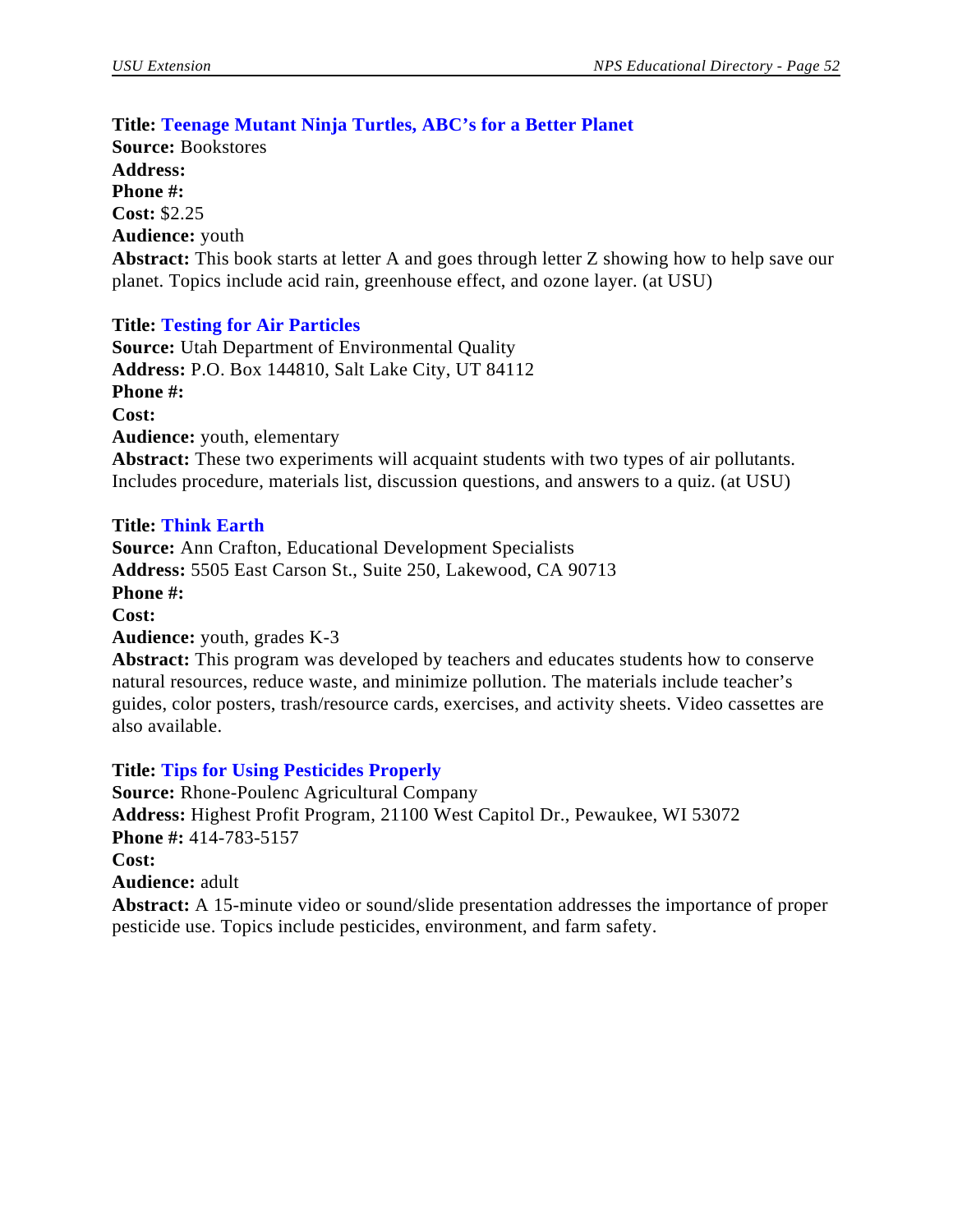# **Title: Today's Lesson: Our Environment**

**Source:** Roger Scott, Southwest Regional Laboratory **Address:** 3914 Murphy Canyon Rd., Suite A 128, San Diego, CA 92123 **Phone #: Cost:** Free **Audience:** youth, grades 4-6 **Abstract:** These are recycling education kits provided to elementary educators. The kits,

which include booklets, film strips, audio tapes, posters, and help kids learn about and practice recycling. The kits encourage such school-wide projects as collection of containers. A Spanish version may be available.

# **Title: Toxicology and Public Health: Understanding Chemical Exposure**

**Source:** Cornell Cooperative Extension Service **Address:** Distribution Center, 7 Research Park, Cornell University, Ithaca, NY 14850 **Phone #:** 607-255-2080 **Cost:** call for rates **Audience:** adult, agency personnel **Abstract:** This program explains the basics of toxicology and the sources of uncertainty about the risks posed by chemicals in the context of current issues. All fundamental concepts are covered using over 200 chemicals as examples.

## **Title: Trash Goes To School**

**Source:** Cornell University Waste Management Institute **Address:** 7 Business and Technology Park, Ithaca, NY 14850 Phone: 607-255-7660 **Cost:** \$35.00 **Audience:** youth, grades K-3, 4-6, 7-8, 9-12 **Abstract:** Over 60 of the most popular activities found in solid waste education around the

United States are now available on a set of eight IBM disks. Selected by a group of educators from more than 100 different sources, the activities have been broken down into six activities that cover waste reduction, recycling, composting, incineration, landfilling, and environment.

# **Title: Tread Lightly! Hunter Education with Student & Teacher Guides**

**Source:** USDA - Forest Service **Address:** 860 North 1200 East, Logan, UT 84321 **Phone #:** 801-753-2772 **Cost:** Free **Audience:** youth, grades 9-12 **Abstract:** A booklet put together to inform hunters of environmental awareness. Topics include environmental awareness, off highway vehicles (OHV), and all terrain vehicles (ATV). (at USU)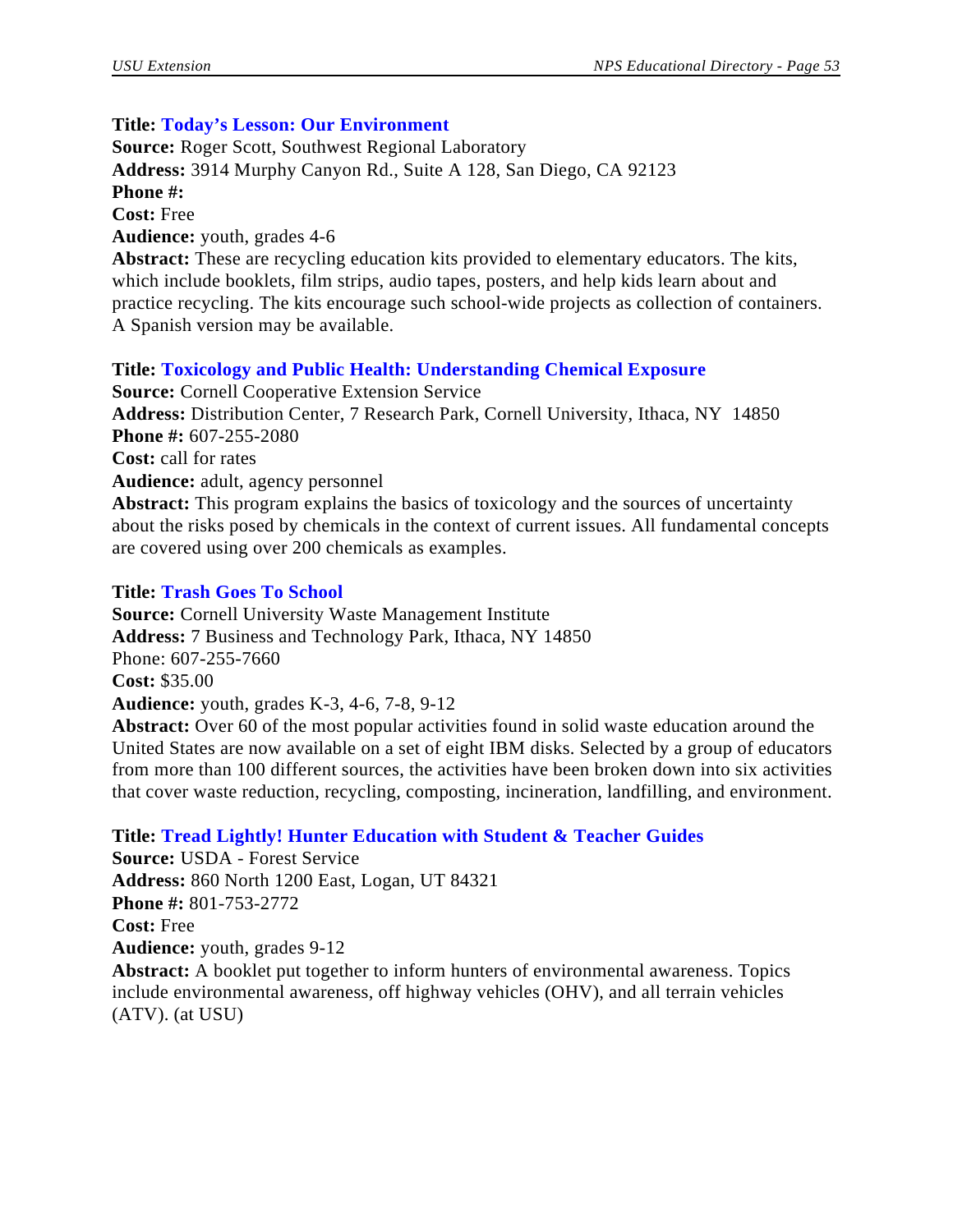# **Title: Tread Lightly! Science Education with Teacher Guide**

**Source:** USDA - Forest Service **Address:** 860 North 1200 East, Logan, UT 84321 **Phone #:** 801-753-2772 **Cost:** Free **Audience:** youth, grades 7-8

**Abstract:** This booklet introduces a holistic view about the use of public lands and all terrain vehicles (ATV) to seventh and eighth grade students. It emphasizes proper techniques of conserving the tender land, and responsible thinking among users. Topics include environmental awareness, off highway vehicles, and all terrain vehicles. (at USU)

# **Title: Treat It Right**

**Source:** National Center for Small Communities **Address:** National Association of Towns and Townships, 1522 K St. Northwest, Suite 730, Washington, DC 20005 **Phone #:** 202-737-5200 **Cost: Audience:** adult **Abstract:** This is a local official's guide to small town wastewater treatment, and shows how wastewater treatment is affordable. It contains information on how to benefit from expert

# assistance at no cost, and describes ways to make a wastewater system last. (at USU)

## **Title: Understanding Groundwater: The Hidden Resource**

**Source:** National Association of Conservation Districts **Address:** P.O. Box 855, League City, TX 77574-0855 **Phone #:** 713-332-3402 **Cost:** \$50.00 or rent \$6.50 **Audience:**

**Abstract:** This 24-minute video presents basic facts and discussion of problems in groundwater management (i.e., contamination, depletion, subsidence, aquifer restoration), as it highlights services of water conservation districts. The slide set includes a discussion guide produced in cooperation with the U.S. Geological survey.

# **Title: Use Energy Wisely at Home**

**Source:** Effective Communication **Address:** Channing L. Bete Co., Inc., 200 State Rd., South Deerfield, MA 01373-0200 **Phone #:** 800-628-7733 **Cost:** \$1.00 each **Audience:** youth, grades K-2 **Abstract:** This publication discusses the best ways to heat and cool a home; how to minimize water heating expenses; and what to consider when purchasing and using household appliances.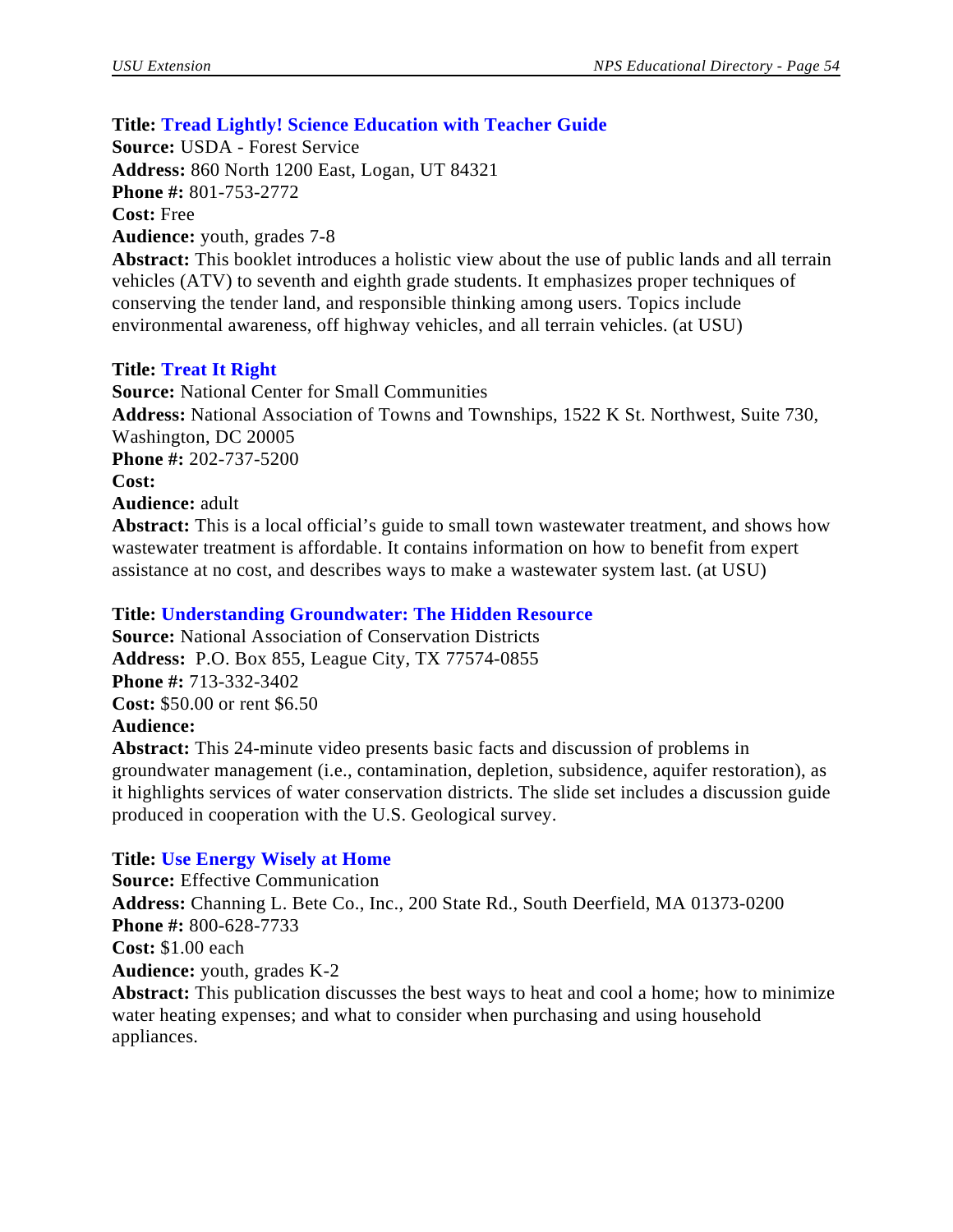#### **Title: Use Water Wisely**

**Source:** American Water Works Association **Address:** 6666 West Quincy Ave., Denver, CO 80235 **Phone #:** 303-795-2449 **Cost:** \$4.00 for 1-25, discounts available **Audience:** youth, grades K-4 **Abstract:** This poster promotes wise water use among young children. Fun circus characters teach children how to conserve. The poster is duplicated on back in B&W so kids can exercise their creative talents with crayons or markers while enforcing the conservation message. (at USU)

## **Title: Using Household Chemicals Safely**

**Source:** Effective Communication **Address:** Channing L. Bete Co., Inc., 200 State Rd., South Deerfield, MA 01373-0200 **Phone #:** 800-628-7733 **Cost:** \$1.00 each **Audience:** homeowners **Abstract:** This publication points out common chemical products found in the home, with safety guidelines on how to use, store and dispose of them properly. It includes special

precautions for children and pets, basic first aid, and more.

## **Title: Using Water Wisely Outdoors**

**Source:** Effective Communication **Address:** Channing L. Bete Co., Inc., 200 State Rd., South Deerfield, MA 01373-0200 **Phone #:** 800-628-7733 **Cost:** \$1.00 each **Audience:** youth, grades K-6 **Abstract:** This program promotes conscientious attitudes toward water use in landscaping,

recreation, outdoor work, etc. It includes water-saving tips for lawn and plants; tells how to apply the Xeriscape method of landscaping; and suggests other ways to conserve water outdoors.

#### **Title: W.E.T.**

**Source:** Kansas State Cooperative Extension Service **Address:** 201 Umberger Hall, Kansas State University, Manhattan, KS 66506 **Phone #:** 913-532-5800 **Cost:** \$15.00 binder + 25.00 video **Audience:** youth, grades 4-8 and 4-H **Abstract:** This teacher's guide and video includes over 60 lessons in the areas of water cycle, supply, treatment, conservation, and pollution for hands on experience. (at USU)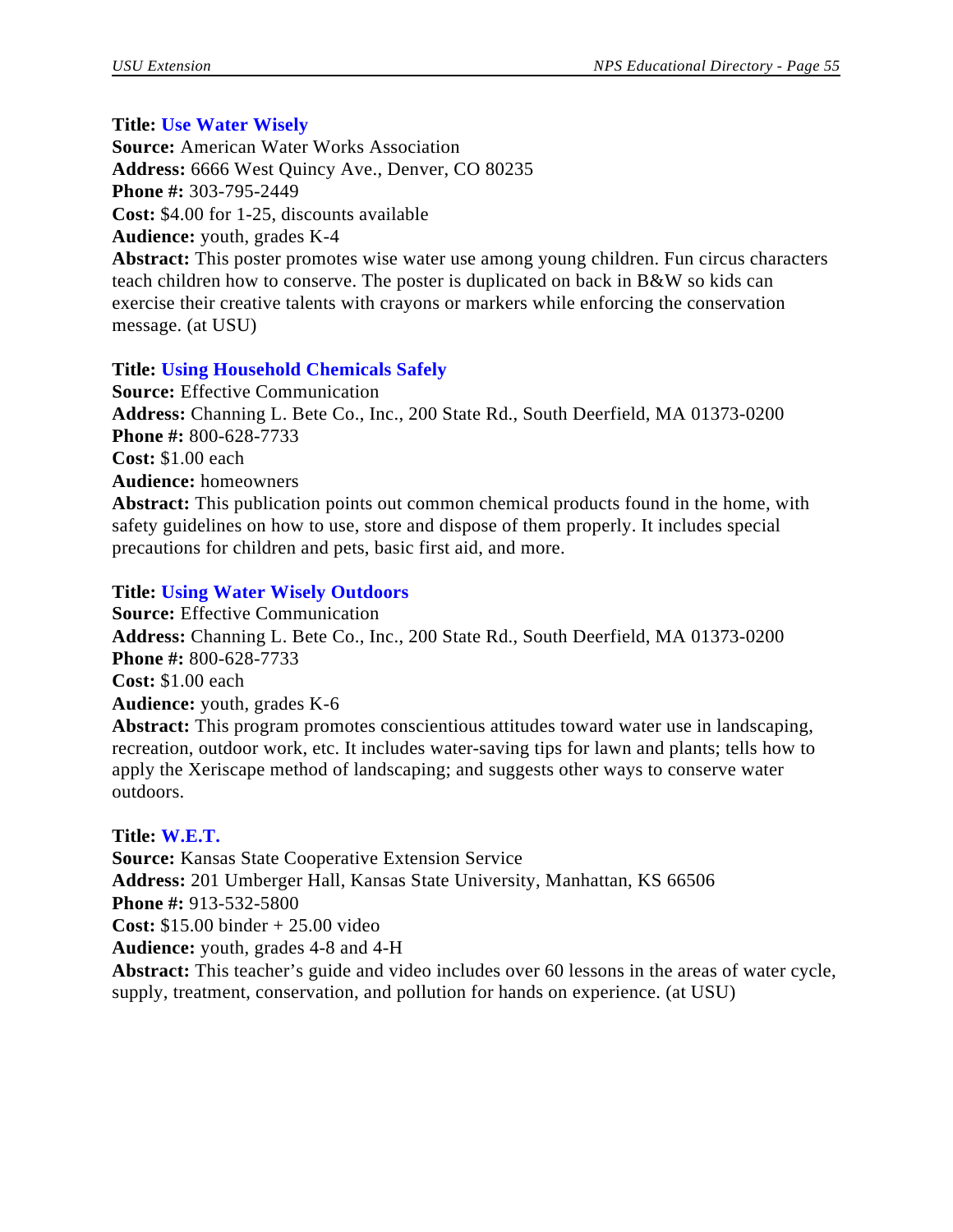# **Title: Wastewater Treatment H2O TV**

**Source:** Water Environment Federation **Address:** Publications Order Dept., 601 Wythe St., Alexandria, VA 22314-1994 **Phone #:** 800-666-0206 **Cost:** \$49.00 **Audience:** youth, grades 5-9 **Abstract:** Starting with a "music video" style introduction, Dino Sorrus (WEF's animated

water quality spokes-dinosaur), presents a complete examination of the wastewater treatment process. Students will be entertained and challenged into understanding water quality issues. The package includes a video, teacher's guide, and 20 student workbooks. (at USU)

# **Title: Wastewater Treatment**

**Source:** Effective Communication **Address:** Channing L. Bete Co., Inc., 200 State Rd., South Deerfield, MA 01373-0200 **Phone #:** 800-628-7733 **Cost:** \$1.00 each **Audience:** youth, grades K-6 **Abstract:** This publication shows people that wastewater treatment plants are a vital part of our nation's effort to protect the water supply. Readers learn how wastewater is recycled and what everyone can do to cooperate with wastewater treatment efforts.

## **Title: Water & Man**

**Source:** Water & Man, Inc. **Address:** 106 West 500 South, Suite 101, Bountiful, UT 84010 **Phone #:** 801-292-4662 **Cost:** \$5.00 ea for teacher's guide, lesson plan set, conceptual framework, bibliography, & glossary

**Audience:** youth, grades K-12

**Abstract:** This program focuses on the general objectives for a water education curriculum. The teacher's guide and lesson plan set include a variety of activities related aquatic ecosystems, hydrologic cycle, physical/chemical properties of water, stream measurements, importance of water, water conservation, water management, water pollution, water quality, water supply, water use, and watersheds. The conceptual framework guide recommends essential goals and concepts for the curriculum. The bibliography is a current, but not exhaustive, reference to water education materials. The glossary has been prepared with over 400 water related terms. (at USU)

# **Title: Water and Me**

**Source:** NACD Service Center **Address:** P.O. Box 855, League City, TX 77574-0855 **Phone #:** 713-332-3402 **Cost:** 1-500/\$.30 or over 500/\$.27 each **Audience:** youth, grades K-2 **Abstract:** This 16-page activity book is about water.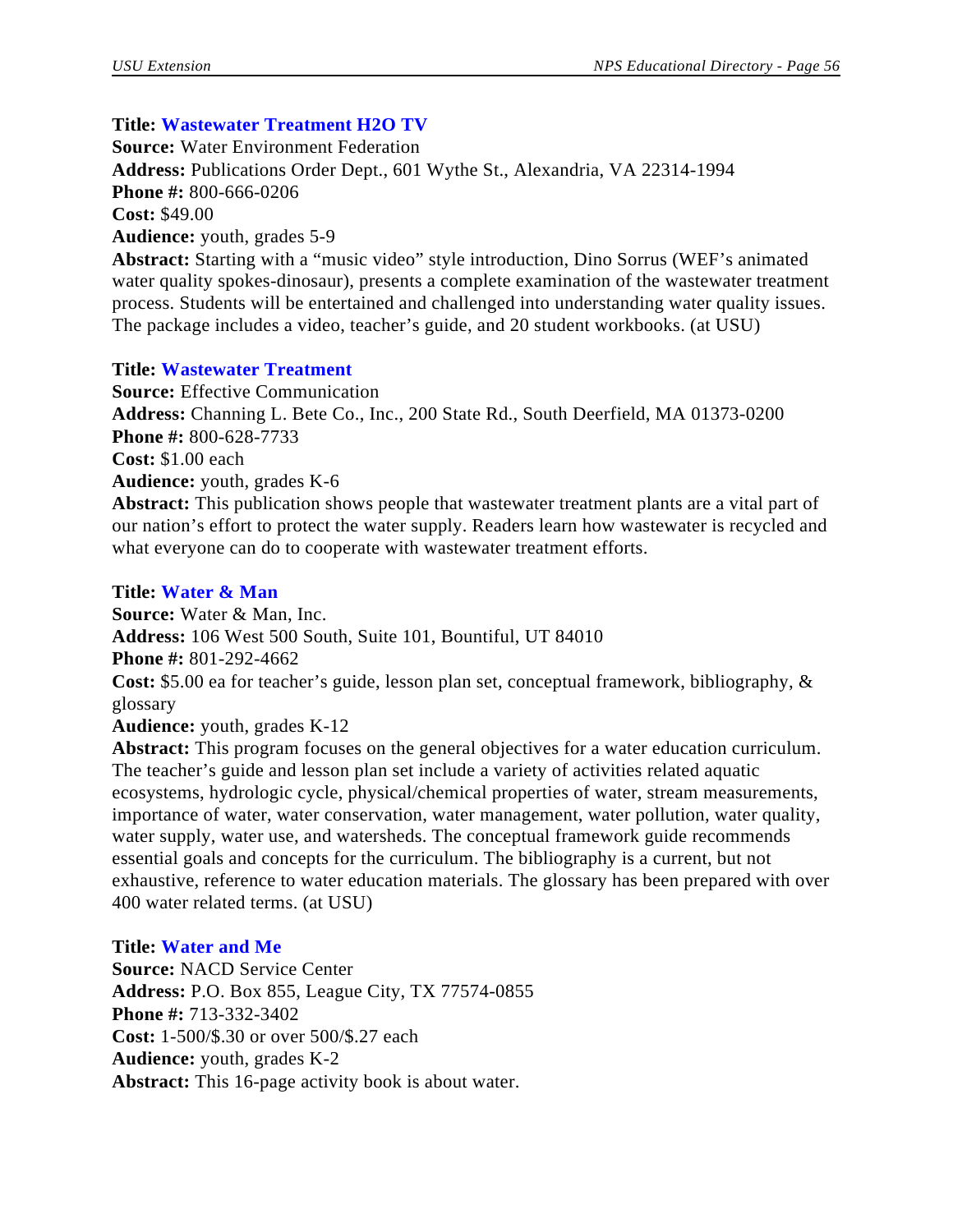# **Title: Water Conservation at Home**

**Source:** American Water Works Association **Address:** 6666 West Quincy Ave., Denver, CO 80235 **Phone #:** 303-795-2449 **Cost:** 30-1,000 copies, \$.20 per copy. Free sample on request. **Audience: Abstract:** This colorful booklet tells the why, where, and how of water conservation.

# **Title: Water Conservation Checklist for the Home**

**Source:** USDA - Extension Service **Address:** State Cooperative Extension Offices - Contact your local County Cooperative Extension Office. **Phone #: Cost:** There may be a nominal fee in some states. **Audience: Abstract:** This checklist helps the reader to think about what steps they have taken and further steps that can be taken to reduce water consumption in household use and personal care. (at USU)

# **Title: Water Conservation**

**Source:** Effective Communication **Address:** Channing L. Bete Co., Inc., 200 State Rd., South Deerfield, MA 01373-0200 **Phone #:** 800-628-7733 **Cost:** \$1.00 each **Audience:** youth, grades K-6 **Abstract:** This guide helps consumers recognize the need to save water. It tells how to

conserve water throughout the home by repairing leaks, using water-saving devices, and economizing.

# **Title: Water Conservation: A Coloring and Activities Book**

**Source:** Effective Communication **Address:** Channing L. Bete Co., Inc., 200 State Rd., South Deerfield, MA 01373-0200 **Phone #:** 800-628-7733 **Cost:** \$1.50 each **Audience:** youth, grades K-3 **Abstract:** This appealing publication teaches youngsters that water is a valuable resource and should be used wisely. The simple text and activities make learning fun.

# **Title: Water Conservation Play**

**Source:** Utah State Extension **Address:** Cache County Teen Council, Logan, UT 84321-4597 **Phone #:** 801-752-6263 **Cost:** Free **Audience:** youth, grades K-8 and 4-H **Abstract:** This fun play teaches the importance of water conservation. (at USU)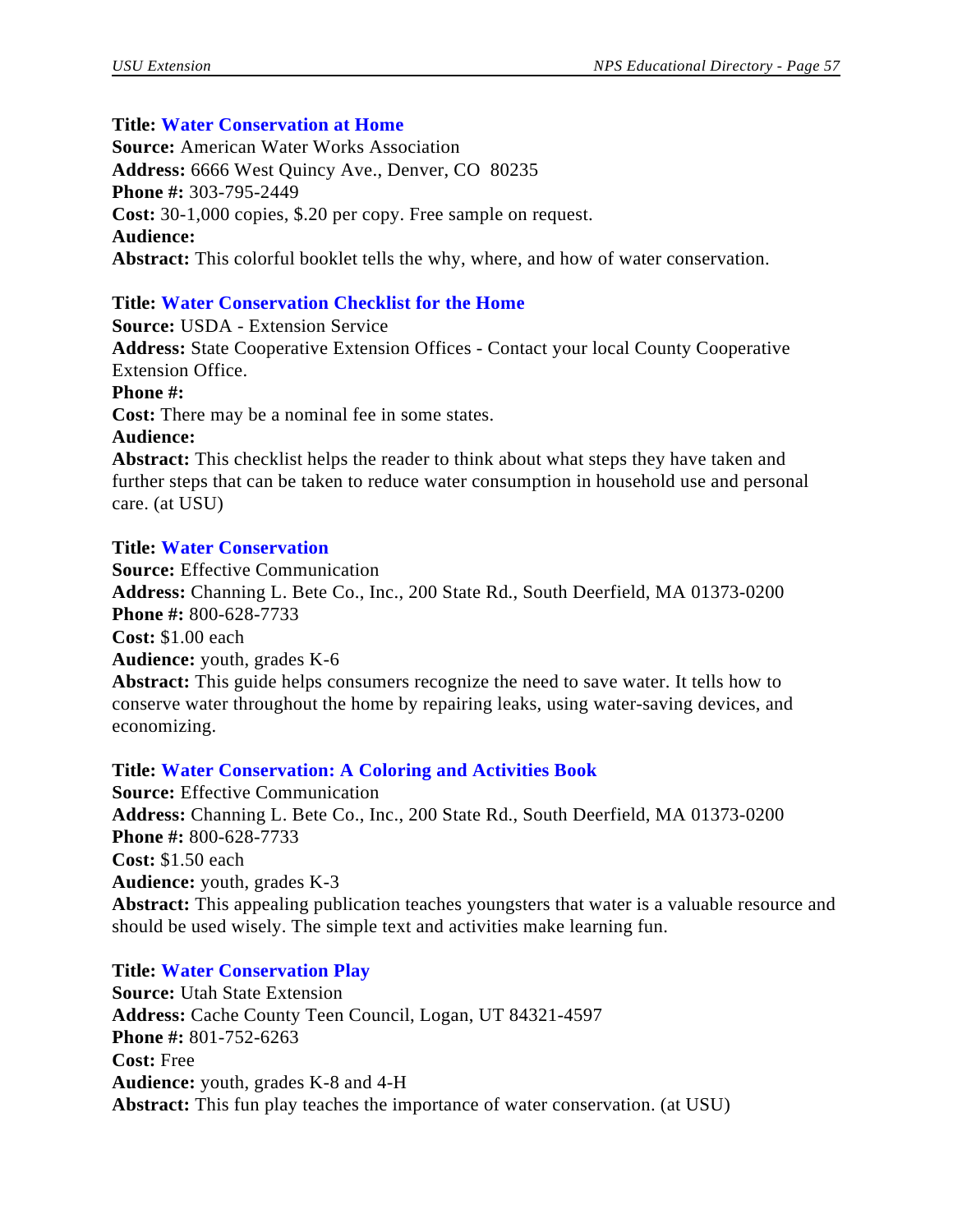## **Title: Water Education**

**Source:** International Office of Water Education **Address:** Utah Water Research Laboratory, Utah State University, Logan, UT 84322-8200 **Phone #:** 801-750-3176 **Cost: Audience:** youth, grades K-6 **Abstract:** An 140-page book full of activities and facts all about water. Topics include environmental awareness, hydrologic cycle, the physical and chemical properties of water, and water use. (at USU)

## **Title: Water Follies**

**Source:** American Water Works Association **Address:** 6666 West Quincy Ave., Denver, CO 80235 **Phone #:** 303-795-2449 **Cost:** \$150.00 for 16-mm color film **Audience:**

**Abstract:** This international award-winning, full-color cartoon movie convinces audiences of the benefits of water conservation. Music and sound effects support the comical characters as they demonstrate good and bad conservation habits. 16-mm color sound film.

# **Title: Water for You and Me**

**Source:** Central Utah Water Conservation District **Address:** 355 West 1300 South, Orem, UT 84058 **Phone #:** 801-226-7100 **Cost:** Free **Audience:** youth, grades K-4

**Abstract:** This workbook and teacher's guide teaches children appreciation of water's role in the human ecosystem, awareness that it is a limited resource, provides understanding of water's physical properties and its uses, and conservation for future use. Topics include hydrologic cycle, water reclamation, and water use. (at USU)

# **Title: Water Fun for You**

**Source:** American Water Works Association **Address:** 6666 West Quincy Ave., Denver, CO 80235 **Phone #:** 303-795-2449 **Cost:** \$.32 for 30-1000, discounts available **Audience:** youth, grades K-4 **Abstract:** The coloring and game book has drinking water as its theme with crossword puzzles, word games, and coloring fun. The book is best suited for ages 5-9, but anyone can enjoy it. 16 pp. (at USU)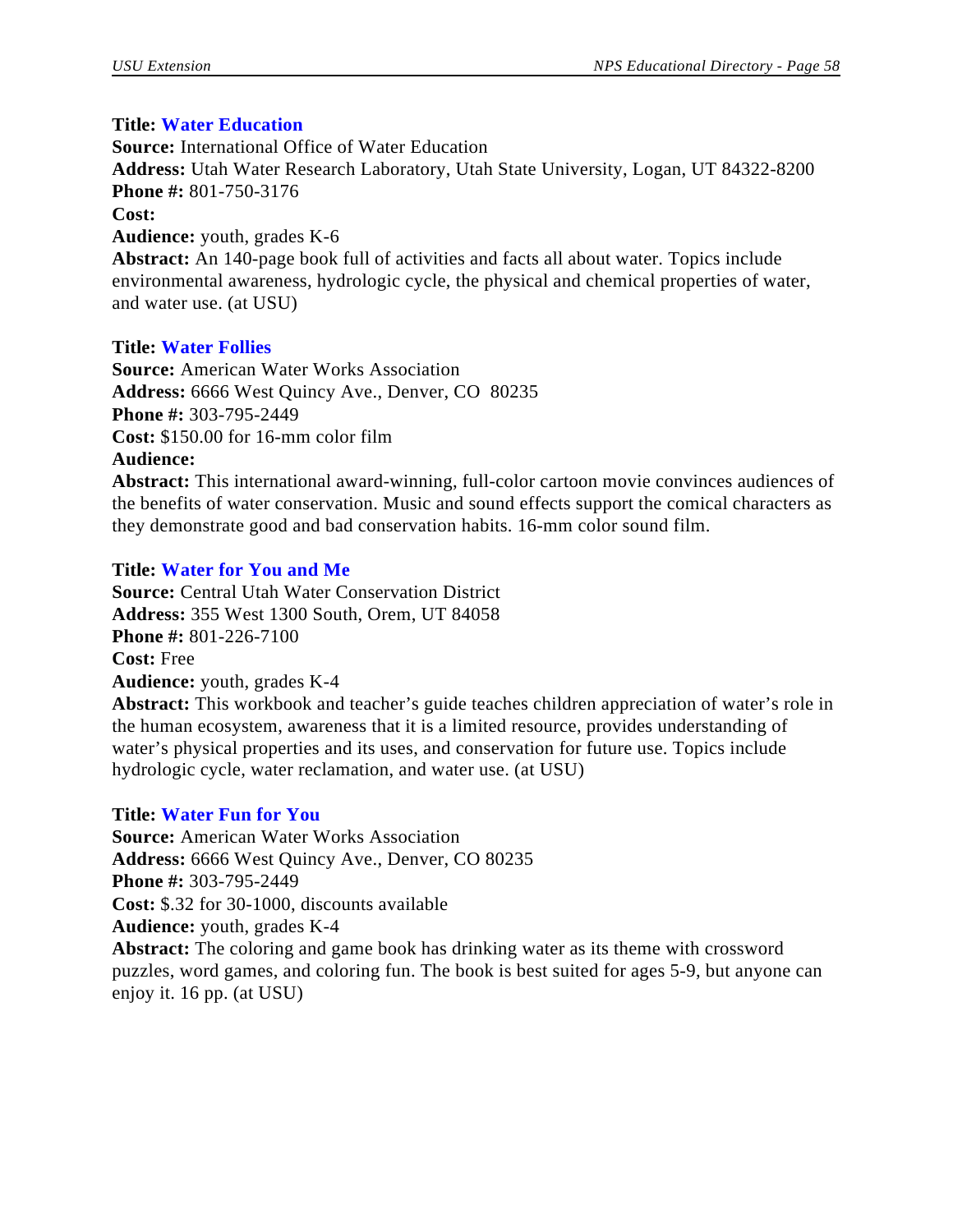## **Title: Water Guardians at Work**

**Source:** Vernard Films **Address:** Box 1332, Peoria, IL 61554 **Phone #:** 309-699-3911 **Cost:** \$15.00 from the producer/distributor **Audience: Abstract:** An 18-minute video featuring groundwater protection needs and practices of Midwestern agricultural dealers in storing and handling crop protection chemicals.

## **Title: Water in Your Hands**

**Source:** USDA - Soil Conservation Service **Address:** 7515 Northeast Ankeny Rd., Ankeny, IA 50021-9764 **Phone #:** 515-289-2331 **Cost: Audience:** youth, grades K-8 **Abstract:** This package includes a comic book and teacher's guide and provides lessons

based on learning cycle strategies. Background information for the learning cycle steps is provided for each activity. Topics include hydrologic cycle, nonpoint source pollution, water conservation, pollution, and use. Available in Spanish. (at USU)

#### **Title: Water in Your Life**

**Source:** EcoWater **Address:** P.O. Box 64420, St. Paul, MN 55164 **Phone #:** 612-739-5330 **Cost:** Free **Audience:** youth, grades K-12 **Abstract:** This is a one page guide full of water experiments. Topics include the physical and chemical properties of water. (at USU)

#### **Title: Water is Peter's Best Friend**

**Source:** California Department of Water Resources **Address:** P.O. Box 942836, Sacramento, CA 95836-0001 **Phone #:** 916-653-1097 **Cost:** Free **Audience:** youth, grades K-2 **Abstract:** This flannel board story is designed to aid teachers in explaining the basic concepts of water to K -2 grade students. It teaches children about the importance of water, where it

comes from, and why we should use it wisely. Included in the book is a script for teachers to follow along with a vocabulary list of commonly used water-related words. (at USU)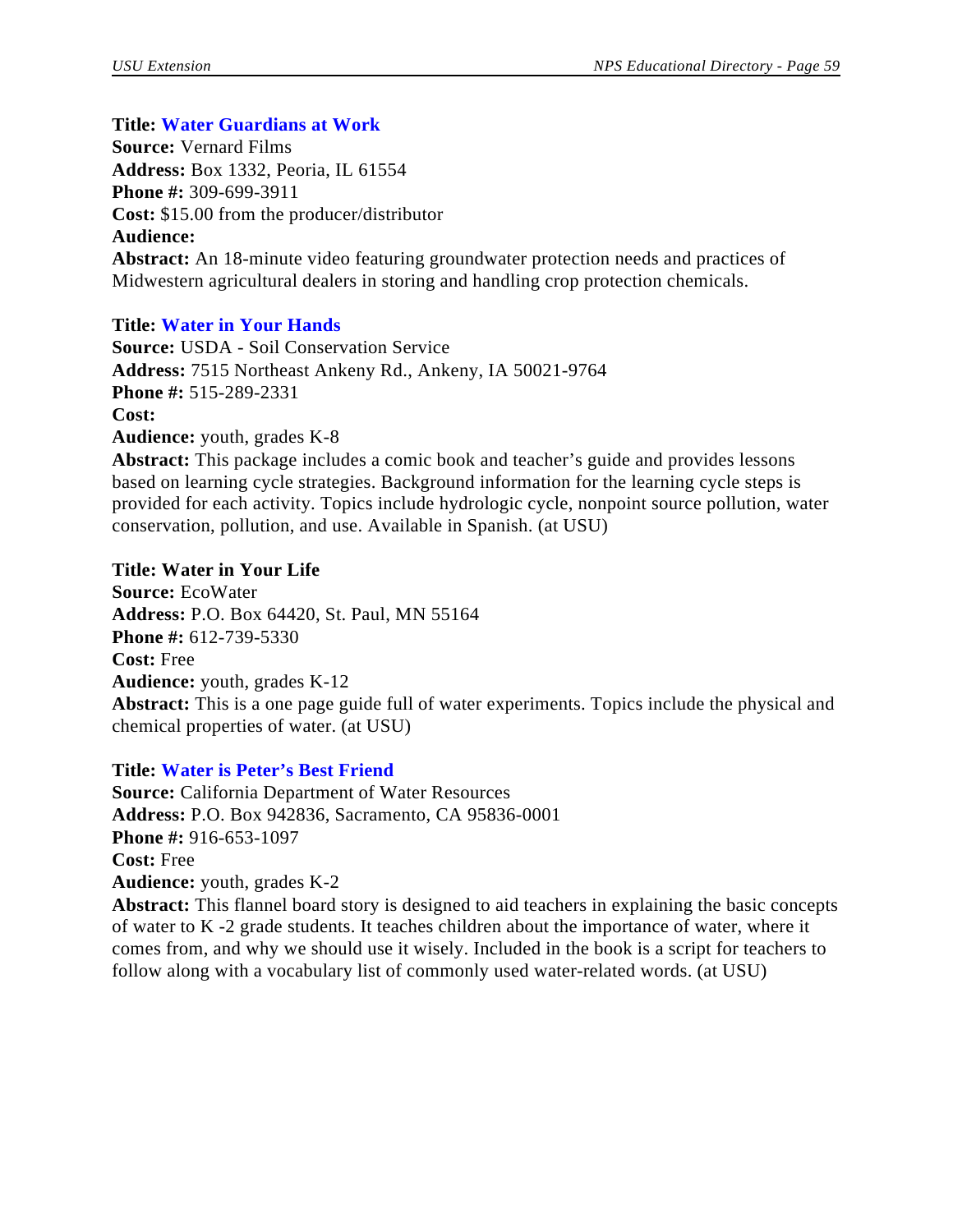#### **Title: Water is Your Best Friend**

**Source:** California Department of Water Resources **Address:** P.O. Box 942836, Sacramento, CA 95836-0001 **Phone #:** 916-653-1097 **Cost:** Free **Audience:** youth, grades K-2 **Abstract:** A coloring book about water and the water cycle. (at USU)

## **Title: Water Matters in Utah**

**Source:** Deseret News **Address:** P.O. Box 1257, Salt Lake City, UT 84110 **Phone #:** 801-237-2172 **Cost: Audience:** general public **Abstract:** This informative eight page publication is packed with water facts, information, and general statistics. (at USU)

#### **Title: Water Play**

**Source:** California Department of Water Resources **Address:** P.O. Box 942836, Sacramento, CA 95836-0001 **Phone #:** 916-653-1097 **Cost:** Free **Audience:** youth, grades K-6 **Abstract:** This 15-page activity book is full of fun activities having to do with water education.

#### **Title: Water Precious Water**

**Source:** AIMS Education Foundation **Address:** P.O. Box 8120, Fresno, CA 93747 **Phone #:** 209-255-4094 Fax #: 209-255-6396 **Cost:** \$22.50 **Audience:** youth, grades 2-6

**Abstract:** A collection of projects and activities designed for students to become more familiar with how precious their water is. It takes into account water awareness, general process skills, water cycle, evaporation, water conservation, water treatment, water quality, erosion, water distribution, and water properties. (at USU)

#### **Title: Water Quality Answers**

**Source:** Water Quality Association **Address:** National Headquarters and Laboratory, 4151 Naperville Rd., Lisle IL 60532 **Phone #:** 312-369-1600 **Cost:** for a single copy \$.17 (member)/\$.50 (non-member) **Audience:** general adult, water purveyors **Abstract:** This is an attractive two-color envelope stuffer listing appropriate solutions to many water quality problems.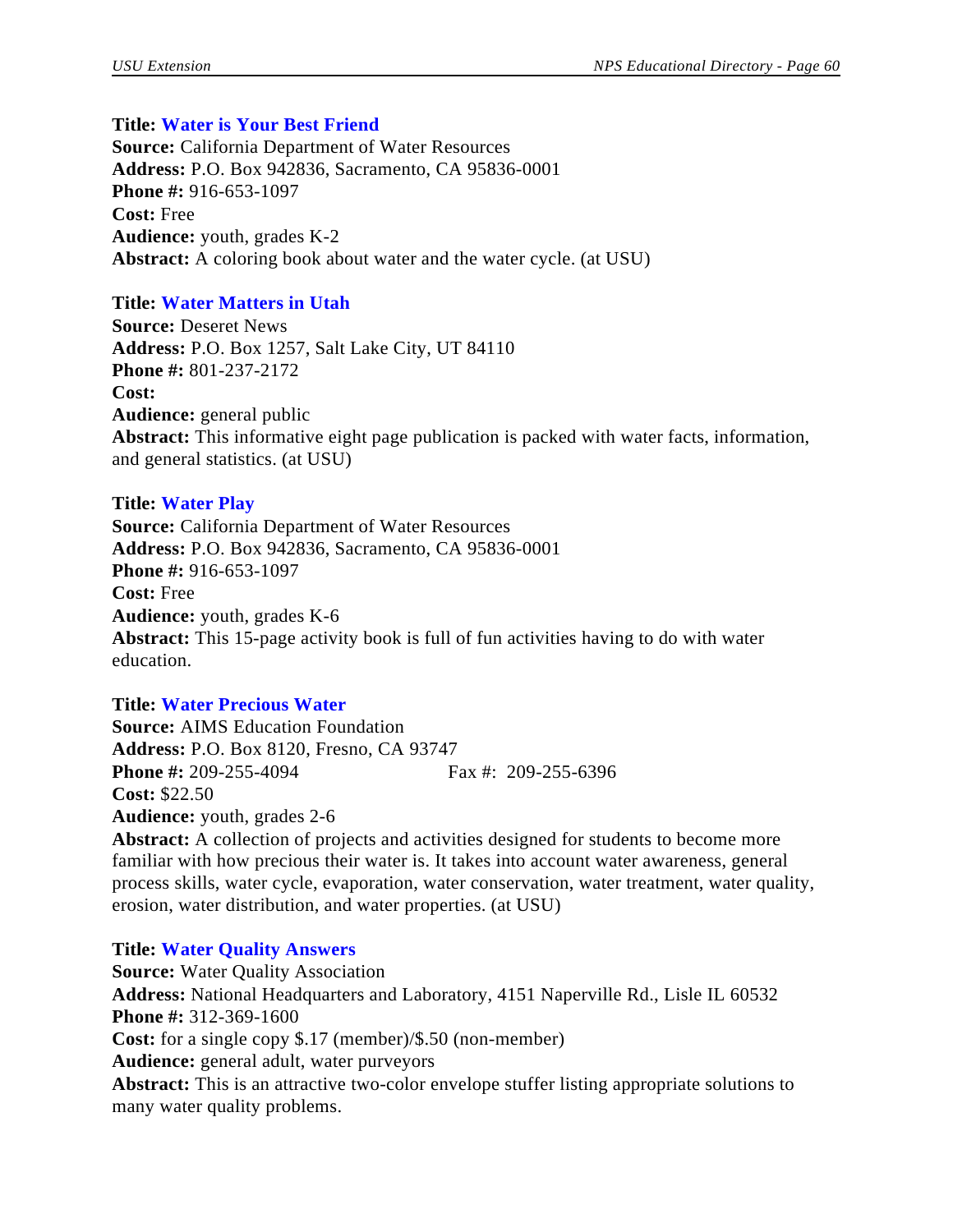# **Title: Water Quality Educational Materials**

**Source:** Agricultural Communication Service Media Distribution Center **Address:** 301 South 2nd St., Lafayette, IN 47905-1092 **Phone #:** 317-494-6794 Fax #: 317-496-1117 **Cost:** \$10.00 electronic copies are free **Audience:** educators

**Abstract:** You may retrieve additional copies of this bibliography free from the on-line version at Purdue University through Internet. More than 50 complete documents included in the 1500 citations are available for complete text retrieval. From your networked computer you may telnet or login to a machine named *hermes.ecn.purdue.edu*; once connected, use the login *cerf* and the password *purdue*. [Note: use lowercase letters only and don't italicize.] Almanac is a list server or file server. It works with cerf to deliver items from the Water Quality database. You may use almanac without connecting to the Internet through Electronic mail in address "almanac@ecn.purdue.edu" which contains a properly formed request will receive a response. Almanac delivers documents in several formats (ascii, postscript), it provides mailing list maintenance (mail aliases), and will deliver software in the near future.

# **Title: Water Quality Fundamentals**

**Source:** Water Quality Association **Address:** 4151 Naperville Rd., Lisle, IL 60532 **Phone #:** 312-369-1600 **Cost:** \$70.00 members, 140.00 nonmembers **Audience:** adult, water treatment professionals

**Abstract:** This guide is full of information for water treatment professionals. Subjects include water chemistry; corrosion; taste, odor, and turbidity; installation procedures; and a Legal Concerns Handbook. Comes with review exercises and mail-in quizzes. (at USU)

# **Title: Water Quality/Quantity Program for Youth**

**Source:** University of Maryland Cooperative Extension Service **Address:** 1104 Symons Hall, College Park, MD 20742 **Phone #:** 301-405-2902 Fax #: 301-314-9202 **Cost: Audience:** youth

**Abstract:** This booklet describes a comprehensive program for youth directed toward maintaining and improving water quality and insuring an efficient and equitable use of water; short and long term. (at USU)

# **Title: Water Quality Resource Materials Catalog**

**Source:** USDA - Extension Service **Address:** Washington, DC 20250-0900 **Phone #: Cost: Audience:**

**Abstract:** This 1988 catalog provides summaries of various state and regional water quality and quantity educational programs and lists of resource materials collected at the National Initiative Workshop on Water Quality.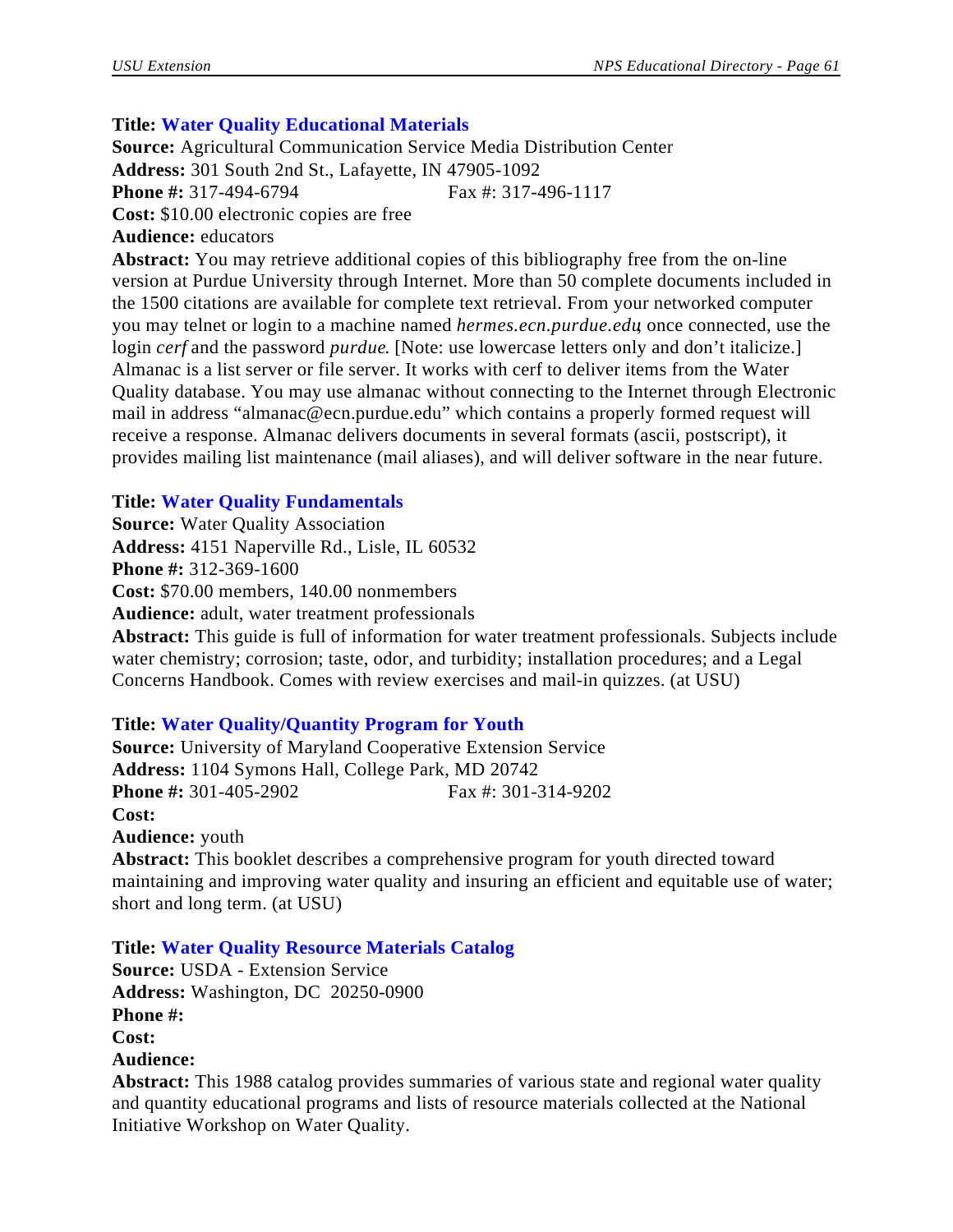## **Title: Water Quality Standards Program**

**Source:** U.S. Environmental Protection Agency

**Address:** Office of Water Regulations and Standards, Criteria and Standards Division, 401 M St. Southwest, Washington, DC 20460

**Phone #:** 202-475-7320

**Cost:**

#### **Audience:**

**Abstract:** This program includes four video tapes: Introduction to Water Quality Standards, Antidegradation Policy: A Means to Maintain and Protect Existing Uses and Water Quality, Development of Water Quality Criteria and Its relationship to Water Quality Standards, and Enumeration Methods for E. Coli and Enterococci.

**Title: Water Testing and Interpretation: The Secondary Drinking Water Standards**

**Source:** University of Maryland Cooperative Extension System **Address:** Publications Office, University of Maryland, College Park, MD 20742 **Phone #:** 301-454-3710 **Cost:** \$.10 each **Audience: Abstract:** This is a fact sheet that lists the secondary drinking water standards, the origins of the contaminants, and their effects on human health. A water hardness chart is provided. (at USU)

#### **Title: Water Watchers**

**Source:** Massachusetts Water Resource Authority **Address:** Attn. Water Watcher, NWRA 100 1st Ave., Boston, MA 02129 **Phone #:** 617-241-4655 **Cost:** Free **Audience:** youth, grades 7-8 **Abstract:** This guide is designed for seventh and eighth grade science and social studies teachers. The lessons require 5 to 10 class periods. The materials call for active student

involvement in classroom and home assignments. Suggestions for involving parents and the community also are included. Topics include hydrologic cycle, water conservation, water supply, water use, and watersheds. (at USU)

#### **Title: Water, Water Everywhere**

**Source:** Hach Company **Address:** World Headquarters, P.O. Box 389, Loveland, CO 80539 **Phone #:** 800-227-4224 Fax #: 303-669-2932 **Cost:** \$24.95 **Audience:** youth, grades 7-12

**Abstract:** This environmental science program integrates reading, discussion, and hands-on science. Activities can be conducted in the classroom and/or in the field. Developed by teachers, WWE is dedicated to the belief that learning about water can be fun. Contains a student reading unit, teacher's guide, and experiments, and water quality factors reference unit. (at USU)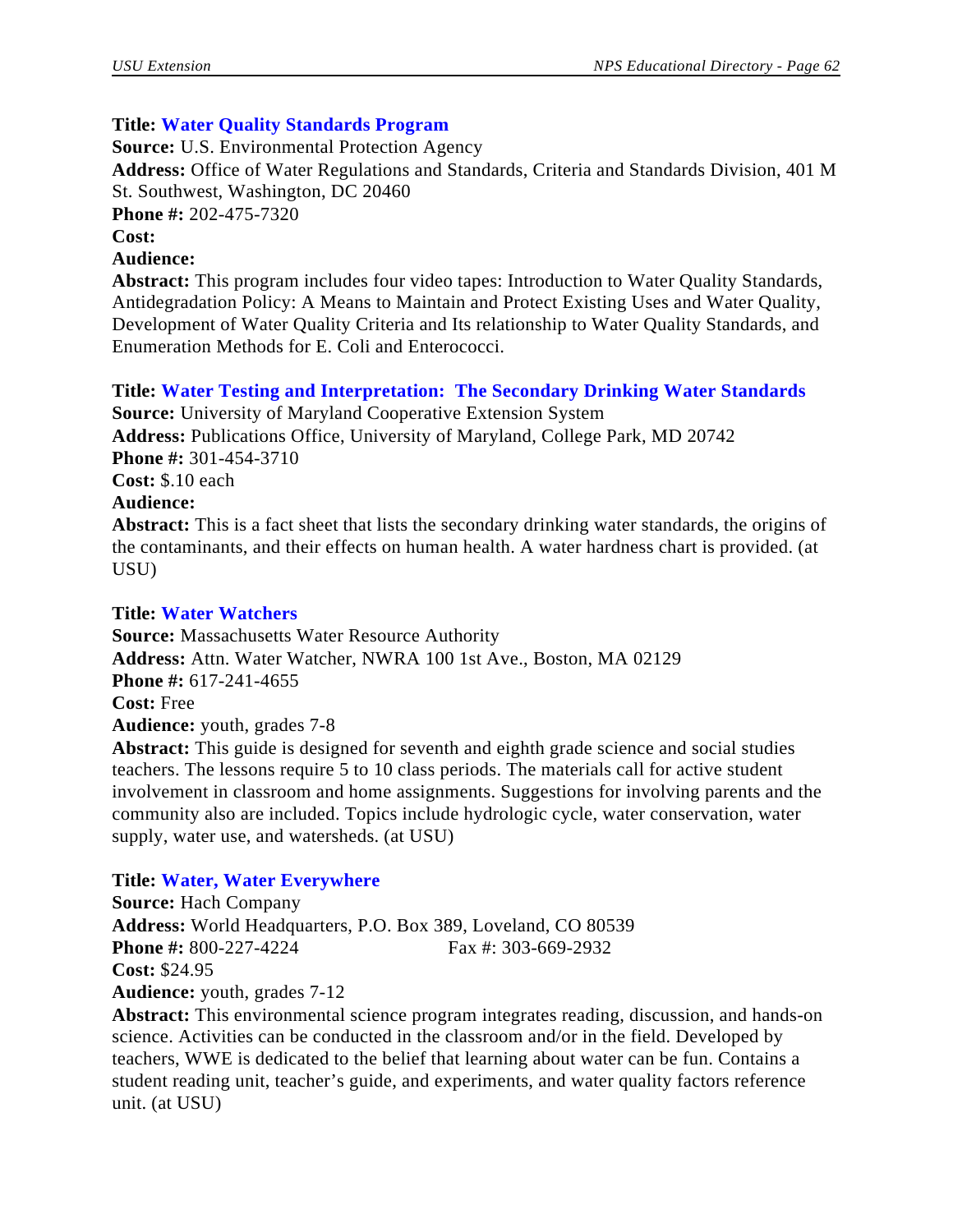# **Title: Water Wise: Lessons in Water Resources**

**Source:** Cornell Cooperative Extension Service **Address:** Distribution Center, 7 Research Park, Cornell University, Ithaca, NY 14850 **Phone #:** 607-255-2080 **Cost:** \$4.00/copy **Audience:** youth, grades 5-6 Abstract: The overall goal of this book is to increase the awareness and knowledge of young people about the nature of water, and to suggest ways that they can take part in preserving this essential resource. Topics include acid rain, pH, aquatic ecosystems, food chain/web,

groundwater, household hazardous waste, hydrologic cycle, nonpoint source pollution, physical/chemical properties of water, soil, stream measurements, wastewater treatment, importance of water, water conservation, water pollution, water treatment, water use, and wells. (at USU)

# **Title: WATER, Gift of Life**

**Source:** American Water Works Association **Address:** 6666 West Quincy Ave., Denver, CO 80235 **Phone #:** 303-795-2449 **Cost:** \$39.95 + \$3.25 shipping **Audience:** all ages **Abstract:** This video blends stunning imagery, original music, and natural sounds. Both inspirational and informative. Suitable for both children and adults. Shows how water supports various ecosystems. Comes with full-color booklet.

# **Title: Watershed Worlds**

**Source:** Thames Science Center **Address:** Gallows Ln., New London, CT 06320 **Phone #:** 203-442-0391 **Cost: Audience:** youth and youth educators, grades 6-10 **Abstract:** This is an introduction to applied environmental science. Topics include earth, air and water, Still Waters, Changing Tides, and In the Current. Also there is information available about similar curriculums for elementary school. (at USU)

# **Title: Water—It's What We Make It**

**Source:** Water Quality Association **Address:** 4151 Naperville Rd., Lisle, IL 60532 **Phone #:** 312-369-1600 **Cost:** handout: for a single copy \$0.25 member, \$0.75 nonmember brochure: \$1.00 member, 3.00 nonmember video: \$49.95 member, \$149.95 nonmember

**Audience:** youth, grades 9-12

**Abstract:** This public awareness program focuses on the remarkable world of water. The handout includes a glossary of terms and other valuable information. The 6-page brochure includes activity pages and a lesson plan outlining classroom discussions. The video includes the importance of water quality and testing, and the hydrologic cycle. (at USU)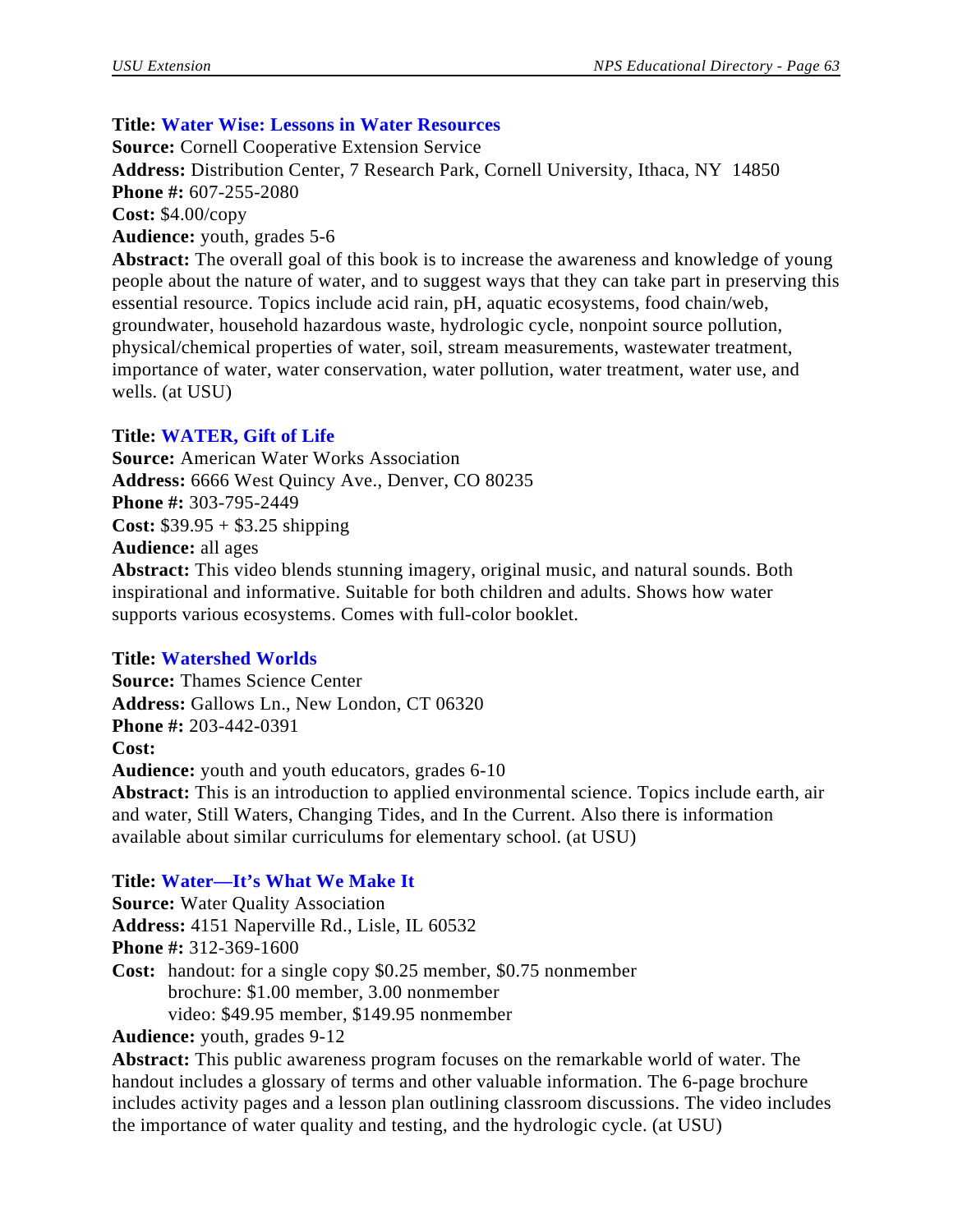#### **Title: Water—It's What We Make It**

**Source:** Water Quality Association **Address:** National Headquarters and Laboratory, 4151 Naperville Rd., Lisle, IL 60532 **Phone #:** 312-369-1600 **Cost:** for a single copy \$.25 (member)/\$.75 (non-member) **Audience:** general adult **Abstract:** This well illustrated handout provides consumer tips for renting or purchasing a water quality improvement system or device and contains a glossary of terms and other valuable information.

## **Title: Water—Our Most Valuable Resource**

**Source:** Effective Communication **Address:** Channing L. Bete Co., Inc., 200 State Rd., South Deerfield, MA 01373-0200 **Phone #:** 800-628-7733 **Cost:** \$1.00 each **Audience:** youth, grades K-6 **Abstract:** This publication encourages everyone to protect clean water supplies. It explains

how water gets to our homes, the ways pollutants can enter water supplies, and how modern treatment plants make our water safe to drink. Considers future needs for clean water, and lists water-saving tips.

#### **Title: Water—The Lost Treasure**

**Source:** Water Environment Federation **Address:** 601 Wythe St., Alexandria, VA 22314-1994 **Phone #:** 703-684-2400 **Cost: Audience:** youth, educators **Abstract:** A colorful resource guide about water conservation, the importance of water, and possible careers in water protection.

#### **Title: Wetlands Watch Kit**

more.

**Source:** The Izaak Walton League of America **Address:** 1401 Wilson Blvd., Level B, Arlington, VA 22209 **Phone #:** 703-528-1818 **Cost:** 1 for \$3.50, additional \$2.50 **Audience:** youth, grades 3-12 **Abstract:** Wetlands are a vital part of the hydrologic cycle and are important for stream health. This kit contains fact sheets on wetlands ecosystems, kid's flyer, resource lists, and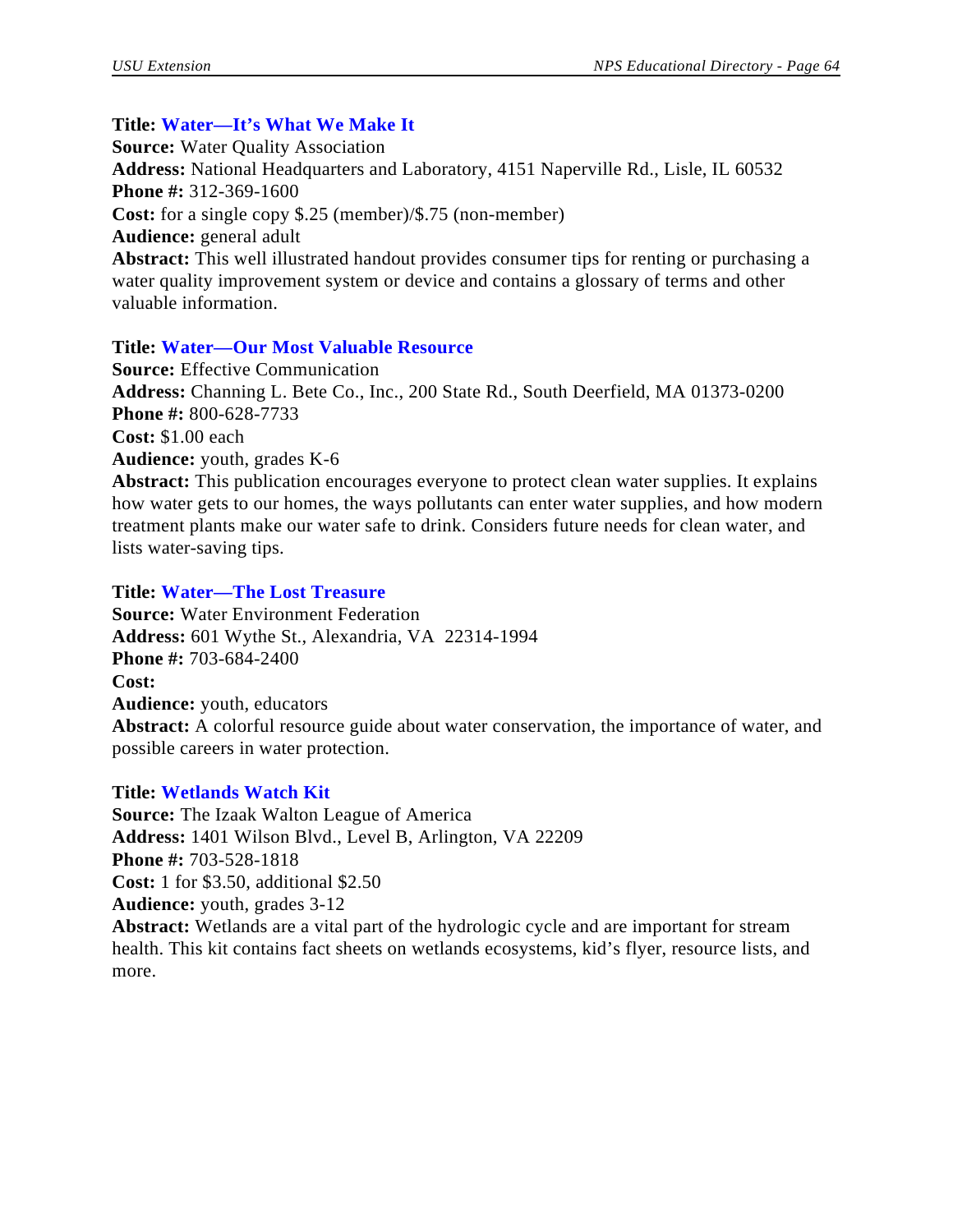# **Title: What Do You Know about H2O?**

**Source:** American Water Works Association **Address:** 6666 West Quincy Ave., Denver, CO 80235 **Phone #:** 303-795-2449 **Cost:** \$100.00 members/\$120.00 non-members **Audience:** general public **Abstract:** This 22-minute video is designed to increase the general public's knowledge of water by covering such topics as water runoff, drought, acid rain, and contamination.

# **Title: What is an Ocean?**

**Source:** Virginia Cooperative Extension Service **Address:** Extension Distribution Center, 112 Landsdowna St., Blacksburg, VA 24060 **Phone #:** 703-231-6192 **Cost: Audience:** youth, 4-H **Abstract:** This project guide comes with a leader's guide and is unit three in a series of the 4- H marine project. It gives a history of oceans, ocean morphology, information about tides, and includes activities from word searches to crossword puzzles. (at USU)

# **Title: What is Water Pollution?**

**Source:** Virginia Cooperative Extension Service **Address:** Extension Distribution Center, 112 Landsdowna St., Blacksburg, VA 24060 **Phone #:** 703-231-6192 **Cost: Audience:** youth, 4-H **Abstract:** This publication with leader's guide is unit five in a series of the 4-H marine

project. It presents a basic survey of the major types, sources, and effects of water pollution. These are presented in checklist form and with the intent of making youth aware of the influence of point source and nonpoint source pollution on their daily lives. (at USU)

# **Title: What is Water?**

**Source:** Virginia Cooperative Extension Service **Address:** Extension Distribution Center, 112 Landsdowna St., Blacksburg, VA 24060 **Phone #:** 703-231-6192 **Cost: Audience:** youth, 4-H **Abstract:** This publication with leader's guide is unit one in a series of the 4-H marine project. It offers many fun activities about water, its history, its uses, and the physical and chemical properties. (at USU)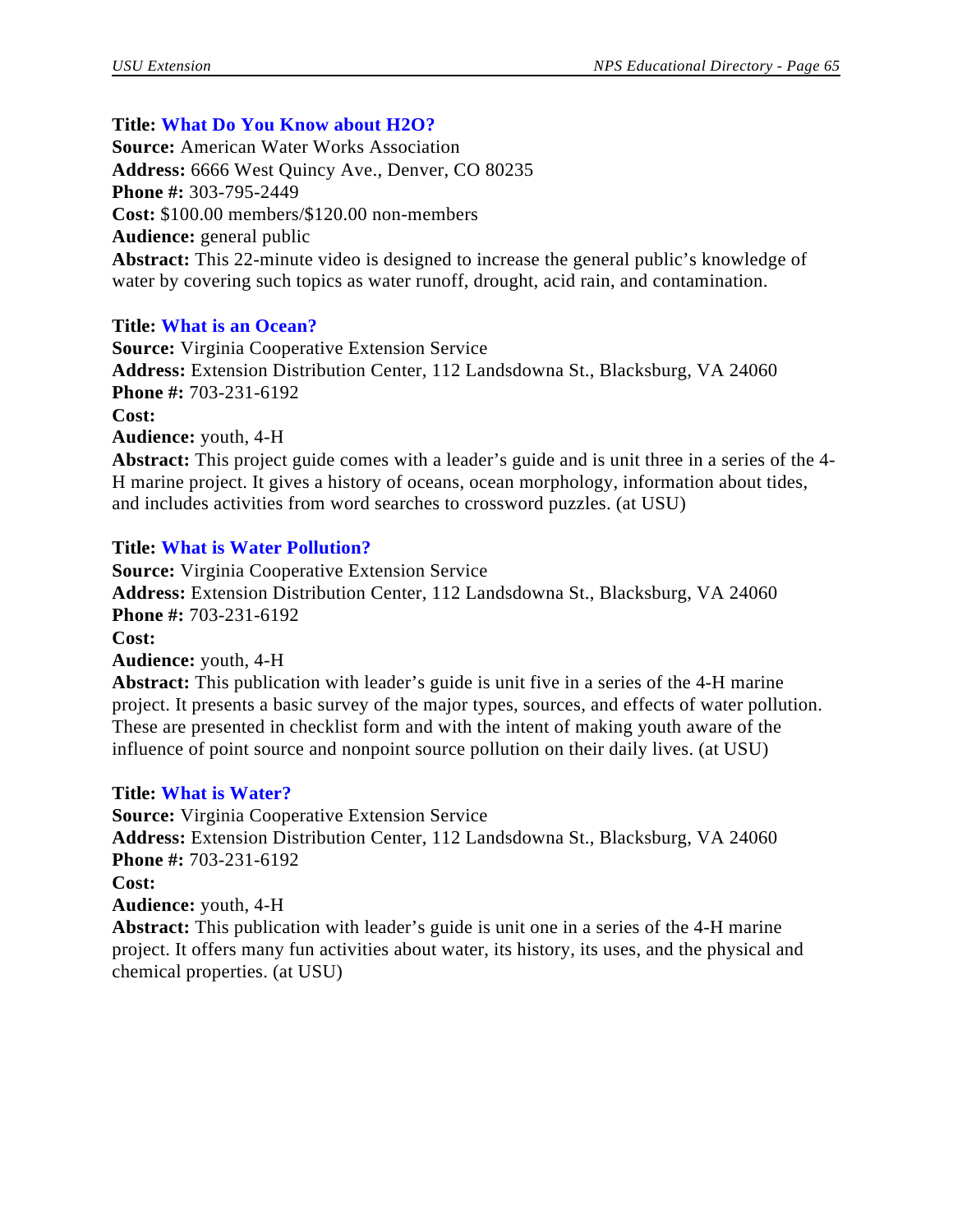## **Title: What Works Report #1, Air Pollution Solutions**

**Source:** The Environmental Exchange **Address:** 1930-18 St. Northwest #24, Washington, DC 20009 **Phone #:** 202-387-2182 **Cost:** \$15 plus \$2 S/H **Audience:** public **Abstract:** This report profiles 69 local laws, citizen campaigns, and innovative government and business programs that are effectively reducing smog, air toxics, and chemicals that destroy the ozone layer.

#### **Title: Wise Ways with Water**

**Source:** University of Florida Cooperative Extension Service **Address:** IFAS Publication, P.O. Box 110011, Gainsville, FL 32611-0011 **Phone #:** 904-392-1764 **Cost:** No Longer in print **Audience:** youth, 4-H **Abstract:** This is a leader's guide with experiments and games to raise awareness of water usage and conservation.

## **Title: Woodsy Owl Environmental Education Leader's Kit**

**Source:** United States Department of Agriculture **Address:** Woodsy Owl Campaign, P.O. Box 1963, Washington, DC 20013 **Phone #: Cost: Audience:** youth, grades K-3 **Abstract:** This guide is intended for use as an introduction to environmental education. This action-packed "hands-on" approach that will teach youth to appreciate the beauty of the world around them. (at USU)

**Title: Worried About Pesticides in Food and Water? Here are the Facts Source:** National Council for Environmental Balance **Address:** P.O. Box 7732, Louisville, KY 40207 **Phone #:** 502-896-8731 Fax #: 502-339-1745 **Cost:** Free for single copies **Audience: Abstract:** A pamphlet covering the major environmental issues of pesticides. Topics include groundwater, energy, pesticides, and environmental carcinogens.